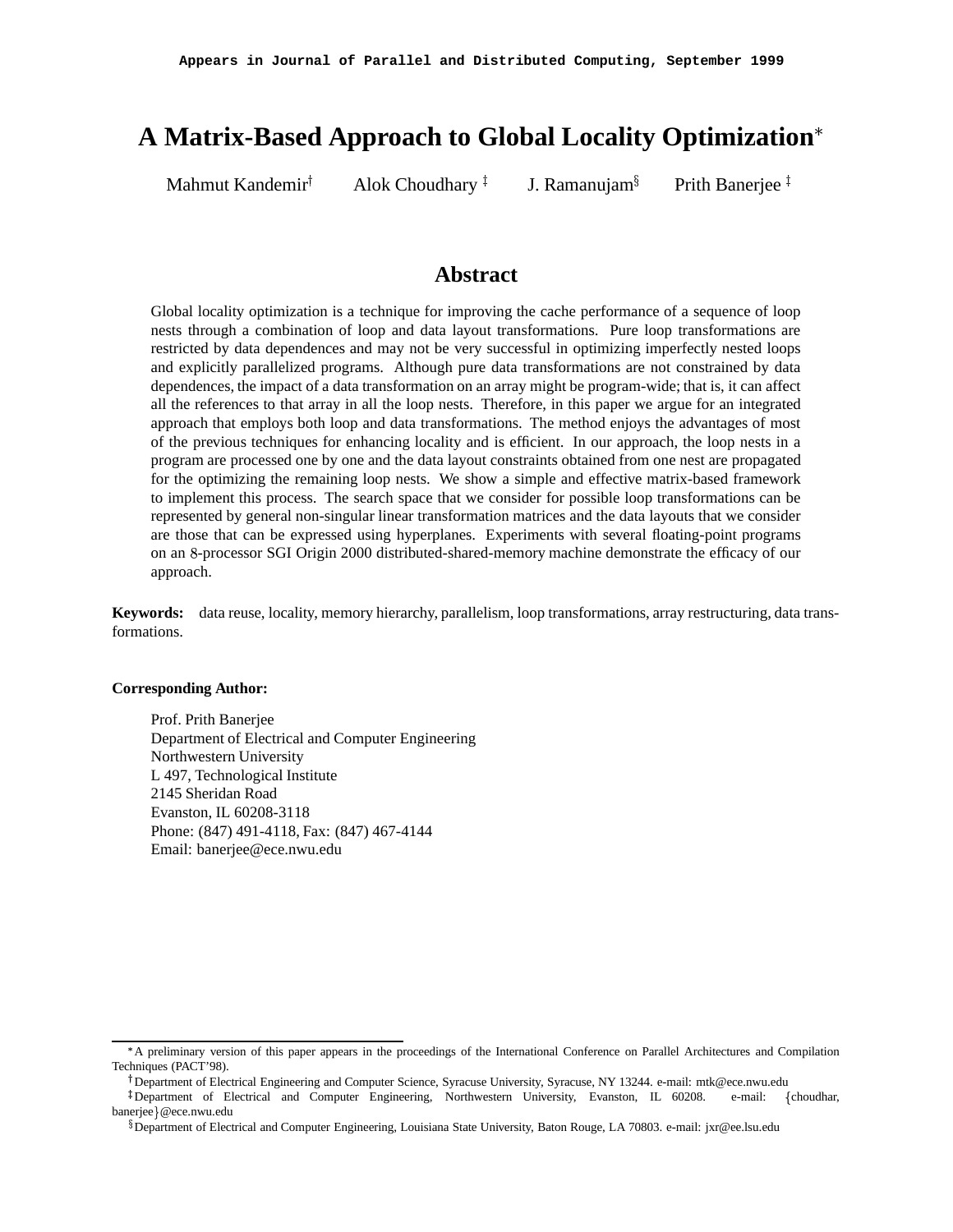# **1 Introduction**

The processing power of high performance computers continues to increase dramatically. In the mean time, the rate of increase of speed of the memory subsystems has not kept pace with the rate of improvement in processor speeds [23]. Therefore, modern multiprocessors include several levels of memory hierarchy in which the lower levels are slow and inexpensive (e.g., disks, memory) while the higher levels (e.g., caches, registers) are fast but expensive. Even with the use of memory hierarchy, realizing the highest levels of performance on current machines requires careful orchestration of programs. Fortunately, optimizing compilers have been instrumental in relieving some of the burden on the users; and they play an increasingly critical role in the face of the rapid evolution of architectures.

A recent study shows that a group of highly parallelized scientific benchmarks spend as much as a quarter to a half of their execution times waiting for data from memory [55]. It is now widely accepted that in order to eliminate the memory bottleneck, cache locality should be exploited as much as possible. One way of achieving this is to transform loop nests to improve locality. There has been a great deal of research in the area of loop transformations. Several loop transformations have been incorporated into a single framework using a matrix representation of these transformations [59]. Among the techniques used are unimodular [7] and non-unimodular [39] iteration space transformations as well as tiling [58, 56, 37]. These techniques share the following two characteristics:

- (1) they attempt to improve data locality *indirectly* as a result of modifying the iteration space traversal order; and
- (2) a transformation is applied to one loop nest at a time.

However, loop transformations have some important drawbacks. First, they may not always be legal due to dependence constraints [59]. Second, it might be difficult to find a loop transformation that improves the locality of *all* the arrays referenced in the nest. Third, loop transformations are not very successful in optimizing locality for imperfectly nested loops; for example, Kodukula and Pingali [34] show that handling imperfectly nested loops within a loop transformation framework requires a somewhat different approach to the problem. And finally, as noted by Cierniak and Li [15], loop transformations are not very successful in optimizing explicitly parallelized programs since these programs include parallel execution specifications (e.g., annotations) as well as synchronization constructs; this renders locality optimization very difficult.

Proper layout of data in memory may also have a significant impact on the performance of scientific computations on multiprocessor machines. In fact, as shown by O'Boyle and Knijnenburg [44], Leung and Zahorjan [38] and Kandemir et al. [27], techniques that decide good data layouts (e.g., row-major or column-major storage of large arrays) can improve the performance of dense array codes significantly. We refer to the optimization of data layouts as *data transformations.* Unlike loop transformations, data transformations are not constrained by data dependences, and are easily applicable to imperfectly nested loops and explicitly parallelized programs. However, there are two important drawbacks associated with data transformations. First, they cannot optimize temporal locality. As a result of this, pure data transformations can generate programs that do not fully utilize the registers in the underlying architecture. But, more importantly, the impact of a data transformation is *global*, i.e., the effect goes beyond a single loop nest boundary. For example, transforming the memory layout of a multi-dimensional array from column-major to row-major to improve the locality of a reference to the said array in one loop nest can adversely affect the locality of the other references to the same array in other loop nests.

Therefore, it is reasonable to expect that a *unified* (integrated) approach that employs both loop and data transformations should, in principle, perform better than approaches based on *pure* loop or *pure* data transformations. In this paper, we explore this possibility. Specifically, we seek an answer to the following question:

"Given a program that consists of a number of loop nests, what are the appropriate loop transformations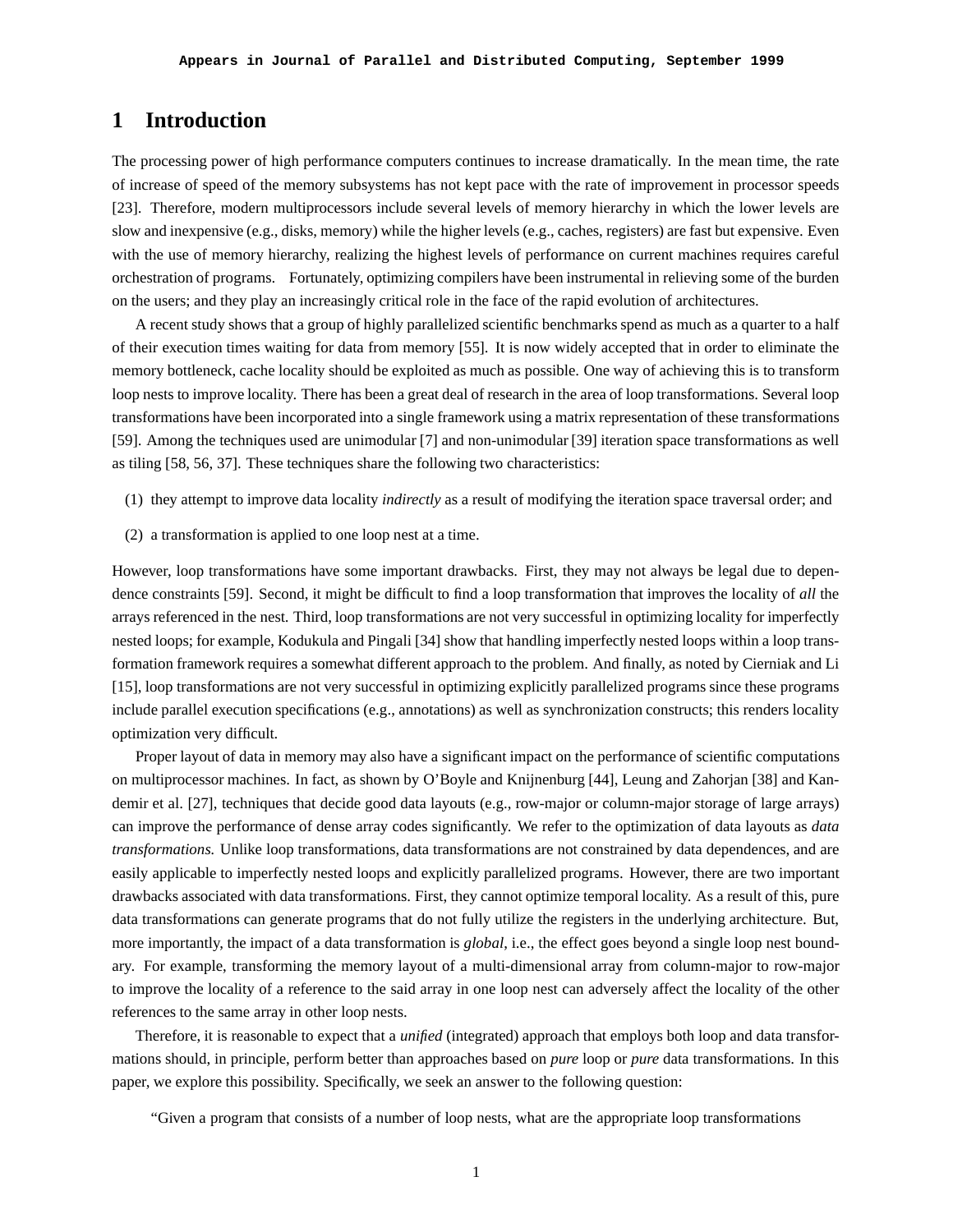for the loop nests and the appropriate data transformations for the multi-dimensional arrays referenced such that the overall cache locality will be very good?"

Our goal is to derive a unified framework that satisfies the following requirements:

- The framework should be fast; that is, it should not resort to exhaustive search to find memory layouts and/or loop transformations. Some of the previous work in this area [15, 30, 31] use techniques that combine some restricted sets of loop and data transformations; but they use a kind of exhaustive search to achieve their goal. Since no quantification of the compilation times is available, it remains unclear whether such techniques are fast and effective in practice.
- The framework should be fairly general. It should be able to use (when necessary) the general non-singular loop transformations. Previous work based on pure loop transformations such as those of Wolf and Lam [56] and McKinley et al. [43] use unimodular loop transformations which may not be sufficient for optimizing locality in loop nests that require non-unimodular transformations. The framework should also use general data transformations. Works published in [15], [30] and [4] consider only a limited subset of data transformations. For example, they do not consider diagonal (skewed) data layouts which can prove very useful for banded-matrix applications.
- The framework should be able to optimize both temporal and spatial locality. This is a reasonable requirement as we use both loop and data transformations; so, in principle, we should be able to optimize for both types of locality. Note that locality enhancing techniques based on pure data transformations (e.g., [44], [38], [27]) cannot optimize temporal locality.
- The framework should be able to optimize imperfectly nested loops as well as explicitly parallelized programs. Since we use data transformations as a part of our unified framework, we should be able to optimize those important cases where most of the techniques based on pure loop transformations fail.

In this paper we present a unified framework that attempts to satisfy the goals set above. McKinley et al. [43] suggests the following three-step high-level approach for locality optimization:

- (1) Optimize temporal and spatial locality through loop transformations such as loop permutation, reversal, fusion, distribution, and skewing;
- (2) Optimize cache locality further using tiling [58] which is a combination of strip-mining and loop permutations;
- (3) Optimize register usage through unroll-and-jam and scalar replacement [11, 12].

Our approach can be seen as an attempt to increase the effectiveness of the first step, and is orthogonal to the other two. We recommend applying tiling and register level optimizations following our unified approach to achieve the best results. In fact, as will be discussed later in the paper, our approach helps to obtain better results from the second and the third steps. We assume that every array accessed in a program has a *single* fixed memory layout for the whole program. As a result, data layout decisions affect the performance characteristics of the whole program unlike loop transformations; in addition, data layouts impact the choice of loop transformations applied to each loop nest. We can model the data transformations using vectors and matrices in the same way loop transformations have been modeled. Such an approach allows us to exploit the benefits of a unified linear algebraic framework.

The rest of the paper is organized as follows. Section 2 presents the motivation for attacking the global locality optimization problem and describes our approach informally. Section 3 describes the fundamental concepts used in our approach. Section 4 presents the details of our approach through several examples. In that section we first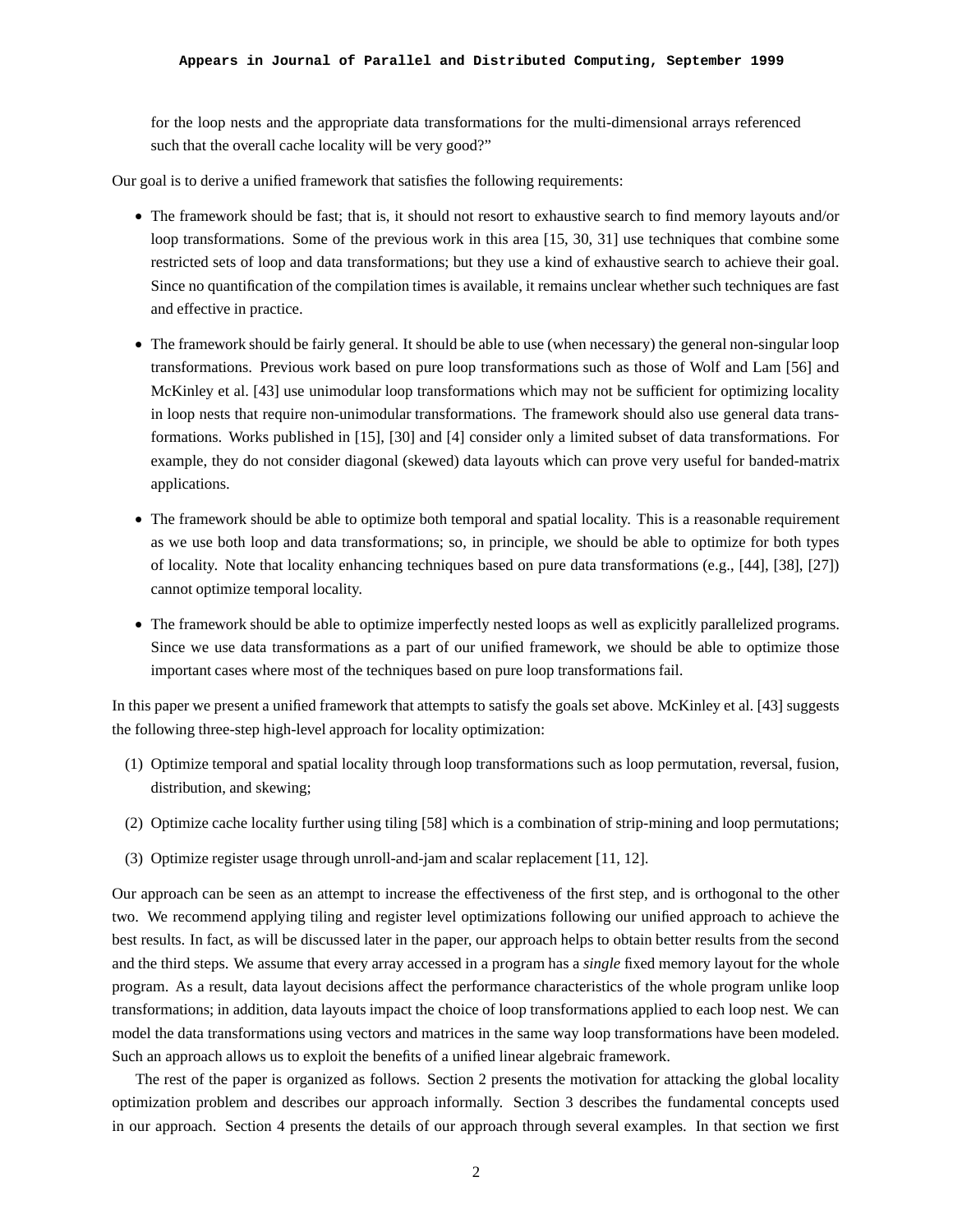#### **Appears in Journal of Parallel and Distributed Computing, September 1999**

| do i = 1, $N$     | do $i = 1, N$       |
|-------------------|---------------------|
| do j = 1, N       | do j = 1, N         |
| $U(i, j) = $      | $U(i, i) = V(i, i)$ |
| end do            | end do              |
| end do            | end do              |
|                   |                     |
| do i = 1, N       | do i = 1, N         |
| do j = 1, N       | do $j = 1, N$       |
| $U(i,i) = \cdots$ | $V(i, i) = U(i, i)$ |
| end do            | end do              |
| end do            | end do              |
| (b)               | (c)                 |
|                   |                     |

Figure 1: Three program fragments: **(a)** Loop transformations fail, data transformations work. **(b)** Data transformations fail, loop transformations work. **(c)** Integrated loop and data transformations are necessary.

focus on a general technique for improving locality on both uniprocessors and multiprocessors, and then discuss a number of multiprocessor-specific issues. Section 5 presents experimental results obtained on an eight node SGI Origin 1
2)22 distributed-shared-memory multiprocessor. Section 6 reviews related work on locality enhancing techniques and finally Section 7 summarizes the paper with an outline of ongoing and future work.

## **2 Our approach**

### **2.1 Motivation**

As noted earlier, there is a vast amount of work in optimizing locality for a single loop nest using *iteration space* (loop) transformations[58, 56, 39, 43]. Recently some authors [4, 44, 38] have proposed techniquesto optimize spatial locality in a loop nest using *data space* (array layout) transformations. Such a transformation typically modifies the memory layout of a multi-dimensional array. The main problem with this approach is that modifying the memory layout of an array has a *global* effect meaning that it affects the locality of all the references to that array in all the loop nests in the program. We show in this paper that such a global impact can in fact be exploited using a proper mix of data and iteration space transformations.

In order to motivate the discussion, we consider the program fragments shown in Figure 1. The first loop nest shown in Figure 1(a) accesses two arrays. It can be shown that it is not possible to optimize spatial locality (by ensuring stride one accesses in the inner loop) for both references using pure loop transformations. The reason is that the innermost loop accesses the two arrays in a different manner. Assuming a column-major memory layout for both the arrays, the locality for array *V* is good whereas that of array *U* is not. A simple loop interchange transformation [59] would improve the locality for array *U*, but would degrade the locality of *V*. However, without any loop transformation, using a column-major memory layout for array *V* and a row-major memory layout for array *U* will result in good locality for both the references. If the default memory layout is column-major, this solution will involve a data transformation for array *U* (from column-major to row-major). The second loop nest in Figure 1(a) illustrates another problem with pure loop transformations. Again, assuming a column-major memory layout, both references to array *W* exhibit poor locality as the inner  $j$  loop skips through the columns. Unfortunately, the obvious solution of interchanging two loops is not *legal* here due to data dependences [59]. One simple solution is again a data transformation for array *W*; that is, transforming its memory layout from column-major to row-major.

Now consider the program fragment shown in Figure 1(b). In this fragment there are two loop nests accessing the same array in different fashions. The techniques based on pure data transformations cannot do much for this program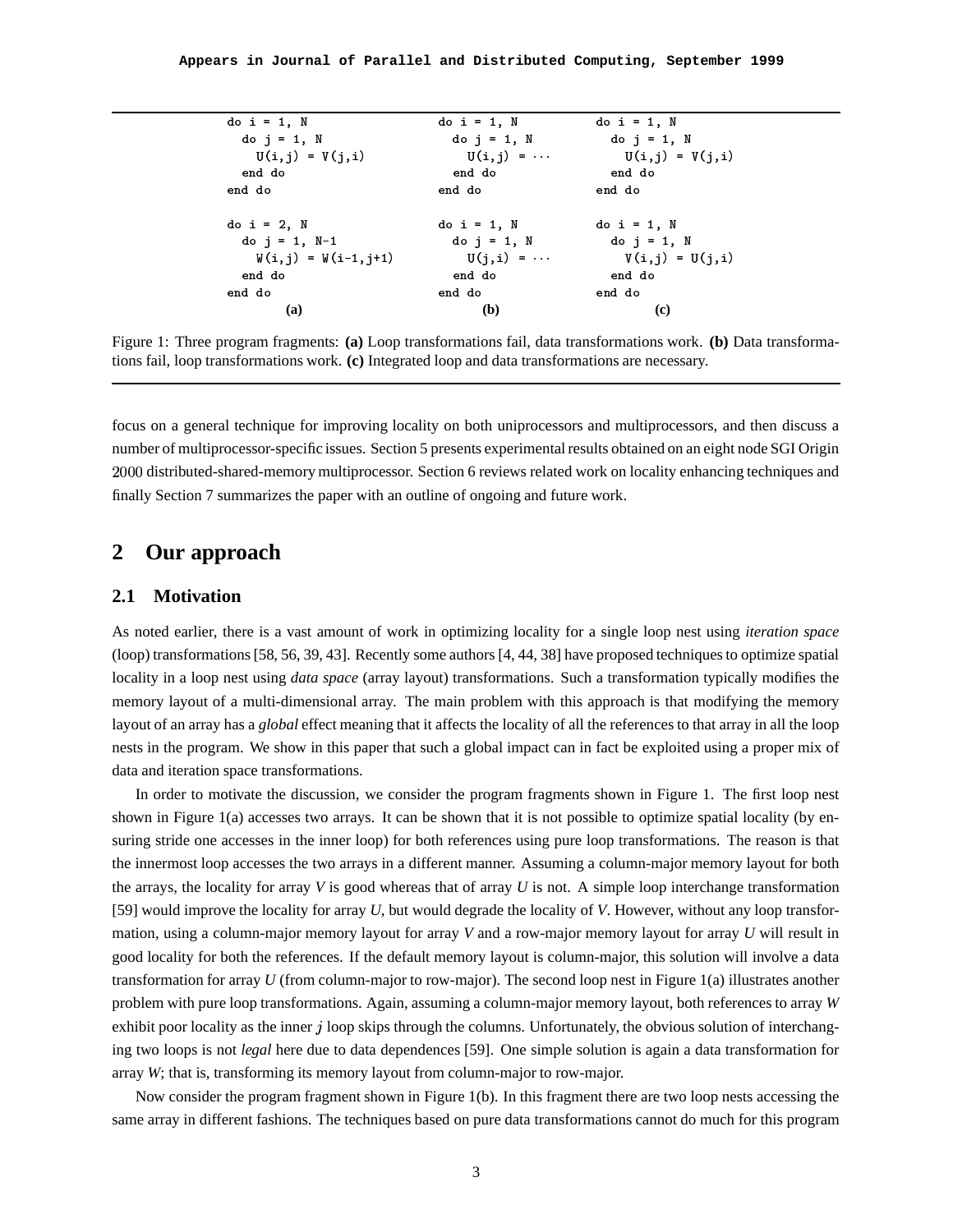#### **Appears in Journal of Parallel and Distributed Computing, September 1999**

fragment. The reason is that no matter what the layout of array *U* is, the locality in one of the loop nests will be poor unless the loops are transformed. It is easy to see that without any data transformation (assuming a column-major memory layout) just interchanging the loops in the first nest (provided that it is legal to do so) will solve the problem.

Figures 1(a) and (b) show the cases where pure data transformations and pure loop transformations, respectively, are required and sufficient. Figure 1(c) illustrates an example for which neither pure loop nor pure data transformations work. In that case, one solution is to select row-major layout for array *U* and column-major layout for array *V*, and interchange the loops in the second nest. Notice that such a solution requires the application of *both* loop and data transformations. These three program fragments show us that neither loop nor data transformations subsume the other and sometimes a unified (integrated) approach that uses a mix of loop and data transformations might be necessary.

### **2.2 Overview**

Our approach to the global locality optimization problem can be defined informally as follows. First, we transform the program into a canonical form using loop fusion, loop distribution, and code sinking [59]; in this canonical form, a program contains two types of references, those that occur inside loop nests and those that occur between loop nests. In our approach, only the references within loop nests can have an effect on memory layout decisions; in determining layouts, we simply ignore the references between loop nests. Then we construct an interference graph similar to that used by Anderson and Lam [5, 3]. This is a bipartite graph that contains two sets of vertices; one set corresponding to the loop nests and the other corresponding to the arrays. There is an undirected edge between an array vertex and a loop nest vertex if and only if that loop nest accesses that array. Our technique works on a single connected component of this graph at a time, since there are no common arrays between different connected components.

For a single connected component, we first order the loop nests according to a *cost criterion*, from the most costly nest to the least costly. We need to be careful in defining the cost of a loop nest. Although it may sound logical to profile the code and use the uniprocessor execution times as the costs of the loop nests, it is not a good idea. The reason is that execution times are intricately associated with memory layouts (which will be determined by our approach). Therefore, what we need is a layout-independent cost criterion. In the following section, we discuss a cost criterion based on the *weights* of the references in a program. Notice that the ordering of loop nests according to a cost criterion is *not* a modification or transformation of the structure of the program; but rather a step to determine the order in which the loop nests will be considered (optimized) by our locality optimization algorithm. Then the algorithm starts with the most costly nest and optimizes it for locality. After this process, suitable memory layouts for (possibly some of) the arrays referenced in this loop nest are determined. Afterwards, we move to the next most costly nest. In optimizing this nest, we take into account the memory layouts determined during the optimization of the most costly nest. After each nest is optimized, (possibly) new memory layouts are determined and all the memory layouts obtained so far are *propagated* to the remaining nests as *layout constraints* for optimizing the next nest in the connected component. During the processing of a single connected component, when a loop nest is to be optimized, the compiler can encounter three important cases:

- **Case 1:** There are no memory layout constraints; that is, none of the arrays have a determined memory layout so far, and we have complete freedom in choosing loop transformation (except as constrained by data dependences in the loop nest under consideration). In this case, the compiler's task is to determine the memory layouts of the arrays referenced in the loop nest as well as to find an accompanying iteration space transformation. In general, this is the case for the most costly nest in a connected component.
- **Case** 2: The memory layouts of some of the arrays referenced in the loop nest have already been fixed during the processing of a previous loop nest. Here, the task is to determine the memory layouts of the remaining arrays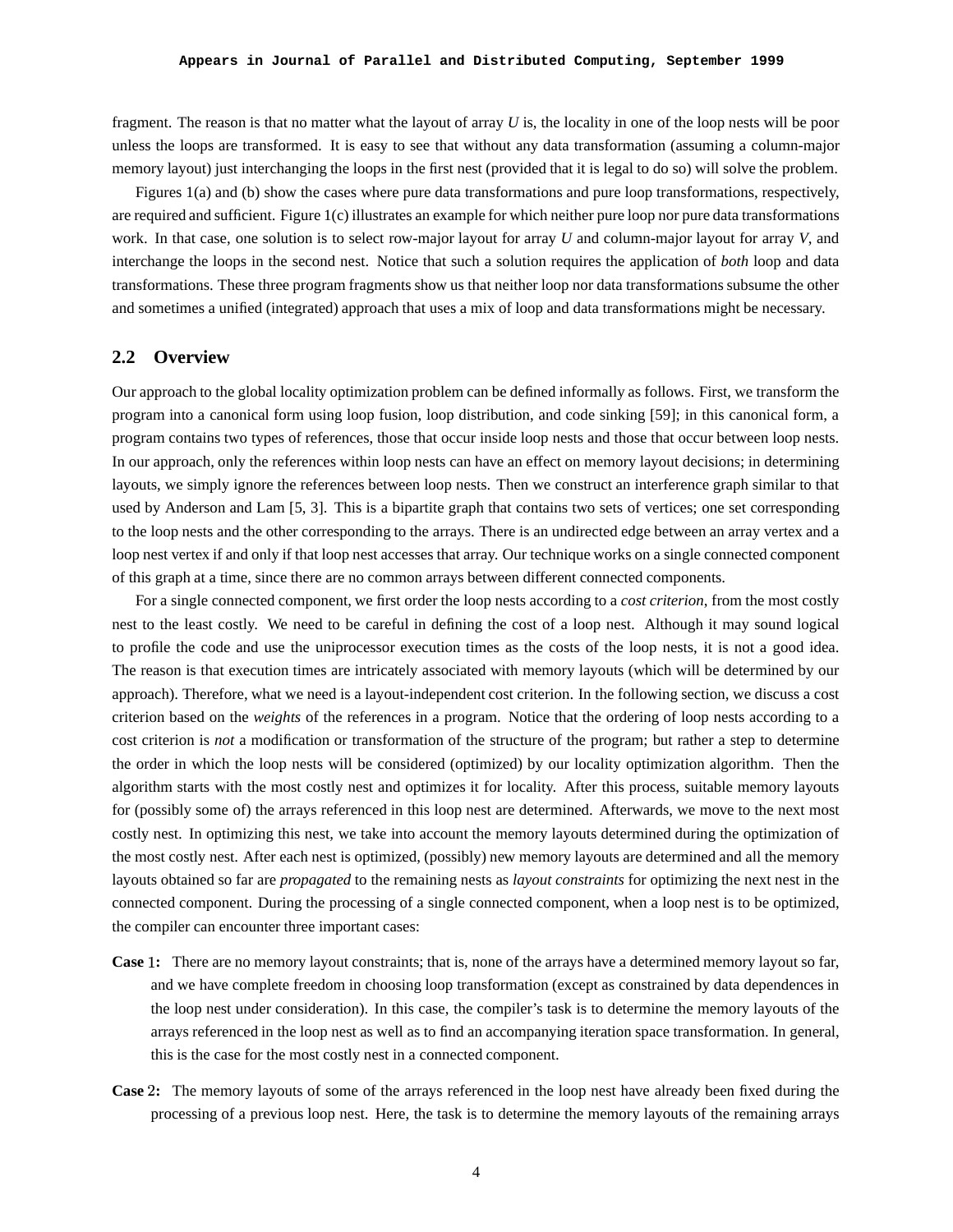and to transform the iteration space accordingly. This is the most commonly encountered case.

**Case :** We have restrictions on the iteration space other than those due to data dependences. These restrictions, called *additional constraints* (as against layout constraints), are in general related to parallelism; typically, these restrictions can arise due to the need to reduce (or perhaps eliminate) false sharing [25, 54] or the need to exploit the largest granularity of parallelism [7]. The goal is to determine the memory layouts for the arrays referenced.

Case 1 can be seen as a special form of Cases 2 or 3 and a combination of Cases 2 and 3 as well as several other special cases may also arise.

After all the layouts and loop transformations are found, the compiler applies these transformations and generates the optimized code. In the next section we give details of the main elements of our approach.

## **3 Elements and scope of our approach**

### **3.1 Canonical form**

We assume that the only control flow that we have is loop structures. We simply treat *if*–constructs as if both branches always execute. In the canonical form, a program consists of just a sequence of (preferably perfectly-nested) loop nests. We bring a program into this form using a technique similar to that proposed by McKinley et al. [43], which uses loop fusion and loop distribution. Loop fusion [59] takes adjacent loop nests and combines their bodies into a single body collapsing their iteration spaces into a single iteration space. It can create perfectly nested loops from imperfectly nested loops, and can improve cache locality as well as register usage. Loop distribution [59], on the other hand, creates multiple loop nests from a single loop nest by separating the independent statements in a single loop into multiple loops. It is typically used to break the inter-statement dependence cycles in loop nests with multiple statements to enable parallelism.

Our algorithm first normalizes [59] each nest such that the step size of each loop becomes one. It then considers imperfectly nested loops and transforms them into perfectly nest loops using a combination of loop fusion, loop distribution and code sinking (when necessary). After a sequence of independent loop nests is obtained, a final pass applies loop fusion once more combining adjacent loop nests if doing so improves temporal locality without causing undue register pressure. The overall approach is similar to that proposed in [43]; a sketch of the algorithm Canonical is shown in Figure 2. The details of the functions fuse, distribute, and code-sink are omitted for lack of space and not relevant for the purpose of exposition. Notice that, for the sake of clarity, the figure does not show the final loop fusion pass. Also note that like Wolf et al. [57] we favor fusion over distribution largely because fusion improves cache reuse and results in less overhead.

As an illustration of the working of Canonical, we consider the program fragment shown on the left part of Figure 3. This fragment consists of two imperfectly nested loop nests. Within the loop nests are the names of the arrays accessed. Our approach transforms these loop nests into a series of perfectly nested loops. In this example, we assume that this can be accomplished using loop fusion for the first imperfectly nested loop nest and loop distribution for the second. As a result of these transformations, the initial program is converted to a code that consists of three perfectly nested loop nests.

### **3.2 Interference graph**

Next the compiler builds an interference graph similar to that used by Anderson and Lam [5] in solving the automatic data distribution problem for parallel machines. This is a bipartite graph  $(V_n, V_a, E)$  where  $V_n$  is the set of loop nests,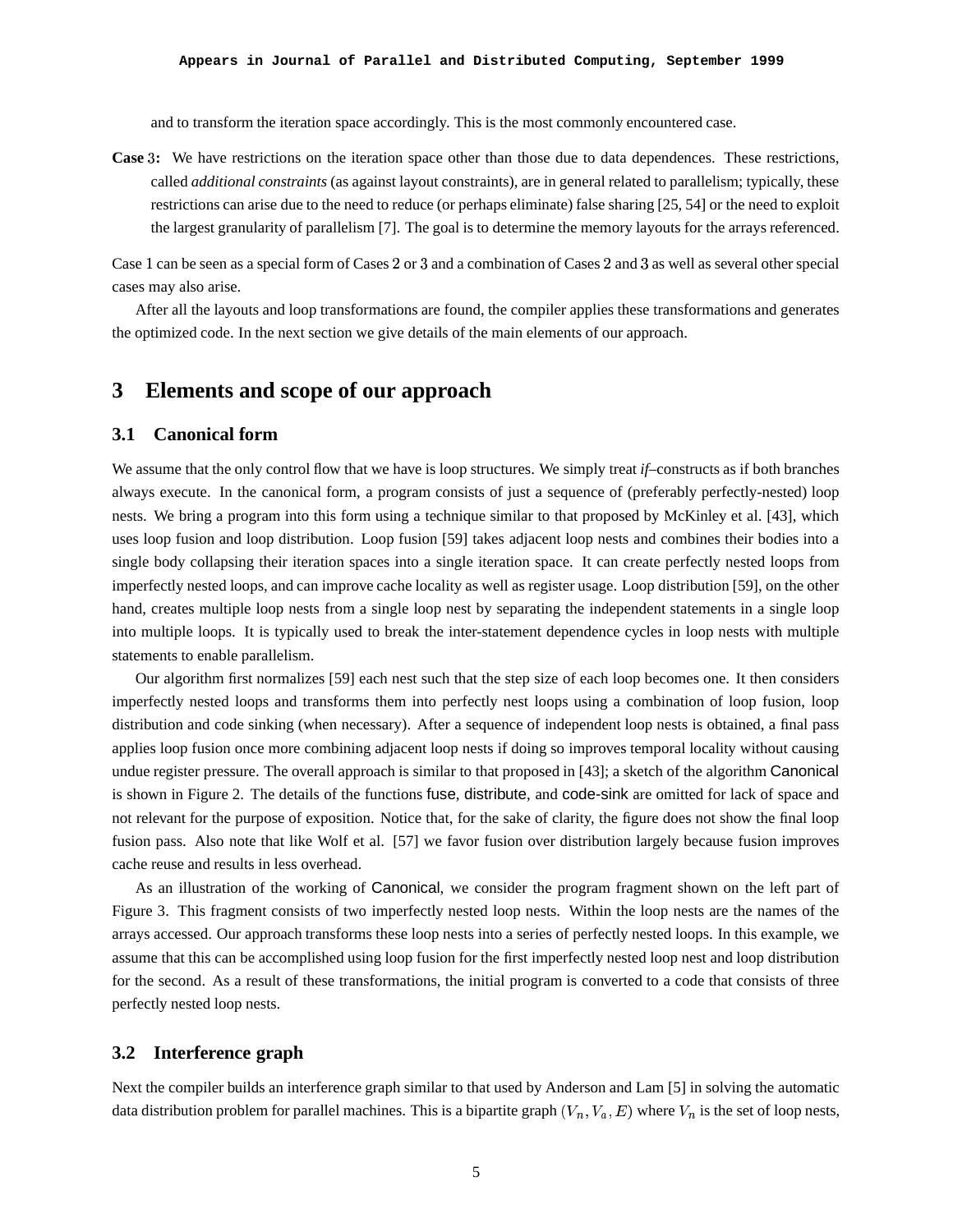```
Canonical ()
INPUT: A set of loop nests \Delta = \{\delta_1, \delta_2, \cdots\}\texttt{OUTPUT}: A \textit{ set of loop } \textit{nests } \Delta' = \{\delta'_{1},\delta'_{2},\quad \}the contract of the contract of the contract of the contract of the contract of the contract of the contract of
      foreach \delta_i \in \Deltaif (\delta_i is perfectly-nested) continue
             else
                if ( has (non-loop) statements sandwiched between loop nests) code-sink(statements)
                endif
                 let \{\sigma_1, \sigma_2, \cdots, \sigma_r\} be the resulting loop nests in \delta_i after the code-sinking
                 Canonical(\{\sigma_1, \sigma_2, \cdots, \sigma_r\}) /* recursive call! */
                 let \{\sigma'_{1}, \sigma'_{2}, \cdots, \sigma'_{t}\} be the resulting loop nests in \delta_{i} after the recursive call
                 if (fusion is legal and profitable) fuse({{\{\sigma'}_1, \sigma'}_2, \cdots, {\sigma'}_t}) endif
                    else if (distribution is legal) distribute \delta_i over \{\sigma'_1, \sigma'_2, \cdots, \sigma'_t\} endif
          endif
       endforeach
```
Figure 2: Overview of Canonical – an algorithm to transform a program to our desired form.

 $V_a$  is the set of arrays, and E is the set of edges between loop vertices and array vertices. There is an edge  $e \in E$ between  $v_a \in V_a$  and  $v_n \in V_n$  if and only if  $v_n$  references  $v_a$ . Then we run a connected-component algorithm on this graph. For the example given in Figure 3, we have two connected components. Each connected component is fed into our global locality optimization algorithm explained in the rest of this paper; that is, our algorithm works on a single connected component at a time.

### **3.3 Hyperplane-based layout representation**

Our approach to memory layout representation is based on hyperplane theory from linear algebra and is briefly explained below. In this framework, hyperplanes are used to represent memory layouts of multi-dimensional arrays. For an m-dimensional array, a hyperplane defines a set of array elements  $(j_1, j_2, \dots, j_m)$  that satisfy the relation

$$
g_1 j_1 + g_2 j_2 + \dots + g_m j_m = c,\tag{1}
$$

where c is a constant. In this equation,  $g_1, g_2, \dots, g_m$  are rational numbers called *hyperplane* coefficients and c is a rational number called *hyperplane constant* [24, 47]. We refer to  $\bar{g} = (g_1, g_2, \dots, g_m)^T$  as a hyperplane vector associated with Equation (1). When there is no ambiguity, all transposition symbols will be omitted. A *hyperplane family* is a set of hyperplanes with the same coefficients but with a different constant (c value).

An important observation is that a hyperplane family can be used to partially define the memory layout of a multi-dimensional array. Let us concentrate now on a two-dimensional  $N \times N$  array stored in column-major form in memory as is the case in Fortran. We can think of each column of this array as a hyperplane (a line); and all columns collectively define a hyperplane family. Here, the hyperplane vector is  $(0, 1)$  and the hyperplane equation is  $362 = c$  where  $1 \leq c \leq N$ . For example,  $32 = 5$  represents the fifth column of the array. An important fact about the hyperplanes is that two array elements  $J$  and  $J'$  belong to the same hyperplane  $\bar{g}$  if

$$
\bar{g}\bar{J} = \bar{g}\bar{J}'.\tag{2}
$$

Notice that the multiplications in this equation are dot products and that all the transpose symbols are omitted. Returning to our two-dimensional column-major array, since the array elements  $(1,5)$  and  $(4,5)$  satisfy Equation (2) for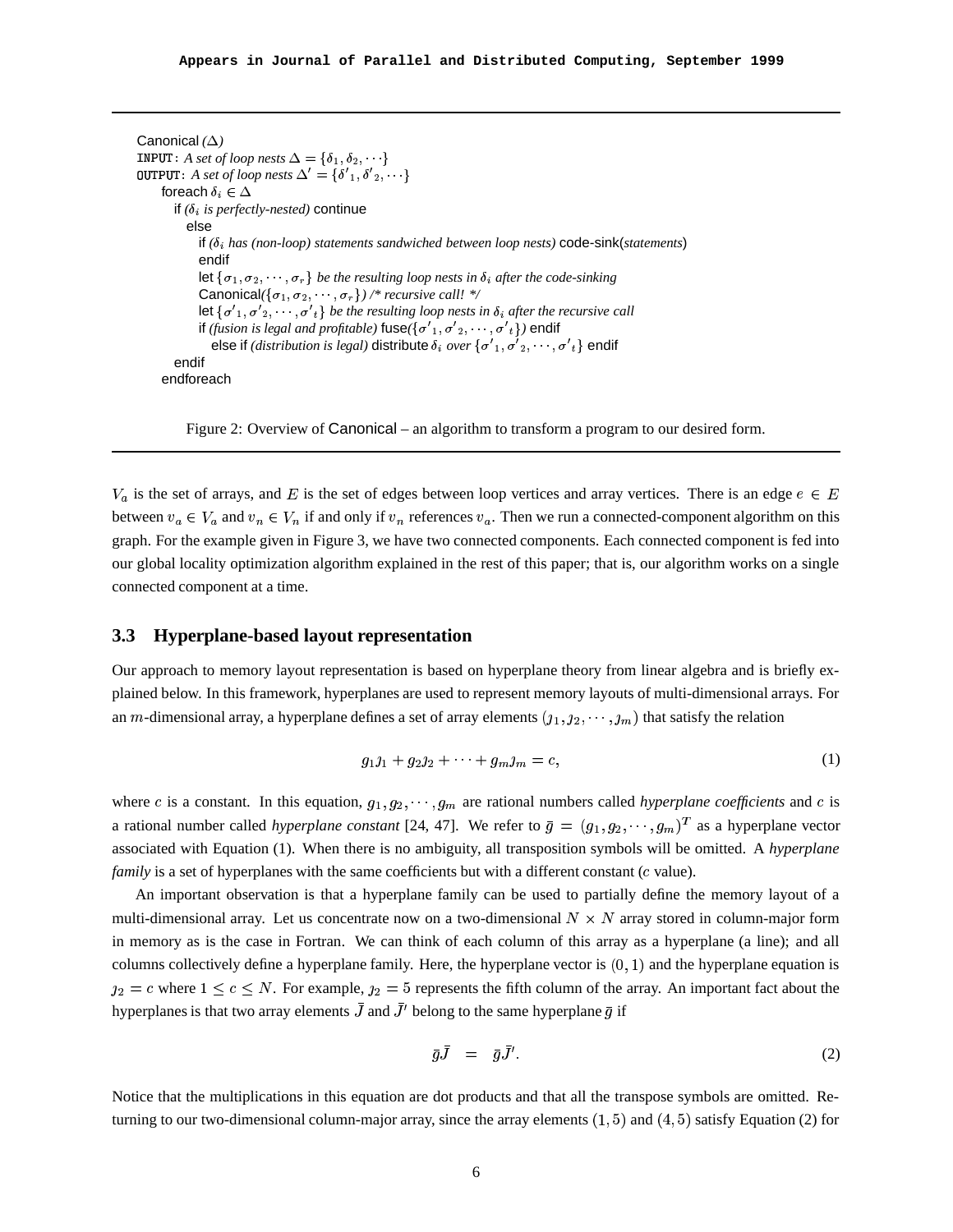

Figure 3: Example application of locality optimization algorithm.

 $\bar{g} = (0, 1)$ , they belong to the same hyperplane that can be identified with  $c = 5$ . On the other hand, for instance,  $(1, 5)$ and  $(1, 6)$  do not satisfy Equation (2), therefore, they belong to different hyperplanes. It is important to stress that the memory layouts defined by hyperplanes are not limited to the conventional layouts such as column-major and rowmajor. For example, a hyperplane family defined by  $(1, -1)$  also represents a memory layout (for a two-dimensional array) where, say, the array elements  $(2,3)$  and  $(4,5)$  map on the same hyperplane. It is easy to see that such a memory layout corresponds to diagonal-layout (or skewed-layout) where the elements in each diagonal are stored contiguously in memory. Similarly, the hyperplane vectors given by  $(1,0)$  and  $(1,1)$  correspond to two-dimensional row-major and anti-diagonal memory layouts, respectively. Figure 4 shows a few possible memory layouts for a two-dimensional  $8 \times 8$  array and the associated hyperplane vectors below them. Each circle in this figure represents an array element. With such a representation, we say that two array elements have *spatial locality* (or physical proximity) if they belong to the same hyperplane [27]. For example,  $(1,5)$  and  $(4,5)$  have spatial locality in column-major layout whereas  $(2,3)$  and  $(4,5)$  have spatial locality in diagonal-layout expressed using  $(1,-1)$ . Notice that the set of layouts given in Figure 4 is not exhaustive, as, for instance, the hyperplane vector  $(3, -4)$  also represents a possible memory layout.

Our representation as explained so far has two problems. First, although, say, a column-major layout (as defined in Fortran) totally defines the relative order of columns as well with respect to each other, our representation does not necessarily specify such a relative order among the hyperplanes. Although, the hyperplane coefficients  $(c$  values) can be used to order the hyperplanes, in programs where array sizes far exceed size of the available cache memory, the effect of the relative order of hyperplanes is of secondary importance. The second problem is related to our definition of spatial locality which is coarse-grained and different from those of the previous work (e.g., [56]). For example, in column-major memory layout, our spatial locality definition does not encompass two elements that are mapped onto different columns but in consecutive memory locations. We believe that this is also not a significant issue. In fact, our technique works as if it is operating on an array space where the boundaries are lifted.

For two-dimensional arrays, a single hyperplane family is sufficient to partially define the memory layout. In higher dimensions, however, we may need to use more hyperplane families. Let us concentrate on a three-dimensional array U whose layout is column-major. Such a layout can be represented using two hyperplanes:  $\bar{g} = (0,0,1)$  and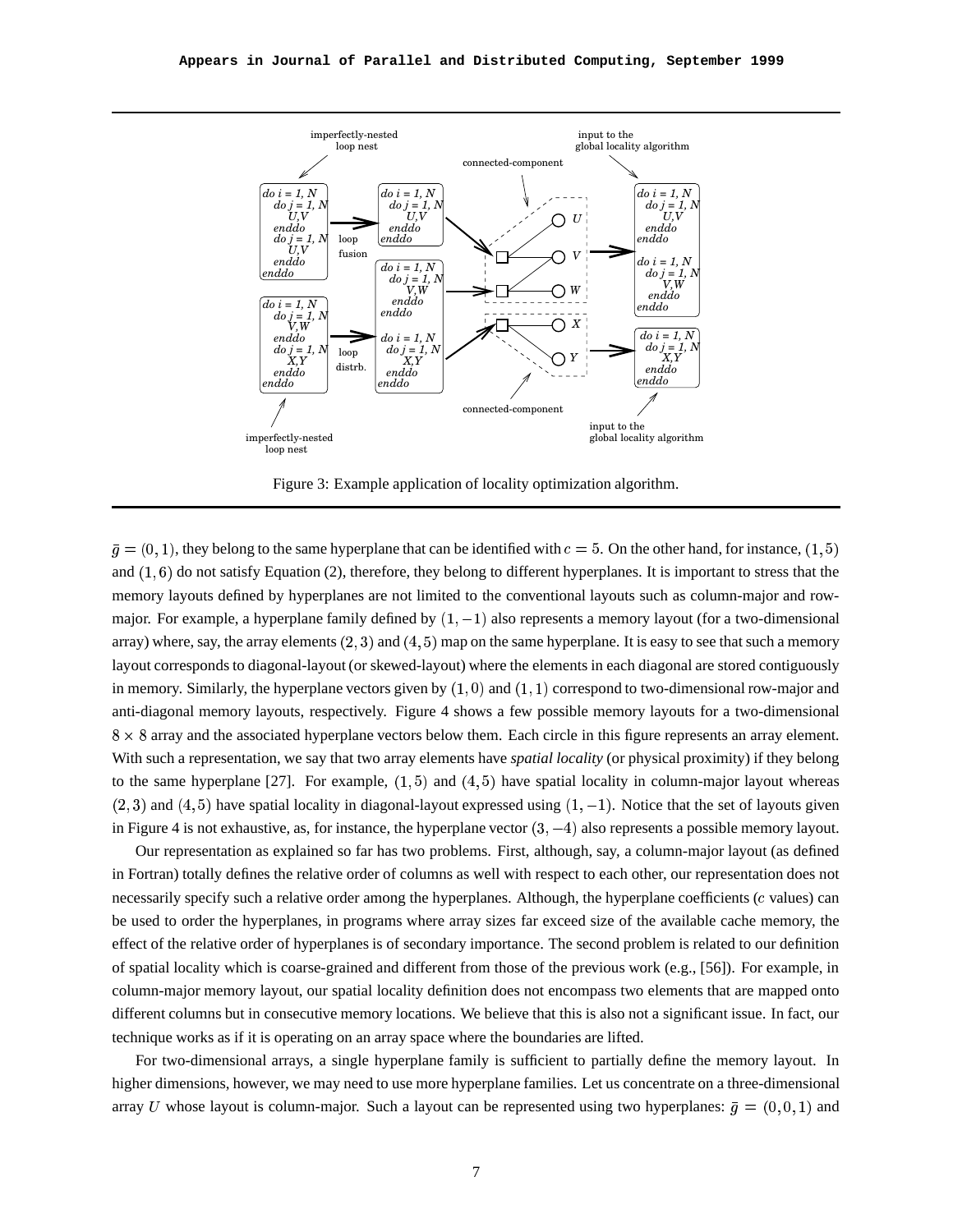

Figure 4: Example memory layouts for two-dimensional arrays and their hyperplane vectors.

 $h = (0, 1, 0)$ . We can write these two hyperplanes collectively as a *layout constraint matrix* or simply a *layout matrix* [27]

$$
{\cal C}_U=\left(\begin{array}{c} \bar g\\ h \end{array}\right)=\left(\begin{array}{ccc} 0&0&1\\ 0&1&0 \end{array}\right).
$$

Now, two data elements  $J$  and  $J'$  have spatial locality (i.e., map onto the same hyperplane) if both the following are true:

$$
\bar{g}\bar{J} = \bar{g}\bar{J}' \tag{3}
$$

$$
\bar{h}\bar{J} = \bar{h}\bar{J}' \tag{4}
$$

The elements that exhibit spatial locality should be stored in consecutive memory locations. Notice that this representation of column-major layout of a three-dimensional array matches naturally with the column-major layout concept of Fortran; because, in Fortran, in order for two array elements  $J$  and  $J'$  to map on the same column all array indices except possibly the first one (column index) should be equal. We note that the Equations (3) and (4), together, enforce the mentioned (equality) conditions. This idea of representing memory layouts using layout matrices can be easily generalized to higher dimensions; the details are beyond the scope of this paper and can be found elsewhere [27].

### **3.4 Optimizing a loop nest using pure loop or pure data transformations**

Nest-level optimizations (or local optimizations) transform a loop nest to increase cache locality. Essentially, the objective is to obtain either temporal locality or stride-one access of the arrays which is very important for parallel architectures with some form of cache hierarchy. To understand the effect of a loop transformation let us represent a loop nest of depth *n* that consists of loops  $i_1, i_2, \dots, i_n$  as a polyhedron defined by the loop limits. We use an *n*-dimensional vector  $I = (i_1, i_2, \dots, i_n)$  called the *iteration vector* to denote the execution of the body of this loop nest with  $i_1 = i_1, i_2 = i_2, \dots, i_n = i_n$ .

We assume that the array subscript expressions and loop bounds are *affine functions* of enclosing loop indices and loop-index-independent variables. We can model each array reference using an *access matrix*  $\mathcal L$  and an *offset* (*constant*) *vector*  $\bar{\sigma}$  [56, 39]. As an example, a reference  $U(i + 1, j)$  to a two-dimensional array U in a loop nest of depth two with *i* as the outer loop index is represented by  $\mathcal{L}I + \overline{o}$ , where

$$
\mathcal{L} = \left( \begin{array}{cc} 1 & 0 \\ 0 & 1 \end{array} \right) \text{ and } \bar{o} = \left( \begin{array}{c} 1 \\ 0 \end{array} \right).
$$

In general, if the loop nest is of depth n and the array in question is m-dimensional, the access matrix is of size  $m \times n$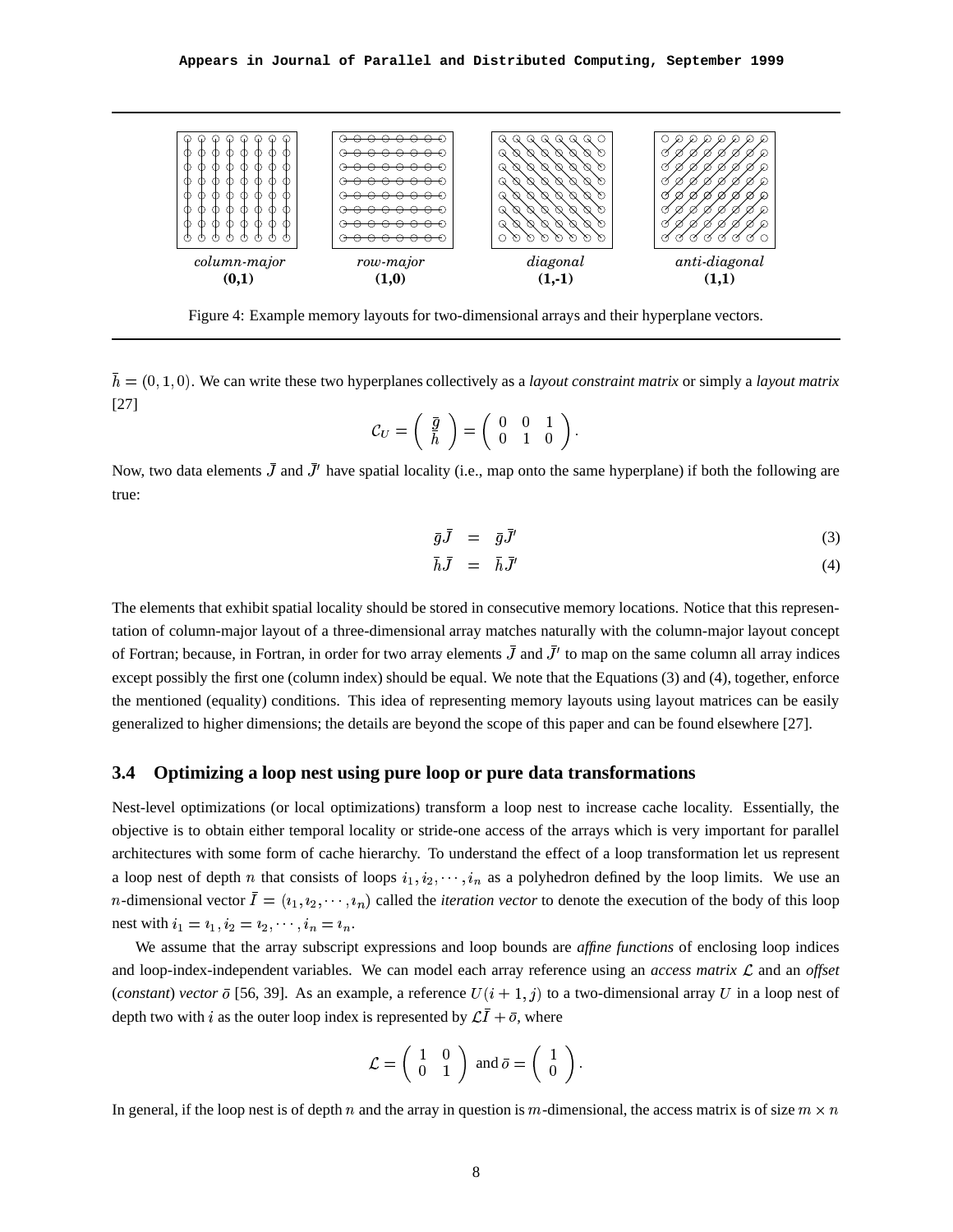### **Appears in Journal of Parallel and Distributed Computing, September 1999**

| do i = 3, N                                                         | do $i = 1, N$<br>do $j = 1, N$<br>$U(i+j, j)=V(i, j)$<br>end do | do $u = 1$ , N<br>do $v = 1$ , N<br>$U(u+v,v)=V(u,v)$<br>end do       |
|---------------------------------------------------------------------|-----------------------------------------------------------------|-----------------------------------------------------------------------|
| do $i = 3$ , $N$<br>$U(i, j) = (V(i-2, j) + V(i, j) + V(i, j-2))/3$ | end do                                                          | end do                                                                |
| end do                                                              | do i = 1. N                                                     | do u = -N+1, N-1                                                      |
| end do<br>(a)                                                       | do $j = 1, N$<br>$= U(j,i) + U(i,j)$                            | do $v = max(1-u, 1)$ , $min(N-u, N)$<br>$-$ = U (v, u+v) + U (u+v, v) |
|                                                                     | end do                                                          | end do                                                                |
|                                                                     | end do                                                          | end do                                                                |
|                                                                     | (b)                                                             | $\left( \mathbf{c} \right)$                                           |

Figure 5: **(a)** An example loop nest. **(b)** Original fragment. **(c)** Optimized version of (b).

and the offset vector is  $m$ -dimensional.

The class of iteration space transformations we are interested in can be represented using non-singular square *transformation matrices* [59]. For a loop nest of depth n, the iteration space transformation matrix T is of size  $n \times n$ . Such a transformation maps each iteration vector I of the original loop nest to an iteration  $I' = TI$  of the transformed loop nest. Therefore, after the transformation, the new subscript function is  $LT^{-1}I' + \bar{o}$  meaning that the new access matrix is  $\mathcal{L}T^{-1}$ . The problem investigated in works such as [56] and [39] is to select a suitable T such that the locality of the reference is improved and all the data dependences in the original nest are preserved.

Consider the code shown in Figure 5(a). Assuming column-major memory layouts for arrays  $U$  and  $V$ , the accesses to both the arrays are poor from the locality point of view. The problem is that successive iterations of the inner loop  $j$ touch different columns. The chances are very low that a line brought into cache in one of these iterations will stay in the cache when any of its elements is reused. An iteration space transformation technique such as the one proposed by Li [39] optimizes this nest by interchanging the loops, which is legal here. This loop transformation can be represented by a unimodular matrix

$$
T = \left( \begin{array}{cc} 0 & 1 \\ 1 & 0 \end{array} \right).
$$

We note that the same nest can also be improved using data transformations instead. Our approach uses the hyperplanebased layout representation explained earlier.

Let  $I = (i, j)$  and  $I_{next} = (i, j + 1)$  be two consecutive iterations. We focus on array U, and a similar analysis applies to array V. Two data elements accessed by I and  $I_{next}$  are  $\mathcal{L}I + \bar{o}$  and  $\mathcal{L}I_{next} + \bar{o}$ , respectively. Using Equation (2), in order to have a spatial locality in the innermost loop, the constraint  $\bar{g}(\mathcal{L}I + \bar{o}) = \bar{g}(\mathcal{L}I_{next} + \bar{o})$ should be satisfied, where  $\bar{g}$  represents an optimal (desired) layout. Taking into account I and  $I_{next}$ , solving this last equality gives us  $\bar{g}\ell = 0$  where  $\ell$  is the last column of  $\mathcal{L}$ . That is, if we choose a hyperplane vector  $\bar{g}$  such that  $\bar{g} \in Ker\{\ell\}$ , we will have spatial locality in the innermost loop. Since, in our example,  $\mathcal L$  is the identity matrix, we have  $\ell = (0,1)^T$ . Choosing  $\bar{g}$  from the null space of  $\ell$  gives us  $\bar{g} = (1,0)$ , which, as mentioned earlier (see Figure 4), corresponds to a row-major memory layout. The details of selecting a suitable vector from the  $Ker$  set are not important for the purposes of this paper and are fully explained in [27]. To sum up, in order to have a good spatial locality in the innermost loop, we have to change (transform) the memory layout of  $U$  (and that of  $V$ ) from column-major to row-major.

Of course, *determining* the layout for a given array is just one part of the story; the other part is *implementing* this layout in a given compiler that uses a single *canonical layout* (i.e., default, base layout) for all the arrays (e.g., columnmajor in Fortran). Since the optimal memory layouts will be implemented in a compiler that uses a fixed default layout for all arrays, suitable data transformationsshould be applied for the references to the arrays whose optimal layouts are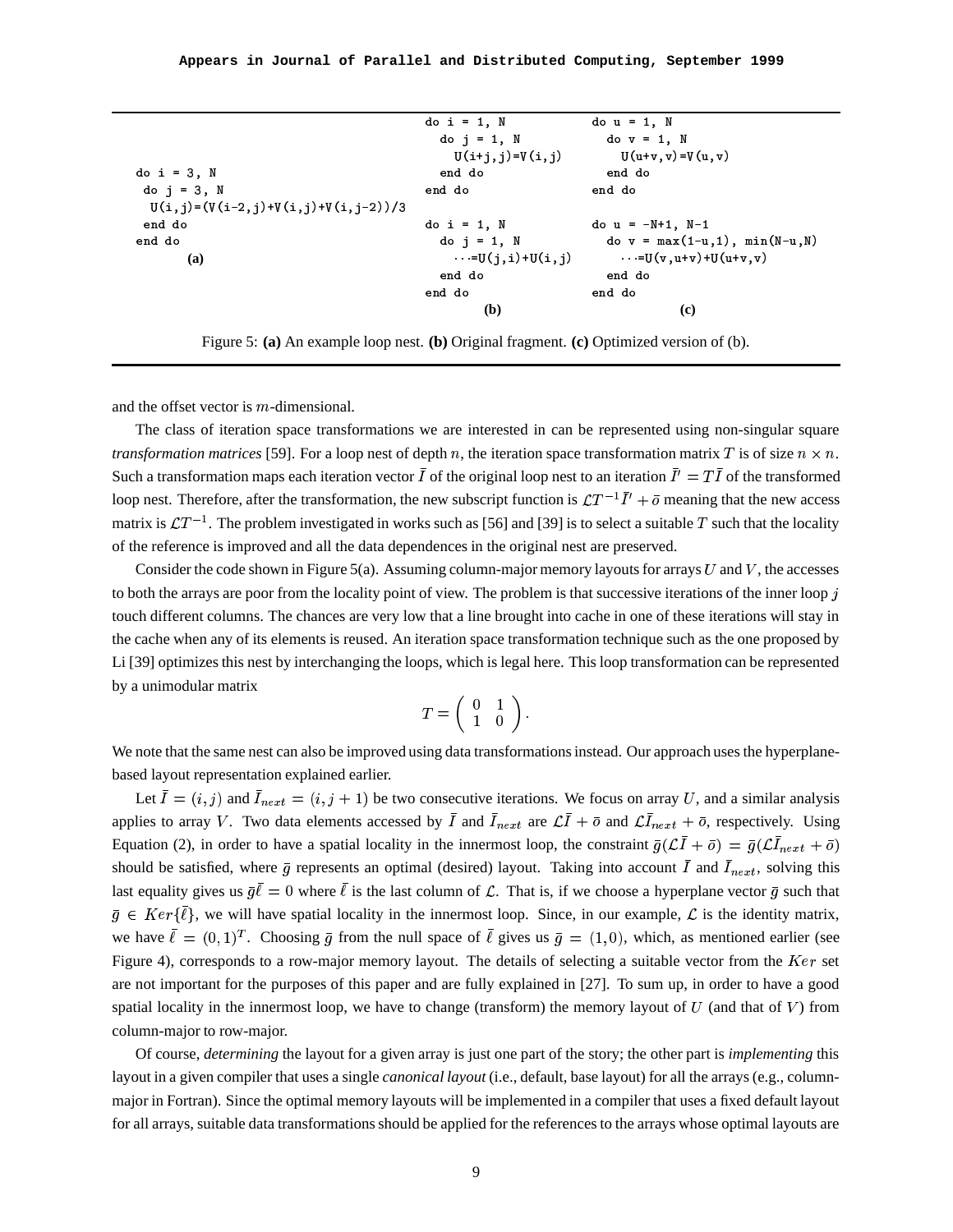different from the default layout. Fortunately, this process is rather mechanical. Assuming  $\mathcal{C}_{def}$  is the layout matrix representing the default layout (e.g., column-major in Fortran), in our framework, an optimal memory layout (denoted by the matrix  $\mathcal{C}_{opt}$ ) for an array can be implemented in three steps:

- (1) From  $C_{def}M = C_{opt}$ , a suitable *data transformation matrix* M of size  $m \times m$  for an m-dimensional array is derived;
- (2) The subscript expression of each reference to the array is transformed using  $M$  as a linear transformation matrix:  $\mathcal{L}I + \bar{o} \mapsto M\mathcal{L}I + M\bar{o};$  $\overline{\omega}$  . The contract of  $\overline{\omega}$  is the contract of  $\overline{\omega}$
- (3) The array bounds are also transformed accordingly. For example, if a two-dimensional array is of size  $N \times M$ and is column-major, when the layout is converted to row-major it will be of size  $M \times N$ .

This implementation framework is from [27] and the second and the third steps are similar to the techniques proposed by Leung and Zahorjan [38] and O'Boyle and Knijnenburg [44]. The first step, however, allows us to use any type of layout as the base layout and transform the references in question such that the program will get executed under the base layout (represented by  $L_{def}$ ) and will achieve good locality. We will not explicitly focus on these steps in this paper, largely because they are straightforward. We refer the interested reader to [27] and [44] for an in-depth discussion of issues related to code generation after a data transformation.

### **3.5 Ordering loop nests**

We order the loop nests for processing by our locality optimization algorithm according to a *cost criterion*. Our cost criterion is based on the concept of the *weight* of a reference, defined as the number of times the reference is accessed at run-time. The unknown loop bounds and array sizes, and conditionally executed constructs make it very hard sometimes to calculate the exact weight of a given reference; currently we use profile information to get the average values of loop bounds and array sizes as well as to estimate conditional probabilities if they happen to be unknown at compile time.

Suppose that there are s loop nests in the program and r different arrays. Let  $R_{\alpha\beta\gamma}$  be the  $\gamma^{th}$  reference to array  $\beta$  $(1 \leq \beta \leq r)$  in loop nest  $\alpha$  where  $1 \leq \alpha \leq s$ . Further assume that the loops are normalized and  $t(l)$  returns the trip count (the number of iterations) of a loop l in a given nest. Then we can define the weight (cost) of a reference  $R_{\alpha\beta\gamma}$ as

$$
CR(R_{\alpha\beta\gamma}) = \prod_{l \text{ encloses } R_{\alpha\beta\gamma}} t(l).
$$

Note that it is possible that not all of the loops in the nest enclose the reference in question. The weight (cost) of a loop nest  $\alpha$ , on the other hand, is

$$
CN(\alpha) = \sum_{R_{\alpha\beta\gamma} \text{ appears in }\alpha} CR(R_{\alpha\beta\gamma}).
$$

Notice that the function  $CN$  can be used to order the nests; that is, a loop nest  $\alpha$  will be processed (optimized) before a loop nest  $\alpha'$  if and only if and only if  $CN(\alpha) > CN(\alpha')$ . A good the <sup>'</sup>). A good thing about this function is that it is *independent* of the memory layouts and roughly indicates the importance of a given loop nest with respect to the others. If needed, conditional probabilities can also be taken into account. Assuming that a reference  $R_{\alpha\beta\gamma}$  will be accessed with a probability of  $p_{\alpha\beta\gamma}$  where  $0 \le p_{\alpha\beta\gamma} \le 1$ , we can define the weight of a reference  $R_{\alpha\beta\gamma}$  as

$$
CR(R_{\alpha\beta\gamma}) = p_{\alpha\beta\gamma} \prod_{l \text{ encloses } R_{\alpha\beta\gamma}} t(l).
$$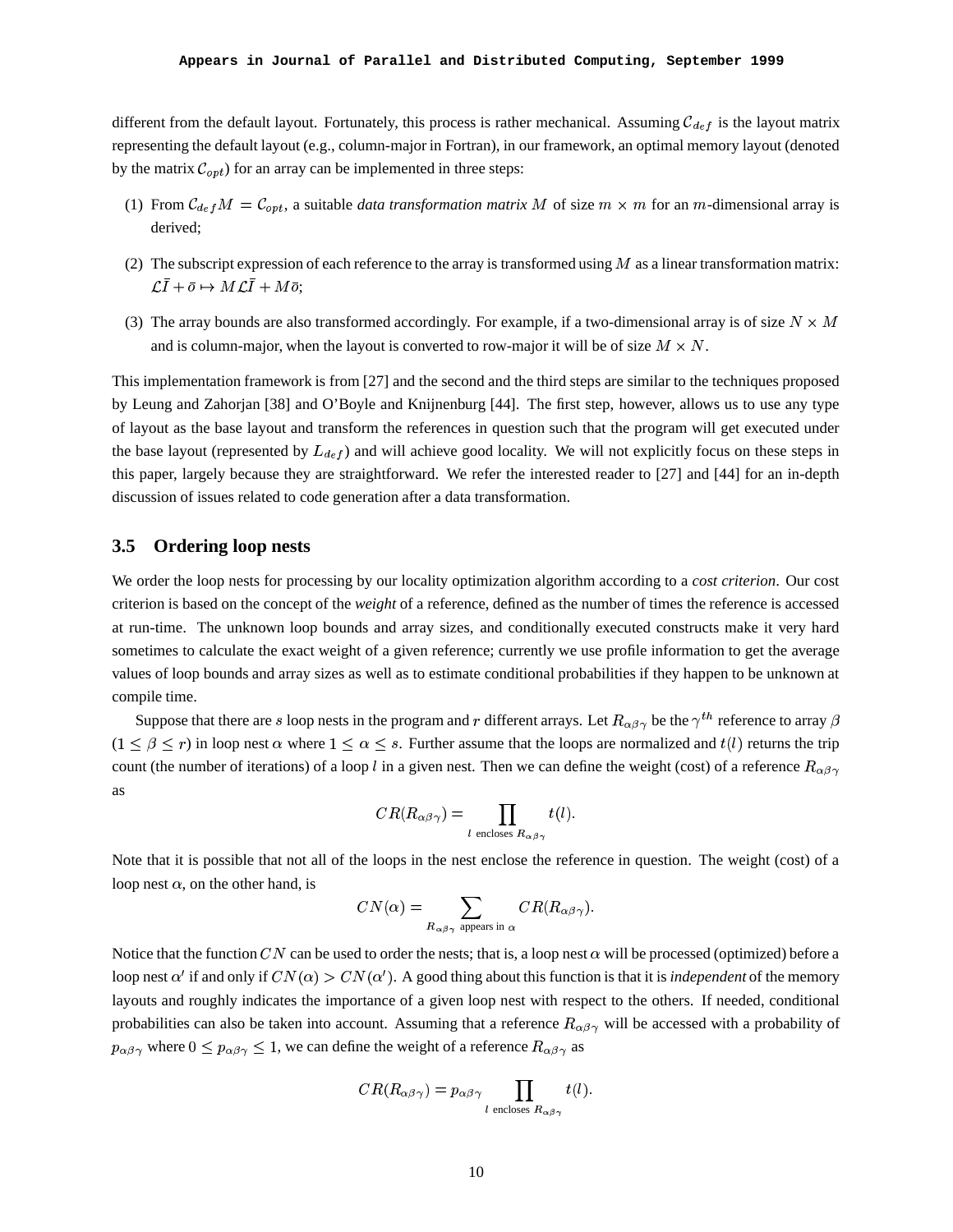### **3.6 Scope of our work, extensions, and limitations**

Our work focuses on deriving appropriate combinations of loop and data transformations for optimizing locality. The scope of our work is dense regular (affine access) matrix codes whose access patterns can be detected at compile-time. However, Leung and Zahorjan [38] show that data transformations can also be used to handle a *restricted* set of nonaffine array access patterns. We stress that the set of irregular access patterns optimized by the mentioned technical report can also be handled by our approach. But, in this paper, we exclusively focus on affine array accesses.

It should also be noted that data transformations can be used for eliminating conflict misses and improving cache line (or page) alignment as well. Padding [6, 48], a special kind of data transformation for eliminating conflict misses, is orthogonal to our approach and, when necessary, can be used after the layouts have been transformed.

The shift-type of data transformations [44] are also not considered in this paper; however, our approach can easily be extended to include the shift-type of transformations as follows. We can think of a data transformation as a pair  $(M, \bar{\eta})$  where M is an  $m \times m$  data transformation matrix as before and  $\bar{\eta}$  is an m-dimensional shift vector. Then the problem is to determine M as well as  $\bar{\eta}$ . A simple way of doing this is first determining M and then taking the cache line (or page) size into account to find an appropriate value for  $\bar{\eta}$ .

Although not considered here, data transformations can also be applied to one-dimensional arrays as well provided that they can be *de-linearized* first [16]. We are currently working on a *cache conscious* de-linearization scheme based on Maslov's algorithm [41].

We should also mention that our approach does not use any symbolic analysis; rather, it relies on profiling (when necessary) to obtain estimations about array sizes, loop bounds, conditional probabilities and so forth. We acknowledge, however, that locality optimizations (like parallelism optimizations) can benefit a lot from information provided by symbolic analysis techniques [10, 9, 22]. For example, using symbolic analysis, the compiler might be able to judge better whether applying tiling will be beneficial. In particular, if the compiler can detect that the entire data used by a loop nest does not cause cache overflow, then tiling is unnecessary.

Finally, there are four other important issues that need to be addressed. First, although data transformations are not constrained by data dependences, their applicability is restricted by the parameter passing rules and the sequence association rules of the language in question. In some cases, it might be necessary to apply run-time checks to determine if it is safe to apply a candidate data transformation. We do not investigate this issue in this paper and assume that the data transformations we apply are always legal. Of course, this may not always be true; in those cases techniques proposed by Chandra et al. [13] can be used.

The second important issue is the propagation of layout transformations across procedure boundaries. Currently, the scope of our work is limited to one procedure at a time and the experimental results presented later on are obtained on inlined [2] codes. We are working on a framework for propagating array layouts across proceduresfor the restricted case where there is no array re-shaping (and using de-linearization when necessary). The approach is similar in spirit to the solution proposed by Anderson [3] for data distribution problem and is based on a bottom-up and a topdown traversal of the call graph [2] of the program being analyzed. In those cases where arrays are re-shaped across procedures, we may need to apply explicit data transformations at run-time. Recently, O'Boyle and Knijnenburg [45] have proposed new techniques to propagate data transformations in the presence of re-shaping between procedure boundaries. When necessary, our framework can be modified to include the techniques proposed in [45]; we postpone a complete treatment of cache locality optimization in an inter-procedural setting to a future work.

Thirdly, our loop and data transformations do *not* cover the entire space of possible transformations. Our loop transformations can be represented by square non-singular loop transformation matrices [39], i.e., they are *linear*. For the best results, they need to be combined with the non-linear loop transformations such as tiling, loop fusion and distribution [59]. In this paper we briefly investigate the interaction with tiling; however we do not study the best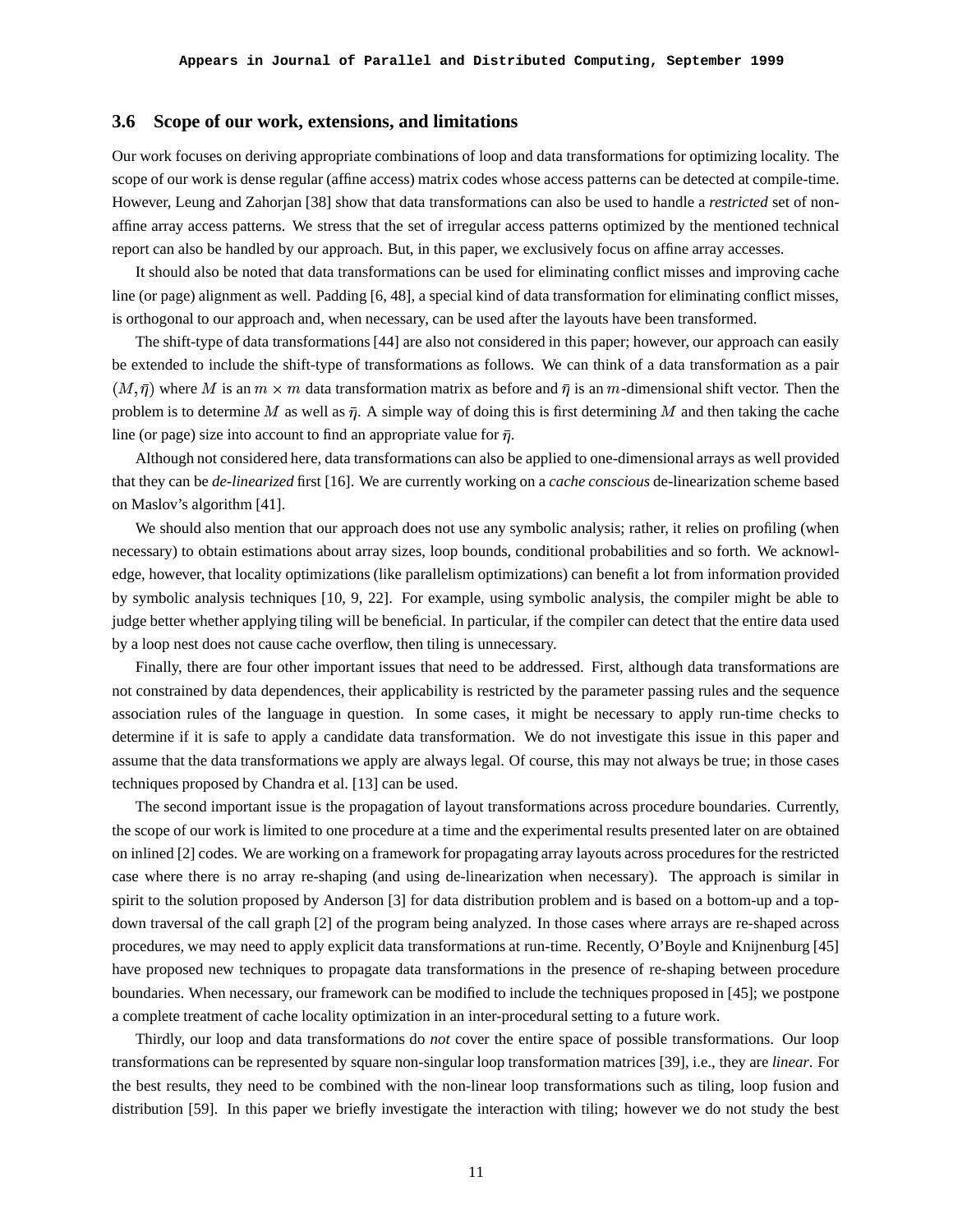ways of combining linear and non-linear loop transformations. Our data transformations, on the other hand, can be represented using hyperplanes. Therefore, they should cover all data transformations that can be represented by nonsingular data transformation matrices [44]. Note that we do not handle blocked layouts [3]; the question of whether blocked layouts can be represented—at least in a constrained form—by hyperplanes merits study.

And finally, our solution procedure explained in the next section handles loop nests one by one, and fixes some memory layouts in each loop nest and propagates these layouts to the remaining nests. While the experiments indicate that our approach is quite successful, an alternative approach that takes a more *global view* is also possible. In such an approach, the arrays and the nests are represented using an interference graph as explained in Section 3.2. In the interference graph, each edge is replaced by a bidirectional arcs, and moving from one vertex (array vertex or nest vertex) to another is interpreted as using the solution of the former in solving the latter. Then, the problem of optimizing locality for the maximum number of references can be rephrased as finding a maximum-branching solution that satisfies as many edges possible. A similar approach has been used by Dion et al. [18] for solving the optimal alignment problem for distributed-memory message-passing machines.

## **4 Unified loop and data transformations for improving locality**

We have shown in the previous section that in order to optimize spatial locality of a loop nest both loop and data transformations may be used. In the following, we show how to integrate these two optimization techniquesin a unified framework. Let us focus on a two-dimensional array  $U$  referenced in a loop nest of depth two using an access matrix  $\mathcal{L}$ . The results to be presented easily extend to higher dimensional arrays and loop nests as well (see Section 4.5). We define  $I' = (i, j)$  and  $I'_{next} = (i, j + 1)$  as two consecutive iteration vectors *after* the transformation. Assume that we use a 2  $\times$  2 non-singular loop transformation matrix T and let  $Q = T^{-1}$  be the inverse of the transformation matrix. Further assume that  $\bar{g}$  represents the desired memory layout. After the transformation, in order to have spatial locality in the innermost loop (see Equation (2)),

$$
\bar{g}(\mathcal{L}Q\bar{I'}+\bar{o})=\bar{g}(\mathcal{L}Q\bar{I}_{next}'+\bar{o})
$$

should be satisfied. Solving this equation, we obtain

$$
\bar{g}\mathcal{L}\bar{q} = 0, \tag{5}
$$

where  $\bar{q}$  is the last column of Q. Therefore, the problem is to find a  $\bar{q}$  and a  $\bar{q}$  for a given  $\cal{L}$  such that the Equation (5) will be satisfied.

Notice that this equation is *non-linear* and it is not trivial to solve. However, if either  $\bar{g}$  or  $\bar{q}$  is known, then it is easy to determine the other by solving an homogeneous system. In this paper, to start the solution process, we first fix either  $\bar{g}$  or  $\bar{q}$  for the first nest. For the remaining nests, since the layouts involved would be fixed during solution of the previous nest(s), we can determine the loop transformation matrix without much difficulty.

Note also that Equation (5) is with regard to a single loop nest and a single reference. In order to optimize locality globally (i.e., procedure-wide), we should set up and solve simultaneously the equations similar to Equation (5) for every reference in every loop nest. Of course, given a large number of loop nests and references, this system of equations may have only a *trivial* solution (i.e., zero vectors for  $\bar{q}$  or  $\bar{g}$ ), in which case we need to ignore some equations. In our current approach, we use profile information to decide the equations to be ignored.

Notice also that Equation (5) can be easily modified to handle temporal locality as well. In order to have temporal locality in the innermost loop, Equation (5) should be satisfied no matter what the layout of the array in question is. In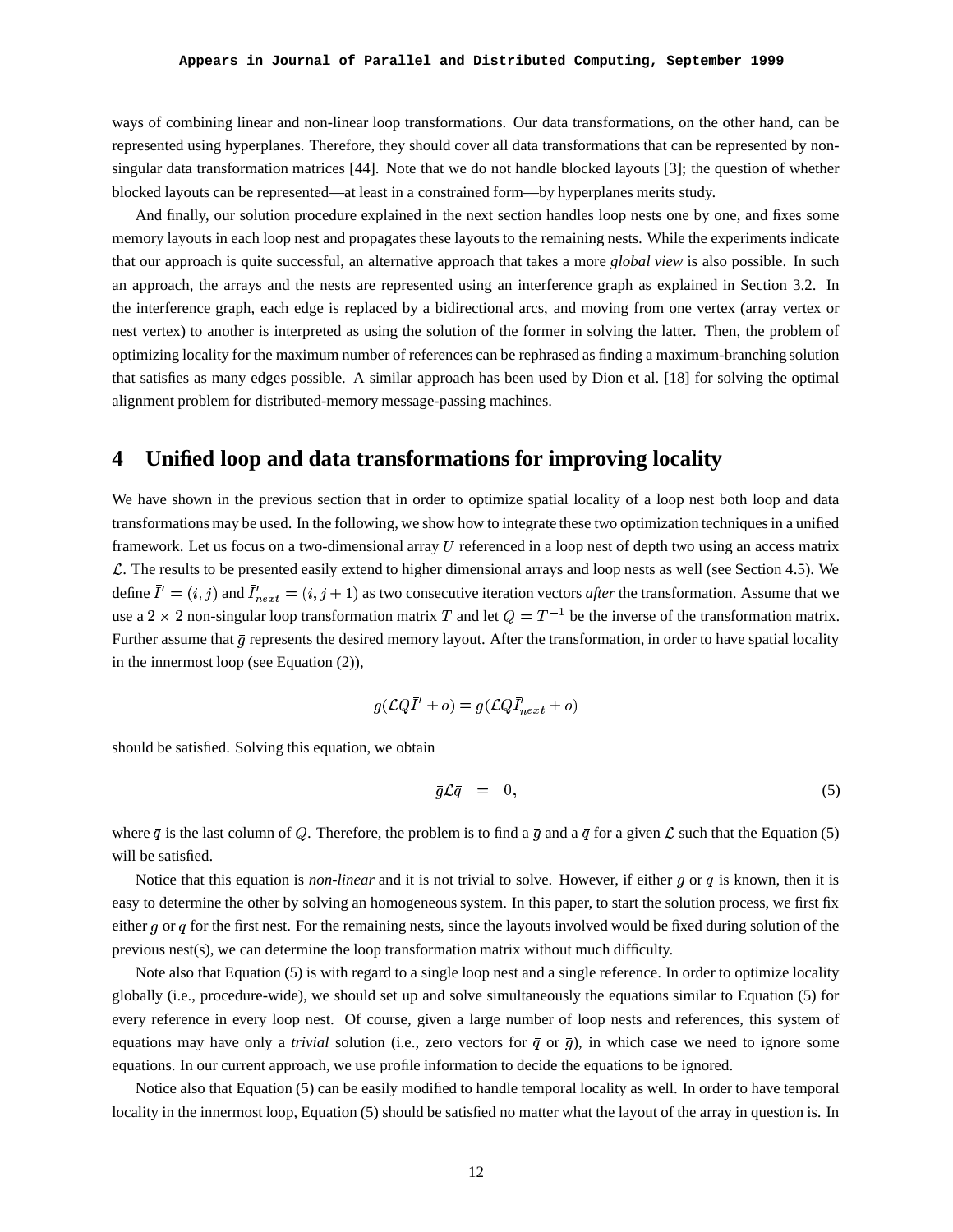mathematical terms, we should have

$$
\mathcal{L}\bar{q} = 0. \tag{6}
$$

The interpretation of this last equality is that the last column of the inverse of the loop transformation matrix should belong to the null set of *all the rows* of the access matrix.

We illustrate the process using an example first. Consider the program fragment given in Figure 5(b). The access matrices for this program are as follows:

For the first nest:

$$
\mathcal{L}_U=\left(\begin{array}{cc} 1 & 1 \\ 0 & 1 \end{array}\right), \mathcal{L}_V=\left(\begin{array}{cc} 1 & 0 \\ 0 & 1 \end{array}\right).
$$

For the second nest:

$$
\mathcal{L}_{U_1}=\left(\begin{array}{cc}0&1\\1&0\end{array}\right), \mathcal{L}_{U_2}=\left(\begin{array}{cc}1&0\\0&1\end{array}\right).
$$

We would like to find suitable loop transformation matrices for both the loop nests, and to determine accompanying memory layouts for arrays U and V. Let T and S denote the transformation matrices for the first and second nest, respectively; and let  $Q = T^{-1}$  and  $R = S^{-1}$ . Also let

$$
\bar{q}=\left(\begin{array}{c}q_{12}\\q_{22}\end{array}\right)\text{ and }\bar{r}=\left(\begin{array}{c}r_{12}\\r_{22}\end{array}\right)
$$

be the last columns of Q and R, respectively. Finally, let  $\bar{g} = (\alpha_g, \beta_g)$  and  $\bar{h} = (\alpha_h, \beta_h)$  represent the optimal layouts of  $U$  and  $V$ , respectively. Using Equation (5), we obtain the following for the first loop nest: For array  $U$ :

$$
(\alpha_g, \beta_g) \left( \begin{array}{cc} 1 & 1 \\ 0 & 1 \end{array} \right) \left( \begin{array}{c} q_{12} \\ q_{22} \end{array} \right) = 0.
$$

For array  $V$ :

$$
(\alpha_h, \beta_h) \left( \begin{array}{cc} 1 & 0 \\ 0 & 1 \end{array} \right) \left( \begin{array}{c} q_{12} \\ q_{22} \end{array} \right) = 0.
$$

Similarly, for the references to array  $U$  in the second nest, we have

$$
(\alpha_g, \beta_g) \left( \begin{array}{cc} 0 & 1 \\ 1 & 0 \end{array} \right) \left( \begin{array}{c} r_{12} \\ r_{22} \end{array} \right) = 0 \text{ and } (\alpha_g, \beta_g) \left( \begin{array}{cc} 1 & 0 \\ 0 & 1 \end{array} \right) \left( \begin{array}{c} r_{12} \\ r_{22} \end{array} \right) = 0.
$$

We can write these equations collectively as

$$
\begin{pmatrix}\nq_{12} + q_{22} & q_{22} & 0 & 0 \\
0 & 0 & q_{12} & q_{22} \\
r_{22} & r_{12} & 0 & 0 \\
r_{12} & r_{22} & 0 & 0\n\end{pmatrix}\n\begin{pmatrix}\n\alpha_g \\
\beta_g \\
\alpha_h \\
\beta_h\n\end{pmatrix} = \bar{0}.
$$
\n(7)

It should be noted that a solution to such a system for  $q_{12}$ ,  $q_{22}$ ,  $r_{12}$ ,  $r_{22}$ ,  $\alpha_g$ ,  $\beta_g$ ,  $\alpha_h$ , and  $\beta_h$  will give us suitable loop transformation matrices (actually only the last columns of the inverses) as well as optimized memory layouts (i.e., their representative hyperplane vectors). However, we have some additional constraints as well; specifically, for each unknown vector such as  $\bar{q}$ ,  $\bar{r}$ ,  $\bar{g}$  and h at most one of the entries may be zero. With these additional constraints solving the non-linear system given by Equation (7) is very difficult. What we need is a heuristic that works fast in practice and generates acceptable near-optimal solutions. In the following we show how to solve such a system by fixing some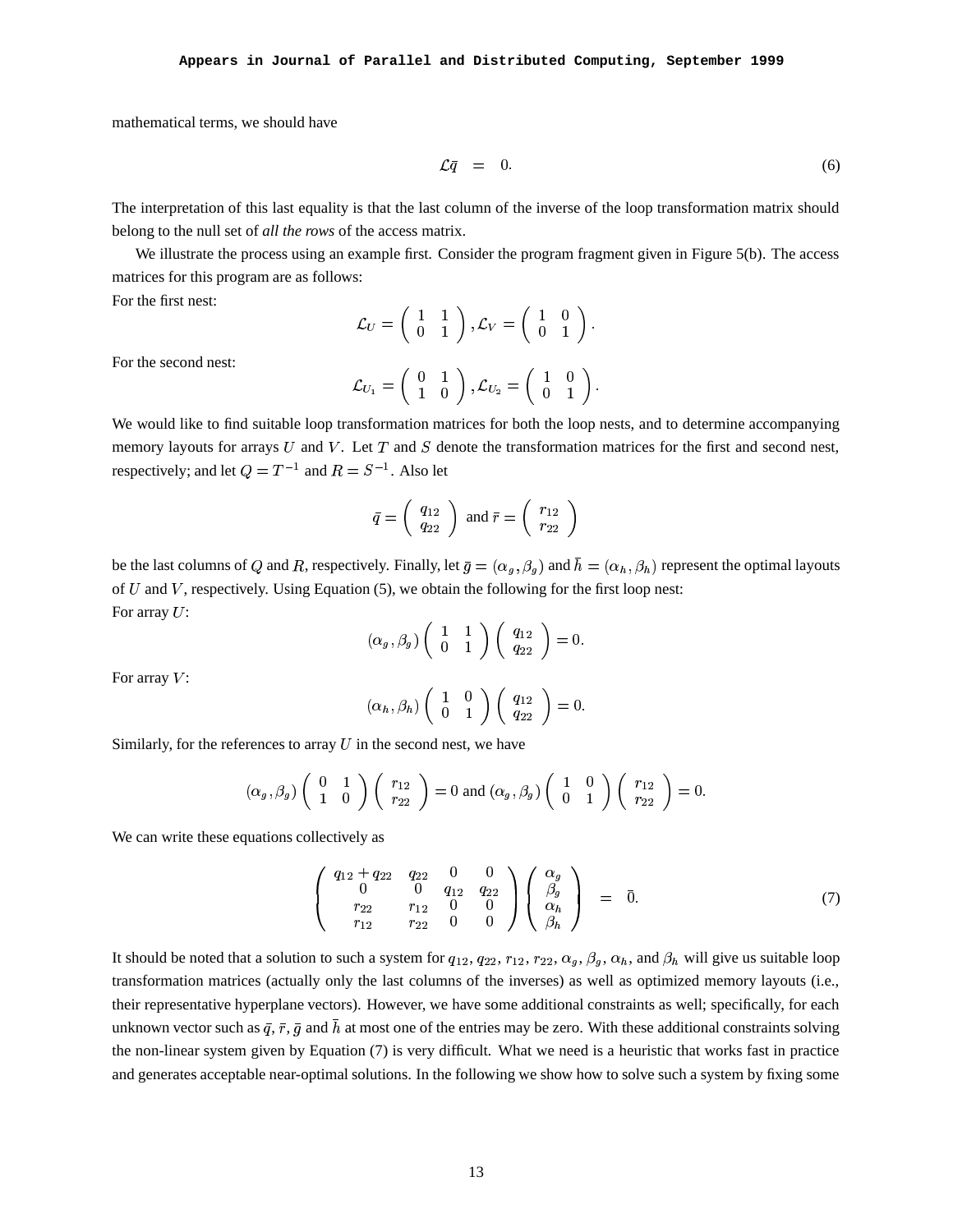unknowns at specific values. We note that (7) can be divided into two sub-matrix equations, each for a single nest:

For the first nest: 
$$
\begin{pmatrix} q_{12} + q_{22} & q_{22} & 0 & 0 \ 0 & 0 & q_{12} & q_{22} \end{pmatrix} \begin{pmatrix} \alpha_g \\ \beta_g \\ \alpha_h \\ \beta_h \end{pmatrix} = \bar{0},
$$
 (8)

For the second nest: 
$$
\begin{pmatrix} r_{22} & r_{12} & 0 & 0 \ r_{12} & r_{22} & 0 & 0 \end{pmatrix} \begin{pmatrix} \alpha_g \\ \beta_g \\ \alpha_h \\ \beta_h \end{pmatrix} = 0.
$$
 (9)

Notice that there is a *coupling* between (8) and (9) due to the layout (hyperplane) vectors. Let us first focus on (8), and assume that this loop nest is more costly than the second one and no iteration space transformation will be applied; that is, Q is the identity matrix meaning that  $q_{12} = 0$  and  $q_{22} = 1$ . Later in the paper, we will discuss this decision in detail. We can now think of (8) in a block form as shown below:

$$
\left(\begin{array}{cc} q_{12} + q_{22} & q_{22} & 0 & 0 \\ \hline 0 & 0 & q_{12} & q_{22} \end{array}\right) \left(\begin{array}{c} \alpha_g \\ \beta_g \\ \alpha_h \\ \beta_h \end{array}\right) = \bar{0} \tag{10}
$$

This last equation can be written symbolically as follows (where  $S_I$  and  $S_{II}$  corresponds to non-zero sub-matrices in (10)):

$$
\left(\begin{array}{cc} S_I & 0 \\ 0 & S_{II} \end{array}\right)\left(\begin{array}{cc} \bar g \\ h \end{array}\right) \;\;=\;\; \bar 0
$$

Essentially, now we need to solve two equations:  $S_I \bar{g} = 0$  and  $S_{II} h = 0$ . Since we have assumed that Q is the identity matrix, from  $S_I \bar{g} = 0$  we have  $\alpha_q + \beta_q = 0$ , which gives  $(\alpha_q, \beta_q) = (1, -1)$ . On the other hand, from  $S_{II}h = 0$  we obtain  $\beta_h = 0$  which leads to  $(\alpha_h, \beta_h) = (1, 0)$ . Therefore, for the best locality in the first loop nest, array U should have diagonal memory layout whereas array  $V$  should be row-major (see Figure 4).

Next we *propagate* these layout constraints to the second loop nest, and solve Equation (9) for  $r_{12}$  and  $r_{22}$ . From

$$
\left(\begin{array}{ccc} r_{22} & r_{12} & 0 & 0 \\ r_{12} & r_{22} & 0 & 0 \end{array}\right) \left(\begin{array}{c} 1 \\ -1 \\ 1 \\ 0 \end{array}\right) = 0,
$$

we have  $r_{12} = r_{22} = 1$ . A suitable loop transformation matrix satisfying this is

$$
R = \left(\begin{array}{cc} 1 & 1 \\ 0 & 1 \end{array}\right) \Rightarrow S = R^{-1} = \left(\begin{array}{cc} 1 & -1 \\ 0 & 1 \end{array}\right).
$$

Using this loop transformation matrix and the optimal memory layouts, the transformed program is shown in Figure 5(c). Notice that both the loop nests exhibit good locality provided that array  $U$  is diagonally stored in memory and array  $V$  is row-major. It should be emphasized that there is an additional transformation step that modifies this program for a language with fixed canonical (default) memory layout (see Section 3.4); but since that step is almost mechanical, we omit it here. The technique of how to fill out a partially completed transformation matrix (by taking into account data dependences) is similar to those used by Li [39] and by Bik and Wijshoff [8] among others.

We stress that the second loop nest in Figure 5(b) cannot be optimized using (linear) pure loop (e.g., [39]) or pure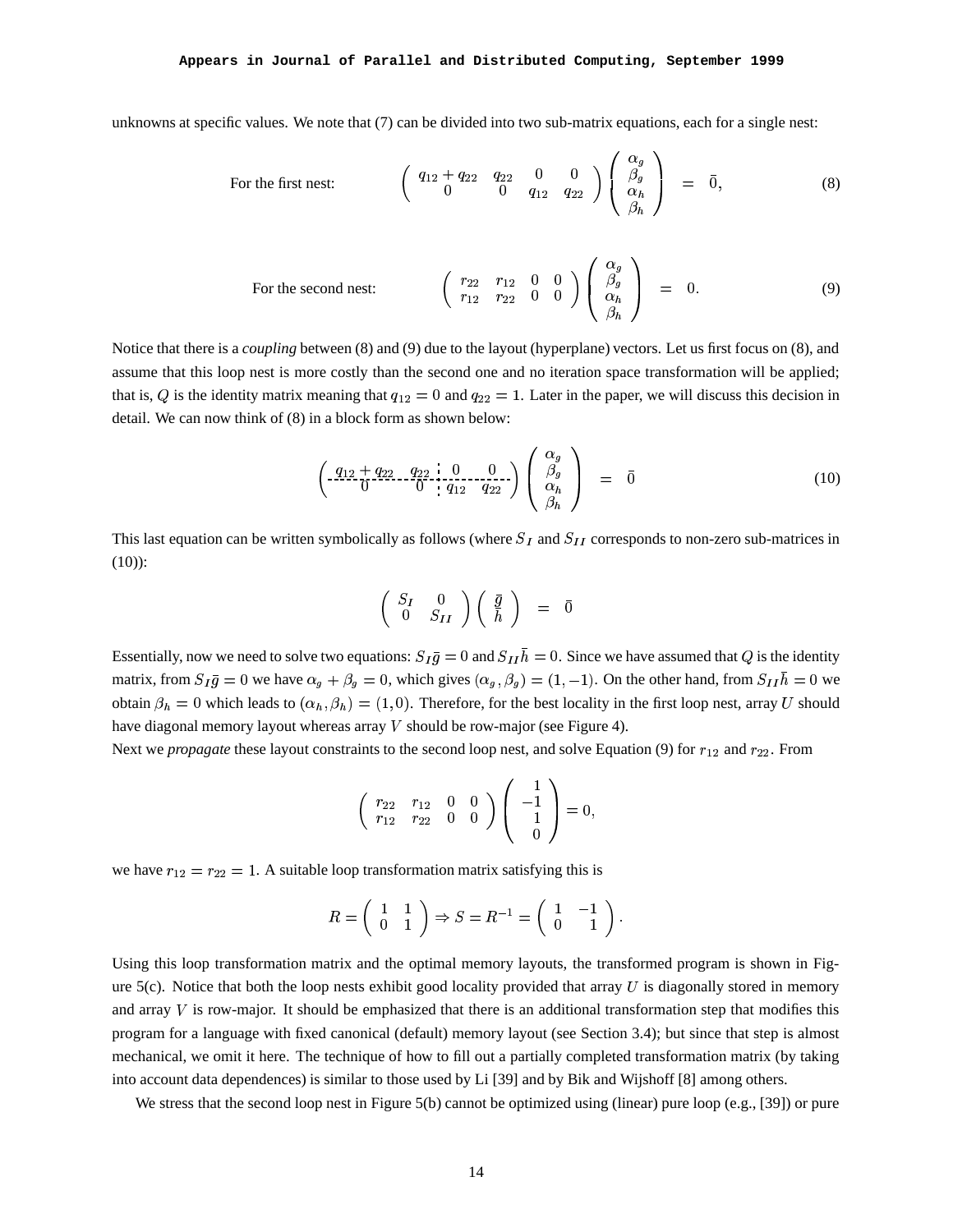(linear) data (e.g., [44]) transformations alone; because, there is spatial reuse in two orthogonal directions. This simple example shows that an integrated approach might be useful for some programs.

The reuse analysis theory introduced by Wolf and Lam [56] shows us how to determine whether a given reference can be optimized for temporal locality in the innermost loop. Our current approach also takes this analysis into account; and, for the references with potential temporal reuse, the system of equations are modified accordingly.

## **4.1 Locality coefficient**

To evaluate the amount of locality before and after the optimization process, we use a simple metric referred to as the *locality coefficient*. We define the locality coefficient of a loop nest as the number of *static* array references (not the dynamic count of the number of accesses to array elements) in the program that exhibit locality (spatial or temporal) in the *innermost* loop. The locality coefficient of a series of loop nests is defined to be the sum of the locality coefficients of the individual nests. The locality coefficients of two different versions of the same program can be used as a guide to decide which version is (statically) better from the locality point of view. In the case of a tie, we favor the program with more temporal locality. Of course, this evaluation criterion for locality is very rough and assumes that all references have the same weight and the bounds of all innermost loops as well as the sizes of all arrays are of the same order. This model can be improved upon by taking into account a detailed profile information as well as the bounds of the arrays and the loops after the transformation; but, the exactness of the evaluation model is not very relevant for the purpose of this paper and the rest of the approach is independent of the particular locality evaluation criterion chosen. As an example, the locality coefficient of the program shown in Figure 5(b) (assuming column-major memory layouts) is 1 whereas that of the optimized code in Figure  $5(c)$  is 4 under optimal layouts.

If desired, our model can also accommodate sophisticated techniques that estimate the number of misses in a given program. For example, instead of locality coefficients, we can use cache miss estimations obtained using the techniques proposed by Ferrante et al. [19] or Sarkar et al. [49].

### **4.2 Formulation for the general case**

In the general case, when we handle a given loop nest during the global optimization process, some of the array layouts might be known, while the layouts of some arrays are yet to be determined. In such a case, we end up with a system of equations of the following type, that we call a *target system*:

$$
S\bar{\xi} = \bar{0}.\tag{11}
$$

The systems given in Equations (8) and (9) are two example target systems. Here  $S$  is a matrix that contains only the *last* column entries of the inverse of the loop transformation matrix, and  $\xi$  is a vector obtained from concatenating the hyperplane vectors (representing memory layouts).<sup>1</sup> Our approach first brings this system into following form using elementary row interchange operations [36]:

$$
\left(\begin{array}{cc} S_I & Z_I \\ Z_{II} & S_{II} \end{array}\right) \left(\begin{array}{c} \bar{\xi}_k \\ \bar{\xi}_u \end{array}\right) = \bar{0}, \tag{12}
$$

where  $S_I$  and  $S_{II}$  are non-zero sub-matrices and  $Z_I$  and  $Z_{II}$  are zero sub-matrices. It is easy to see that this is always possible. The vector  $\xi_k$  contains entries of hyperplane vectors (that correspond to memory layouts) that have been

<sup>&</sup>lt;sup>1</sup> In three- or higher-dimensional cases the rows of the layout matrices are put as sub-columns one after another.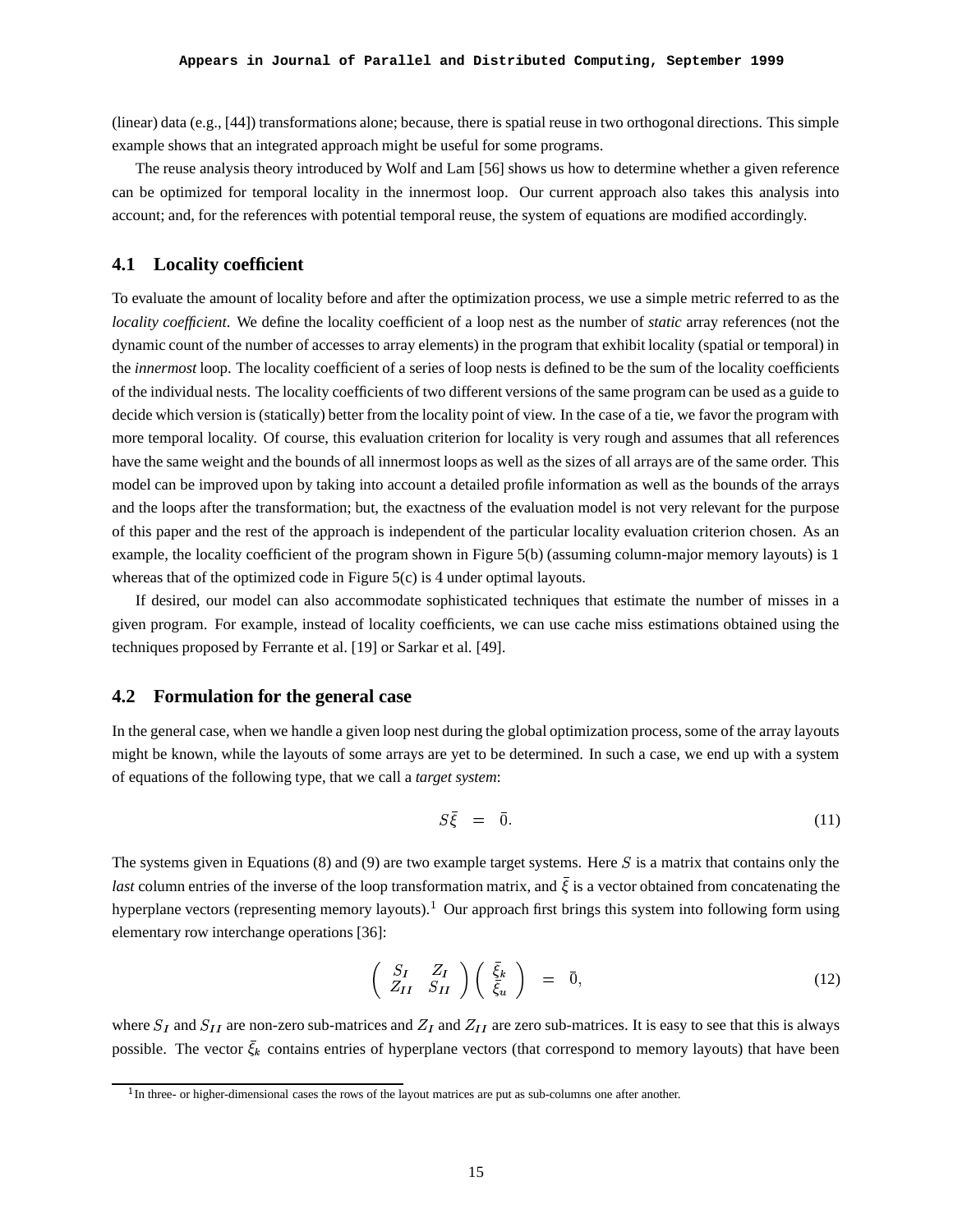```
do i = 1, N
 do j = 1, N
 -

  &$	 !$	-
 end do
 end do
 do j = 1, N
 -

  V(k, j) = 1.0end do
 end do
end do
do i = 1, N
 do j = 1, N-

    +		-
  &'*(+		
 + '!+-
	 +
 end do
 end do
end do
      (a)
                             -

                             -

                              do w = 1, N
                               &''	, !	'	

                               V(w, v) = 1.0end do
                             end do
                            end do
                             -

                             -

                              do w = 1, N
                               
+	, !&'-
+
	, + 
+
'		
+
, end do
                             end do
                            end do
                                   (b)
```
Figure 6: **(a)** Original program. **(b)** Optimized program.

determined so far (presumably during handling the loop nests of higher costs). The other vector,  $\bar{\xi}_u$ , consists of entries of the hyperplane vectors that are to be determined.

After this point, our solution procedure consists of three steps:

- (1) From  $S_I \xi_k = \overline{0}$ , the entries of  $S_I$  are found;
- (2) From the entries of  $S_I$ , the entries of  $S_{II}$  are determined; and
- (3) From  $S_{II} \xi_u = \overline{0}$ , the entries of  $\xi_u$  are derived.

We note that these three steps informally correspond to determining a loop transformation taking into account memory layouts obtained so far, and to determining memory layouts of (possibly a subset of) the remaining arrays whose layouts have not been determined so far. In the following, we discuss these three steps in greater detail.

Step (1) corresponds to solving a homogeneous system of equations. We first transform this system into  $\xi_k^T S_I^T =$ 0, and then solve it for  $S_I$ . Of course, given a large number of references, this system may not have a non-trivial solution at all. In that case, we ignore some equations, and attempt to solve it again. The equations to be ignored should correspond to references that are least frequently accessed. The weights of the references obtained using profile information might be useful in determining the access frequency of references.

In Step (2), the elements of  $S_{II}$  are determined from the elements of  $S_I$  found in the previous step. Although this step looks trivial, it is possible that an element that appears in  $S_{II}$  may not appear in  $S_I$ . In that case, we choose a value for this element arbitrarily avoiding to pick up a zero value if all the other entries are zero (otherwise, this makes the last column of the inverse of the loop transformation matrix zero which, of course, is unacceptable).

Step (3) is very similar to Step (1), the only difference is that without taking the transposition, we start to solve the homogeneous system right away.

Consider the program fragment in Figure 6(a). At the highest level, this program fragment consists of two loop nests, the first of which (assumed more costly) is imperfectly nested. The compiler first applies loop fusion [59] to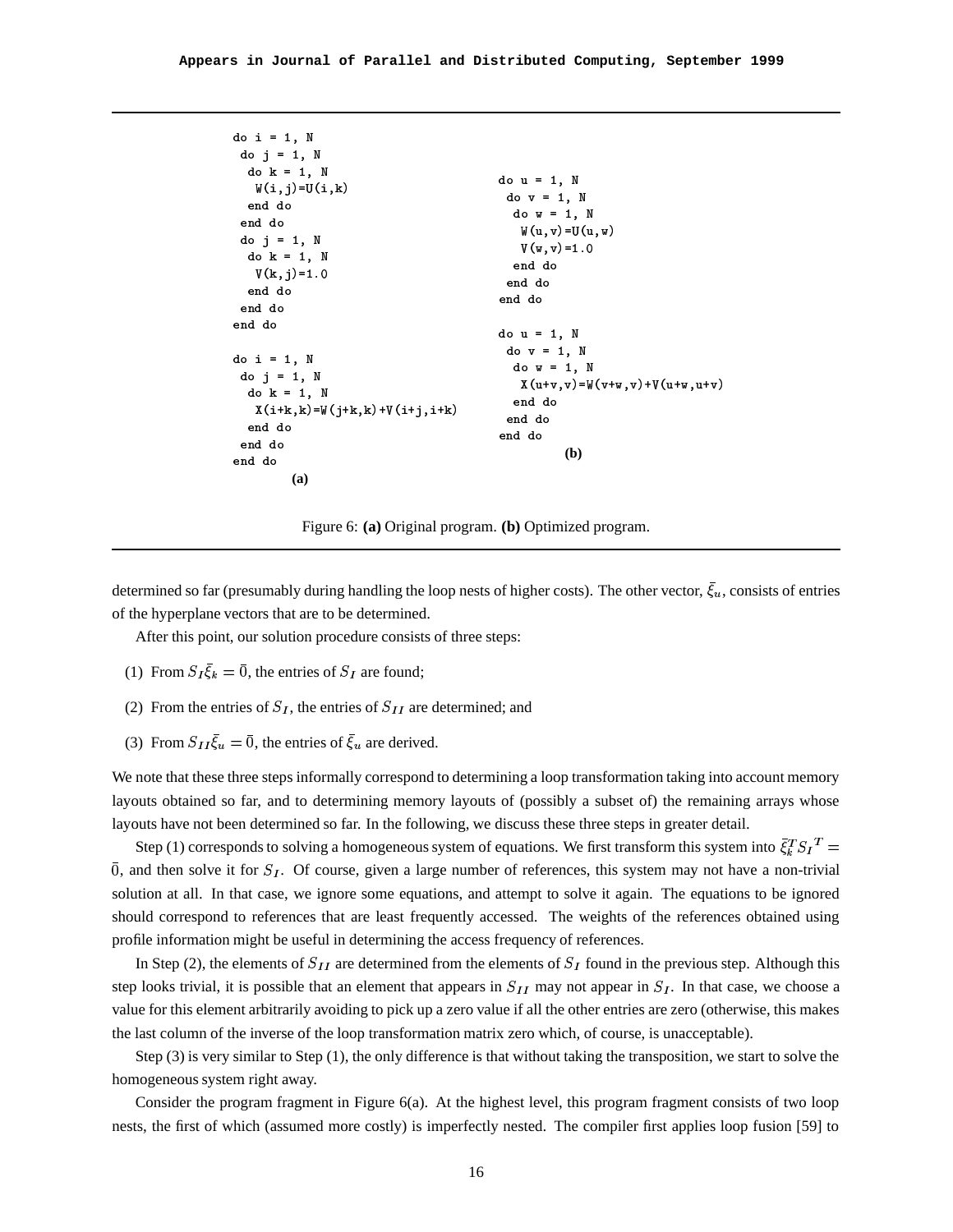```
do i = 1, N1
 do j = 1, N1

   ' +-
(+
	  '	-
  &'$	 -
 # 
  end do
 end do
end do
do i = 1, N2do i = 1, N2

	#
   '$	   ''	(+	 + '	-
 -
 # 
   W(i, j) = 0.0end do
 end do
end do
do i = 1, N3
 do j = 1, N3

     +-
	*(+	  &'$	* + &'-
	 +-

 +!	-
-
-

  end do
 end do
end do
        (a)
                                                  do u = 1, N1
                                                   do v = 1, N1

                                                      -
+
-
+
'	
   	
  &''	, -
 #  
                                                      "-
  "-
 end do

"%!#(+,
	# %)
                                                   do v = 1, N2
                                                     do w = max(1-u,1), min(N2-u,N2)-
+
'	
   ' 	-
+

 + '	, -
 #  
                                                      &'-
+
'	

                                                      "-
  "-
 end do

"%! +,
	-
%)

*%! +,
	%!(+,( 	
  -
%)		
+ -
%(

 %
+,
	%-
+,
	.( 	
   	  %'	  %,
                                                      -
+-
#	'	-
+
-
+-
#	,   &''	-
+
, + &'+'	
+-
#
, \cdot . \cdot . \cdot . \cdot . \cdot . \cdot . \cdot . \cdot . \cdot . \cdot . \cdot . \cdot . \cdot . \cdot . \cdot . \cdot . \cdot . \cdot . \cdot . \cdot . \cdot . \cdot . \cdot . \cdot . \cdot . \cdot . \cdot . \cdot . \cdot . \cdot . \cdot . \cdot "-
  "-
 end do
                                                          (b)
```
Figure 7: **(a)** Original program. **(b)** Optimized program.

convert this to a perfect nest. Let, as before,  $Q$  and  $R$  be the inverses of the loop transformation matrices for the first and second loop nest, respectively. Assume that  $\bar{g} = (\alpha_g, \beta_g)$ ,  $h = (\alpha_h, \beta_h)$ ,  $k = (\alpha_k, \beta_k)$ , and  $l = (\alpha_l, \beta_l)$ , represent the memory layouts for arrays  $U, V, W$  and  $X$ , respectively. Thus, we have the following homogeneous system:

 $\sim$   $\sim$ 

$$
\left(\begin{array}{ccccccccc}\nq_{13} & q_{33} & 0 & 0 & 0 & 0 & 0 & 0 \\
0 & 0 & q_{33} & q_{23} & 0 & 0 & 0 & 0 \\
0 & 0 & 0 & 0 & q_{13} & q_{23} & 0 & 0 \\
0 & 0 & r_{13} + r_{23} & r_{13} + r_{33} & 0 & 0 & 0 & 0 \\
0 & 0 & 0 & 0 & r_{23} + r_{33} & r_{33} & 0 & 0 \\
0 & 0 & 0 & 0 & 0 & r_{13} + r_{33} & r_{33}\n\end{array}\right)\n\left(\begin{array}{c}\n\alpha_g \\
\beta_g \\
\alpha_h \\
\beta_h \\
\alpha_k \\
\beta_t\n\end{array}\right) = 0.
$$

We first divide this system into two parts. For the first nest, we obtain the following target system:

$$
\left(\begin{array}{cccc}q_{13} & q_{33} & 0 & 0 & 0 & 0 & 0 & 0 \ 0 & 0 & q_{33} & q_{23} & 0 & 0 & 0 & 0 \ 0 & 0 & 0 & q_{13} & q_{23} & 0 & 0 \end{array}\right)\left(\begin{array}{c} \alpha_g \\ \beta_g \\ \alpha_h \\ \beta_h \\ \alpha_k \\ \beta_t \\ \alpha_l \\ \beta_l \end{array}\right) \ = \ \bar{0}.
$$

 $\sim$   $\sim$ 

Setting Q to the identity matrix, we derive  $\xi_k = (1, 0, 0, 1)$  and  $\xi_u = (\alpha_k, \beta_k, \alpha_l, \beta_l)$ . For the second loop nest, we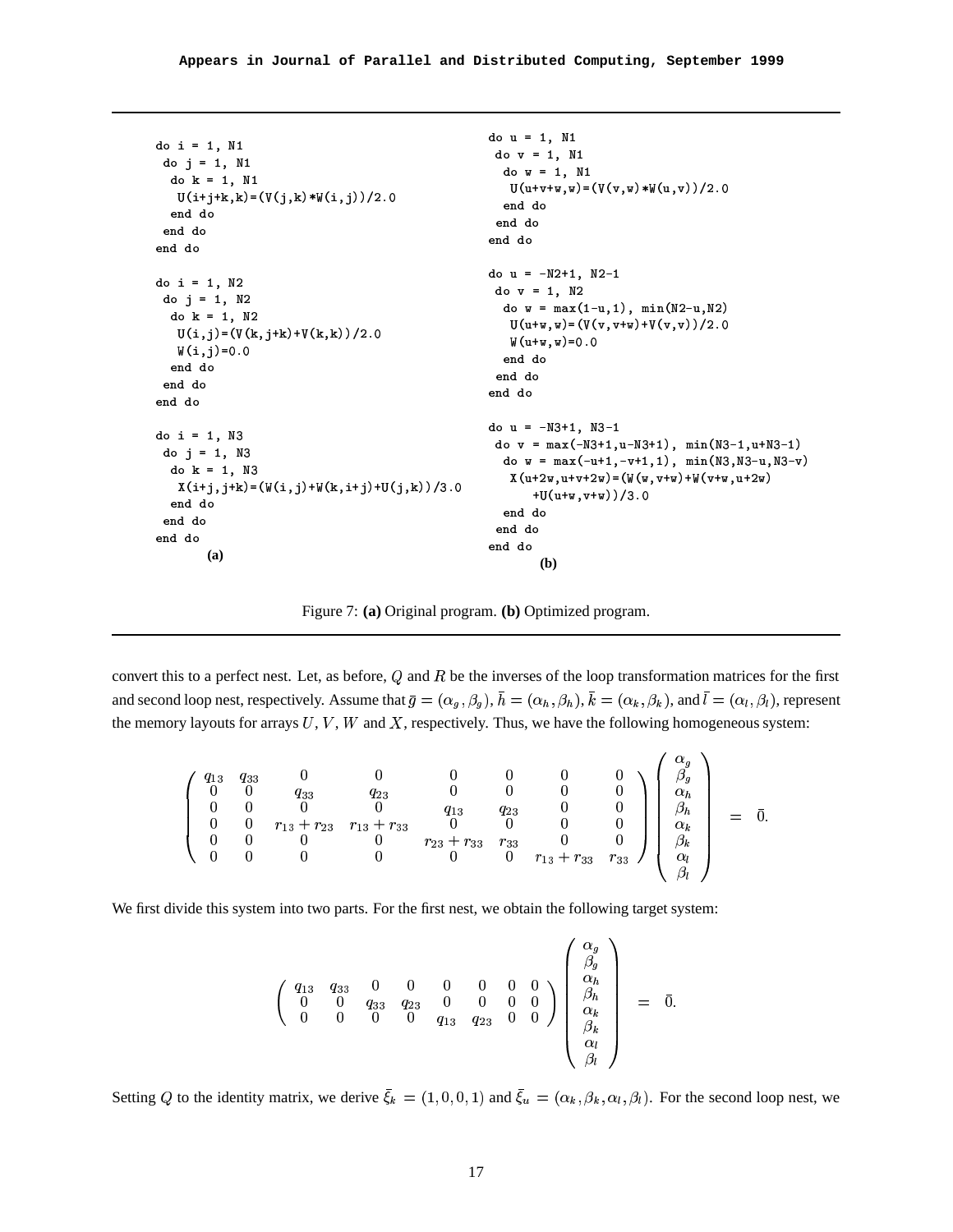have

$$
\begin{pmatrix}\n0 & 0 & r_{13} + r_{23} & r_{13} + r_{33} & 0 & 0 & 0 \\
0 & 0 & 0 & 0 & 0 & 0 & r_{13} + r_{33} & 0 \\
0 & 0 & 0 & 0 & 0 & 0 & 0 & r_{13} + r_{33} & r_{33}\n\end{pmatrix}\n\begin{pmatrix}\n1 \\
0 \\
0 \\
1 \\
-\frac{1}{\alpha_k} \\
\beta_k \\
\beta_l\n\end{pmatrix} = \bar{0},
$$

which gives us  $r_{13} + r_{33} = 0$ , which in turn results in  $r_{13} = r_{33} = 0$  and  $r_{23} = 1$  as an example solution. This result implies that  $(\alpha_k, \beta_k) = (0, 1)$ . With the hyperplane vectors found, we decide that array U should be row-major and arrays V and W should be column-major. The memory layout for array X, however, remains unspecified, meaning that it can be set to any layout. The reason for this flexibility is obvious from the transformed program given in Figure 6(b). Notice that the innermost loop index  $w$  in the second loop nest does not appear in the subscript functions of array  $X$ . This means that array  $X$  has temporal locality in this loop nest, and spatial locality is of secondary importance. Our method can be extended to detect that it might be preferable to choose diagonal layout for this array in order to exploit the spatial locality in the second innermost loop (the  $v$ -loop). Such an approach might be useful, especially if the trip count (the number of iterations) of the innermost loop is a very small value. We will later discuss this issue in more detail.

We finally give a slightly more complicated example to illustrate some of the problems that may occur. Consider the program fragment in Figure 7(a) that contains three loop nests and four arrays exhibiting several access patterns. Assume that  $N1 \gg N2 \gg N3$ . Assume further that  $Q$ , R and P correspond to the inverses of the loop transformation matrices for the first (the most costly), second and third (the least costly) nest, respectively; and  $\bar{g} = (\alpha_g, \beta_g)$ ,  $\bar{h} =$  $(\alpha_h, \beta_h), k = (\alpha_k, \beta_k)$ , and  $l = (\alpha_l, \beta_l)$ , represent the memory layouts for arrays U, V, W and X in that order. The homogeneous system for this program is

$$
\left(\begin{array}{ccccccccc}q_{13}+q_{23}+q_{33}&q_{33}&0&0&0&0&0&0\\0&0&q_{23}&q_{33}&0&0&0&0&0\\0&0&0&q_{13}&q_{23}&0&0&0\\r_{13}&r_{23}&0&0&0&0&0&0\\0&0&r_{33}&r_{23}+r_{33}&0&0&0&0\\0&0&0&r_{33}&r_{33}&0&0&0&0\\0&0&0&0&r_{13}&r_{23}&0&0\\0&0&0&0&0&p_{13}+p_{23}&p_{23}+p_{33}\\0&0&0&0&p_{13}&p_{33}&0&0\\0&0&0&0&p_{33}&p_{13}+p_{23}&0&0\\p_{23}&p_{33}&0&0&0&0&0\end{array}\right)\left(\begin{array}{c} \alpha_g\cr \beta_g\cr \alpha_h\cr \alpha_h\cr \alpha_h\cr \beta_h\cr \beta_l\end{array}\right) \;=\; \bar{0}.
$$

As before, we first divide this system for each nest obtaining three target systems. For the first nest, assuming that no loop transformation will be performed, we obtain  $\alpha_q = 1$ ,  $\beta_q = -1$ ,  $\alpha_h = 1$ , and  $\beta_h = 0$ . Notice that, although the array  $W$  is referenced, no layout has been determined for it, because it has temporal locality in the innermost loop under the given loop order.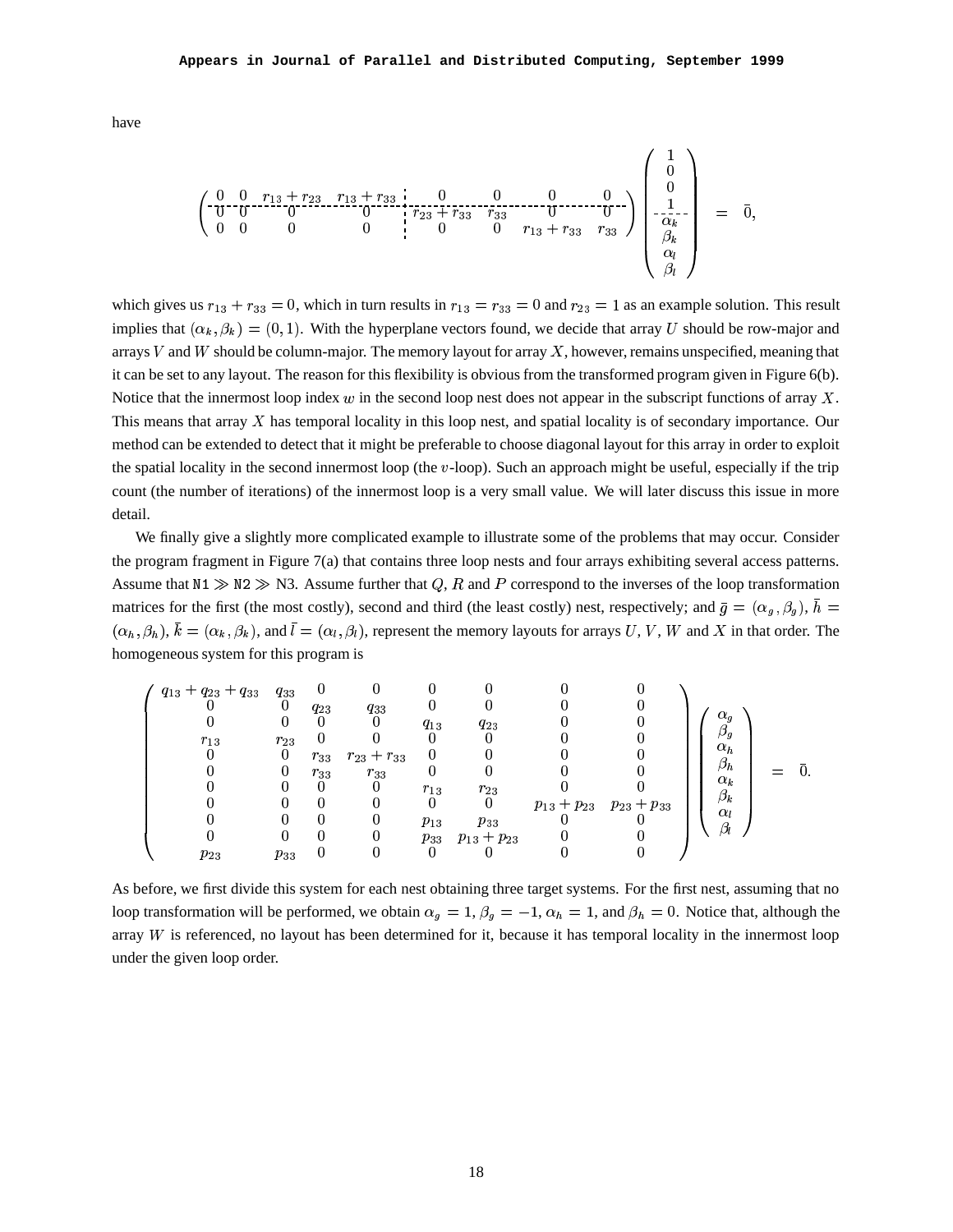For the second loop nest, on the other hand, we have

$$
\begin{pmatrix}\nr_{13} & r_{23} & 0 & 0 & 0 & 0 & 0 & 0 \\
0 & 0 & r_{33} & r_{23} + r_{33} & 0 & 0 & 0 & 0 \\
0 & 0 & r_{33} & r_{33} & r_{33} & 0 & 0 & 0 \\
0 & 0 & 0 & 0 & 0 & 0 & 0 \\
0 & 0 & 0 & 0 & 0 & 0 & 0 \\
0 & 0 & 0 & 0 & 0 & 0 & 0 \\
0 & 0 & 0 & 0 & 0 & 0 \\
0 & 0 & 0 & 0 & 0 & 0 \\
0 & 0 & 0 & 0 & 0 & 0 \\
0 & 0 & 0 & 0 & 0 & 0 \\
0 & 0 & 0 & 0 & 0 & 0 \\
0 & 0 & 0 & 0 & 0 & 0\n\end{pmatrix} = 0.
$$

This system is already in the desired form. Solving it gives  $r_{13} = r_{23} = 1$ , and  $r_{33} = 0$ ; and  $\alpha_k = 1$ , and  $\beta_k = -1$ . Lastly, for the third loop nest,

$$
\left(\begin{array}{ccccccccc}\n0 & 0 & 0 & 0 & 0 & 0 & p_{13} + p_{23} & p_{23} + p_{33} \\
0 & 0 & 0 & 0 & p_{13} & p_{33} & 0 & 0 \\
0 & 0 & 0 & p_{33} & p_{13} + p_{23} & 0 & 0 \\
p_{23} & p_{33} & 0 & 0 & 0 & 0 & 0\n\end{array}\right)\n\left(\begin{array}{c}\n1 \\
-1 \\
0 \\
0 \\
1 \\
-1 \\
-\frac{\alpha_l}{\beta_l}\n\end{array}\right) = \bar{0}.
$$

This system is *not* in the desired form; therefore, we apply row operations [36] and obtain

 <sup>5</sup> 6 <sup>5</sup> <sup>2</sup> <sup>2</sup> <sup>2</sup> <sup>2</sup> <sup>2</sup> <sup>2</sup> <sup>2</sup> <sup>2</sup> <sup>2</sup> <sup>2</sup> <sup>5</sup> 4 <sup>5</sup> <sup>2</sup> <sup>2</sup> <sup>2</sup> <sup>2</sup> <sup>2</sup> <sup>2</sup> <sup>5</sup> <sup>5</sup> 4 : <sup>5</sup> 6 <sup>2</sup> <sup>2</sup> <sup>2</sup> <sup>2</sup> <sup>2</sup> <sup>2</sup> <sup>2</sup> <sup>2</sup> <sup>5</sup> 4 : <sup>5</sup> 6 <sup>5</sup> 6 : <sup>5</sup> <sup>2</sup> & & <sup>=</sup> @2 <sup>L</sup>

In solving this system, we end up with three equations

$$
\{p_{23}-p_{33}=0;\qquad p_{13}-p_{33}=0;\qquad \text{and } p_{33}-p_{13}-p_{23}=0\}.
$$

Unfortunately, the last equation has a *conflict* with the other two; therefore we ignore it. This gives us the solution  $p_{13} = p_{23} = p_{33} = 1$ , which in turn results in  $\alpha_l = 1$  and  $\beta_l = -1$ . This means that arrays U, W and X should have diagonal memory layout whereas the array  $V$  should should be row-major. The inverses of the transformation matrices used for the second and the third nests are

$$
R = \left(\begin{array}{ccc} 1 & 0 & 1 \\ 0 & 0 & 1 \\ 0 & 1 & 0 \end{array}\right), \text{ and } P = \left(\begin{array}{ccc} 0 & 0 & 1 \\ 1 & 0 & 1 \\ 0 & 1 & 1 \end{array}\right), \text{ respectively.}
$$

The transformed program is given in Figure 7(b). Notice that with the optimized memory layouts, the spatial locality is very good except for the reference  $W(v + w, u + 2w)$  in the third loop nest. This is due to the equation that we ignored while optimizing this nest.

### **4.3 The most costly nest revisited**

So far, we have assumed that the most costly loop nest will be optimized using data transformations alone. In this subsection, we first argue for this decision. Then we show how our approach can be made more powerful by considering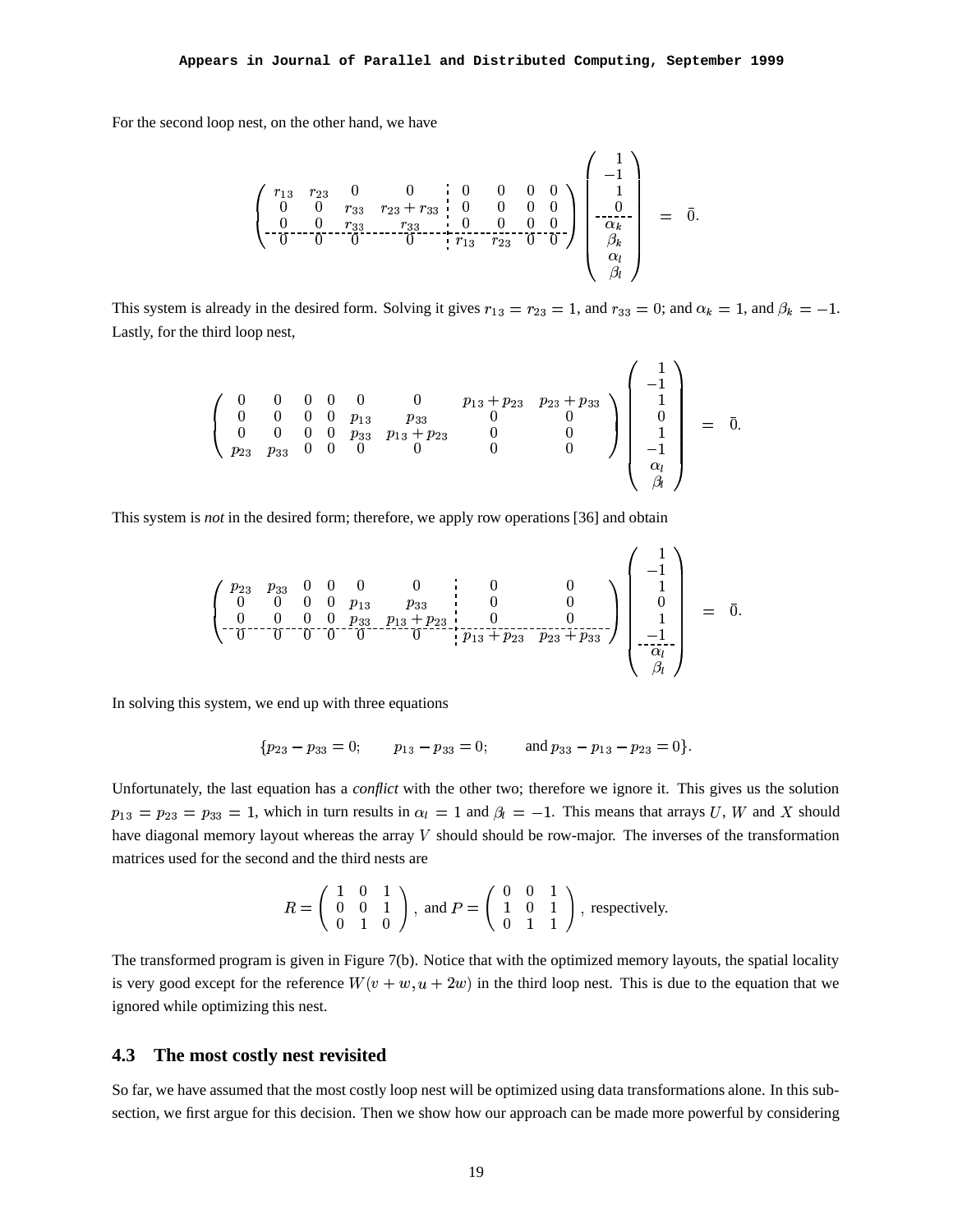different alternatives for the most costly nest.

Given a loop nest, determining both loop and data transformations together is not trivial, as the problem requires finding integer solutions to non-linear systems of equations (see Section 4). If the search spaces for data and/or loop transformations are restricted, then an exhaustive search (although still costly) might be attempted [15]; but there is no experimental evidence that such an approach is fast in practice. We, instead, insist on the most general loop and data transformations. Having decided that we will not optimize the most costly nest with a combined (loop plus data) approach, the choice is between either pure loop or pure data transformations. In general, we prefer data transformations; because even if we choose loop transformations, we have to assume some fixed layouts for the arrays referenced. Moreover, for a single loop nest, data space transformations can be more successful than loop transformations since the latter is constrained by data dependences [27].

However, for some programs it might be the case that the best optimized program<sup>2</sup> is the one in which the most costly nest is optimized using iteration space transformations alone. The reason is rather subtle. As mentioned previously, pure loop transformations can optimize temporal locality while pure data transformations cannot. If the most costly loop nest contains a number of references for which temporal reuse can be exploited in the innermost loop, then a pure loop based approach may result in a better code than a pure data based approach.

To solve this problem, our current approach is as follows. For the most costly nest, we consider two alternatives: *pure loop* and *pure data* transformations. Then we proceed for each version as explained in the previous sections, and finally come up with two different optimized program. Finally, we calculate and compare the locality coefficients (see Section 4.1) of these two programs, and select the one with the larger coefficient. Notice that once the most costly nest is optimized, our approach will have some layout constraints for the remaining nests, and will be able to proceed to optimize each of the remaining nests using our integrated approach that employs both loop and data transformations as explained, taking the layout constraints into account. Figure 8 shows our approach. It is assumed that the nests are ordered (from top to bottom) according to non-increasing values of their weights (costs). Of course, it is possible to generalize this approach and consider different (pre-determined, three or more) layout combinations for the first (most costly) nest. However, our experience and experiments show that in practice it seems sufficient to consider only two alternatives for this nest.

To see an example for which such an approach might be useful, consider the program shown in Figure 9(a). After applying a global locality approach, either of the programs shown in Figures 9(b) and (c) can be obtained depending on how the most costly (assuming first) nest is optimized. If only data transformations are used for the most costly nest, the compiler decides row-major layout for array  $W$ ; then in the second nest, it interchanges two loops, obtaining the code shown in Figure 9(b). The locality coefficient of this code is 8, all of which originates from spatial locality. On the other hand, if we optimize the first nest using loop transformations alone (assuming fixed column-major layouts), we apply a loop interchange. The second loop nest is left as it is (see Figure  $9(c)$ ). As before, the locality coefficient is 8, but this time the contribution from temporal locality is 4. Everything else being equal, we prefer the program in Figure 9(c) over the one in Figure 9(b) as it exploits more temporal reuse in the innermost loop.

It should be noted that given the fact that the global locality optimization problem is NP-complete [31], and that in most programs the bulk of the execution time is spent in a couple of loop nests, we believe our approach is suitable for optimizing locality for multiple loop nests.

 $<sup>2</sup>$  Note that given the fact that the problem is NP-complete and we use a fast heuristic, our approach is not guaranteed to produce the best</sup> transformations. We believe, however, that our approach in general results in near-optimal solutions while retaining compile time efficiency.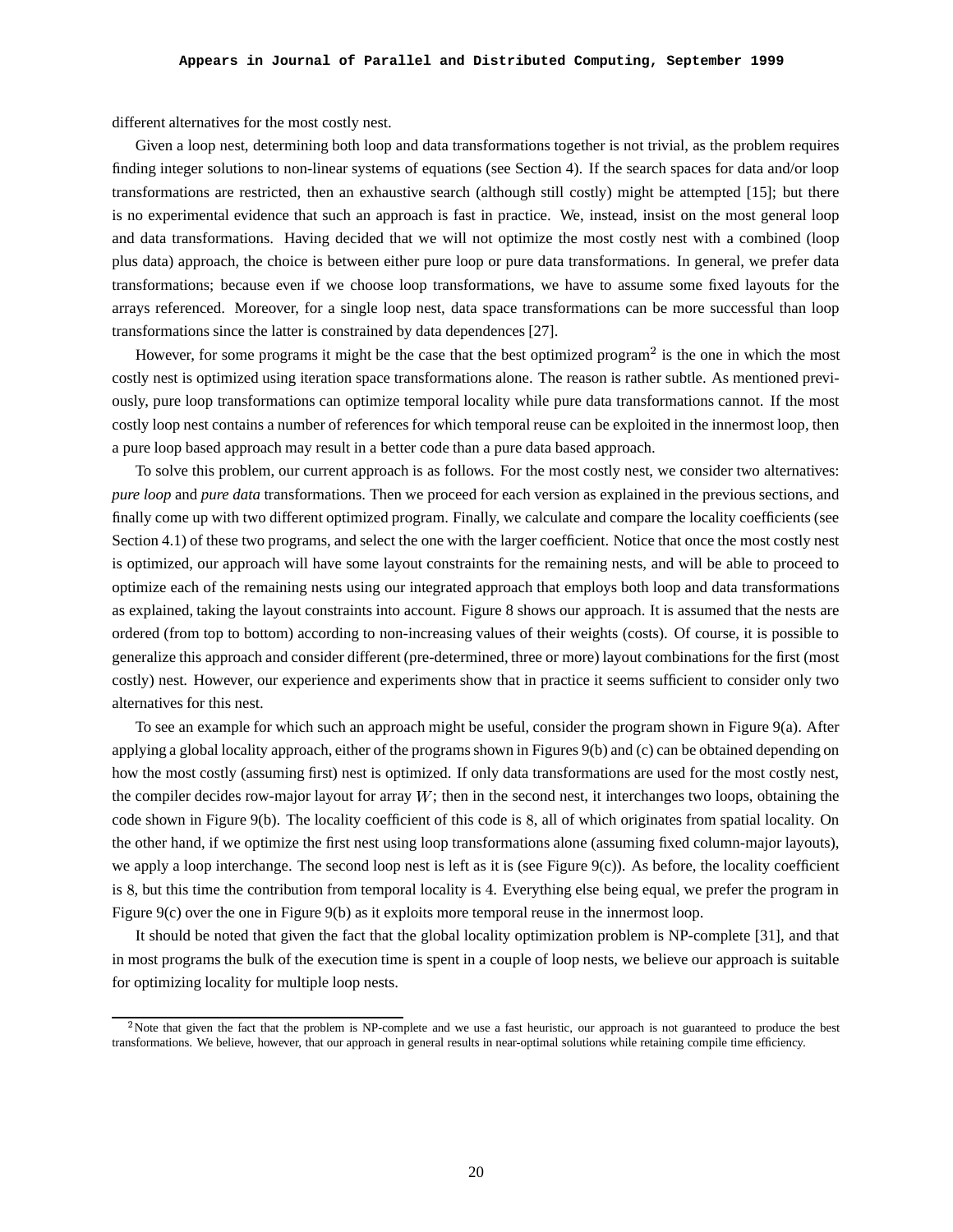

Figure 8: Extended approach that considers two alternatives for the most costly nest.

### **4.4 Interaction between locality and parallelism optimizations**

It is also important to study the interactions between locality optimization techniques presented in this paper and the parallelism decisionsthat will be made by the compiler. This issue has two importantsub-problems. First, the interplay between cache locality and *processor locality* (i.e., ensuring that an access by a processor can be satisfied from local memory) needs to be examined. It should be noted that our approach is oriented toward obtaining spatial and temporal locality in the innermost loop. The impact of this is that when a block is brought into cache, it will be reused as much as possible before being discarded into memory. This, in turn, results in savings in cache miss rates. However, it should be noted that this behavior will also be observed in larger data granularity on NUMA (non-uniform memory access) machines. For example, (assuming that our optimizations have been applied) when a processor brings a data page into its local memory, due to stride one accesses, it will reuse it as much as possible; that is, our approach will lead to a better processor locality in addition to better cache locality. The net result of this is significant reductions in TLB misses and page faults.

From the preceding discussion, it is possible to conclude that programs that exhibit good cache locality do not need (aggressive) explicit data placement techniques on shared memory NUMA architectures. This argument is especially true for architectures that support some kind of page migration policy (e.g., the SGI Origin 2000). Because, in these architectures, when a processor uses a data page frequently, the page is either replicated onto that processor's memory or migrated into it. In either case, most of the remaining accesses will be local. Our experimental results on the Origin  $2000$  also confirm this argument.<sup>3</sup>

Now an interesting question is that whether the programs that exhibit good processor locality need cache optimization techniques. After all, there are a number of powerful automatic data distribution techniques published in the literature (see for example [40, 5, 14, 21, 33, 47, 52] and the references therein), and for example, the SGI Origin gives the programmer fine-grain control over data distribution, that can be optimized using any of the techniques mentioned. Our answer to this question, however, is *no*; that is, just ensuring good processor locality does not imply good cache locality. It is easy to see that a processor may access only local data, but if the access stride is large then the cache locality will be poor. Our conclusion is that independent of the extent of processor locality, the compiler should try to optimize for better cache performance. Put another way, having good processor locality (as a result of careful data distribution) does not obviate the need for cache locality enhancing optimizations.

 ${}^{3}$ It is interesting to observe that the commercial compiler writers for the NUMA architectures also share our position. For example, the SGI MIPSpro Fortran 77 Programmer's Guide [51] states that "Cache behavior continues to be the largest single factor affecting performance, and programs with good cache behavior usually have little need for explicit data placement."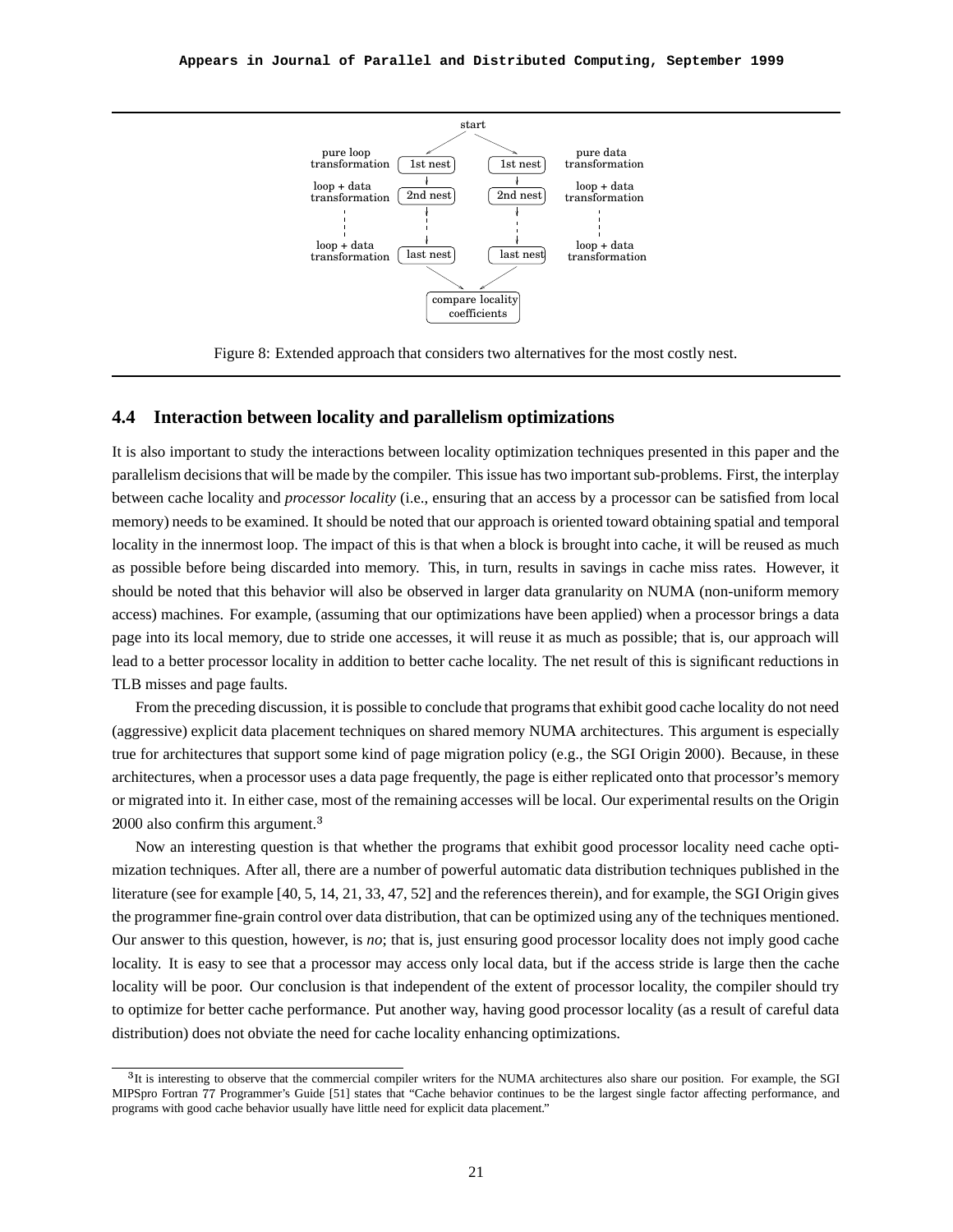| do i = 1, $N$ | do $u = 1$ , N                                                                               | do $u = 1$ , N  |
|---------------|----------------------------------------------------------------------------------------------|-----------------|
| do j = 1, $N$ | do $v = 1$ , N                                                                               | do $v = 1$ . N  |
| $U(i) =$      | $U(v) =$                                                                                     | $U(u) = \cdots$ |
| $V(i) =$      | $V(v) =$                                                                                     | $V(u) =$        |
| $W(i, j) = $  | $W(u,v) =$                                                                                   | $W(v, u) =$     |
| end do        | end do                                                                                       | end do          |
| end do        | end do                                                                                       | end do          |
|               |                                                                                              |                 |
| do $i = 2, N$ | do $u = 2, N$                                                                                | do $u = 2$ , N  |
| do i = 2, N   | do v = 2. N                                                                                  | do v = 2, N     |
|               | $W(i,j) = W(i,j-1) + W(i-1,j)$ $W(u,v) = W(u,v-1) + W(u-1,v)$ $W(v,u) = W(v,u-1) + W(v-1,u)$ |                 |
| $+U(j)+V(j)$  | $+U(y)+V(y)$                                                                                 | $+U(u)+V(u)$    |
| end do        | end do                                                                                       | end do          |
| end do        | end do                                                                                       | end do          |
| (a)           | (b)                                                                                          | (c)             |

Figure 9: **(a)** Original program **(b-c)** Optimized programs.

The second important problem is understanding the interaction between locality optimizations and loop-level parallelism decisions. It is well known that obtaining large granularity parallelism (e.g., parallelizing only the outermost loops) is beneficial for shared memory parallel architectures as it reduces synchronization and coherence activity [5, 53]. Our technique described so far also helps compiler to obtain large granularity parallelism as follows. We note that our approach attempts to optimize locality in the innermost loops using a proper mix of loop and data transformations. This approach generates—as a byproduct—outer loops that carry no reuse (hence no data dependence) and that are perfect candidates for parallelization. This is very desirable as otherwise parallelizing a loop that carries reuse is one of the main causes for inter-processor data sharing [39]. Intuitively, the more aggressive the compiler is in bringing the loops carrying reuse into innermost positions, the less the degree of true and false sharing. In fact, in our experiments we adopt this strategy; that is, given a loop nest we first apply locality optimization techniques, and after the new loop nest is obtained, we try to parallelize the outermost loops only. This strategy succeeds in general, due to the fact that after the locality transformations the outermost loops do not carry data dependences; therefore, parallelizing them does not cause excessive inter-processor communication.

### **4.5 Extension to higher dimensional arrays**

We now briefly discuss how the optimization process handles the arrays of three or higher dimensionality. We start with the following result.

**Result 1** Let C be the layout matrix for a reference (to an m dimensional array) whose access matrix is L and let  $\bar{q}_n$  be the last column of the inverse of the  $n \times n$  loop transformation matrix. In order to have spatial locality in the *innermost loop, the condition*

$$
\mathcal{CL} \bar{q_n} = \bar{0}
$$

should be satisfied. Here, C is  $(m-1) \times m$ , C is  $m \times n$ , and  $\bar{q}_n$  is n-dimensional; consequently, the right hand side *is an*  $(m - 1)$  dimensional zero-vector.

**Proof** 1 Let I and  $I_{next}$  be two 'consecutive' iteration vectors 'after' the transformation; that is,  $I_{next} - I =$  $(0,\dots,0,1)^T$ . Also let  $T = Q^{-1} = [\bar{q_1}, \bar{q_2}, \dots, \bar{q_n}]^{-1}$ . Then the array elements accessed by I and I<sub>next</sub> are  $\mathcal{L}QI$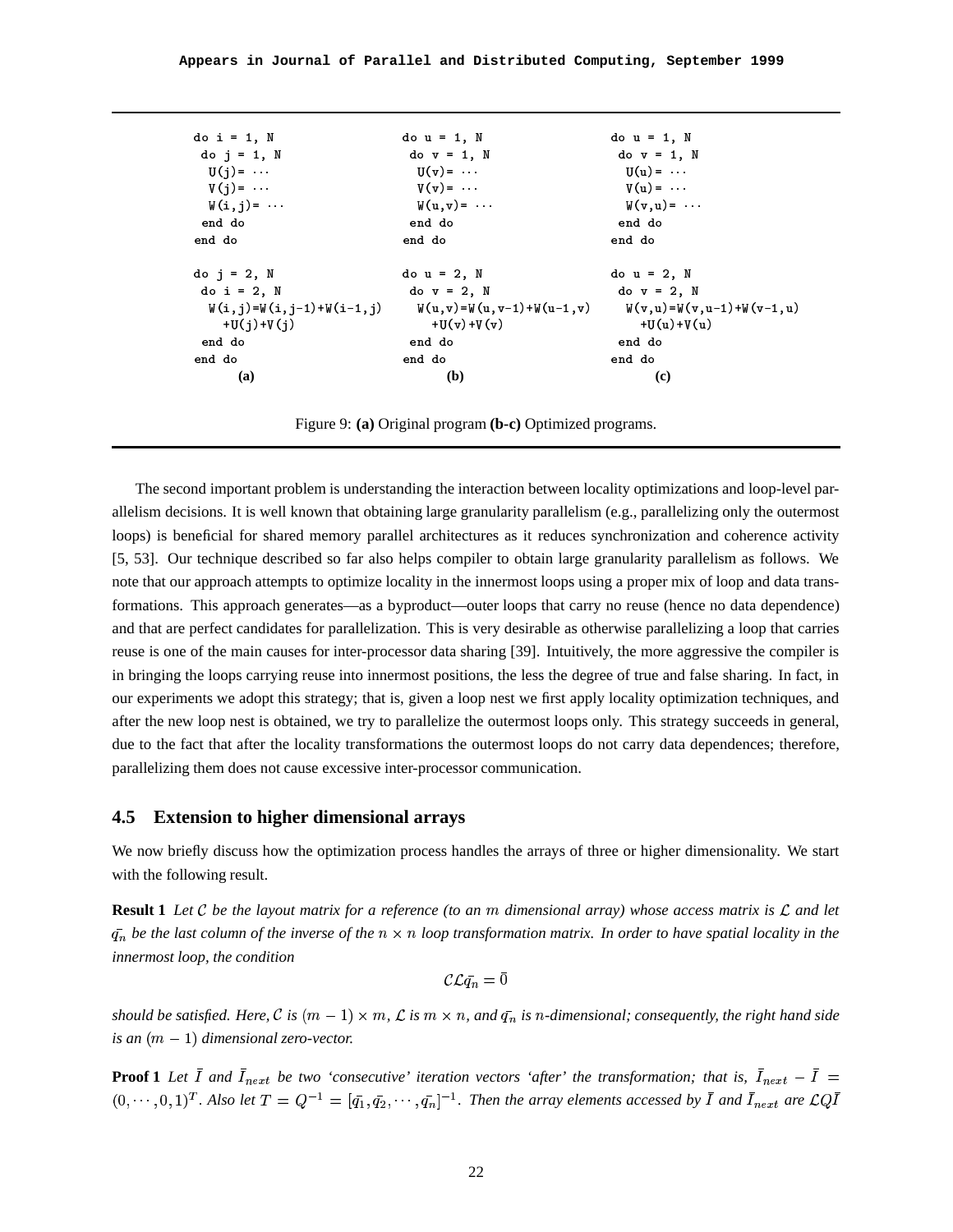Table 1: Programs used in our experiments. The SIZE column gives (in terms of double precision elements) the maximum dimension size of any array in the respective program whereas the ITER column shows how many times the outermost timing loop has been iterated for each code.

| PROGRAM | SOURCE       | SIZE  | ITER | NUMBER OF ARRAYS               |  |  |
|---------|--------------|-------|------|--------------------------------|--|--|
| mxm     | Spec92/Nasa7 | 980   | 20   | three 2-D                      |  |  |
| adi     | Livermore    | 2.048 | 2    | three 1-D, three 3-D           |  |  |
| vpenta  | Spec92/Nasa7 | 920   | 20   | seven $2-D$ , two $3-D$        |  |  |
| btrix   | Spec92/Nasa7 | 150   | 25   | twenty-five $1-D$ , four $4-D$ |  |  |
| syr2k   | BLAS         | 2.048 |      | three 2-D                      |  |  |
| htribk  | Eispack      | 1.200 |      | five 2-D                       |  |  |
| gfunp   | Hompack      | 2.048 | 20   | one $1-D$ , five $2-D$         |  |  |
| trans   | NWChem       | 4.000 | 10   | two $2-D$                      |  |  |

Table 2: Different versions of the codes used in our experiments. For the LOP version we used the technique given by Li or let the native compiler to derive an order whereas for the DAT version we used an approach that uses only data transformations to optimize spatial locality (without directly exploiting temporal locality). The INT version is the version that is obtained by applying our integrated technique explained in this paper.

| VERSION          | BRIEF DESCRIPTION                                              |
|------------------|----------------------------------------------------------------|
| <b>CLM</b>       | original code: fixed column-major memory layout for all arrays |
| <b>ROW</b>       | original code: fixed row-major memory layouts for all arrays   |
| L <sub>0</sub> P | loop-optimized version: no memory layout transformation        |
| DAT              | layout-optimized version: no loop transformation               |
| <b>TNT</b>       | our approach : integrated loop & data layout transformations   |

and  $\mathcal{L}QI_{next}$ , respectively. In order to have spatial locality in the innermost loop, the condition  $\mathcal{L}QI = \mathcal{L}\mathcal{L}QI_{next}$  $should$  hold. Solving this last equation, we get  $\mathcal{C}\mathcal{L}Q(I_{next}-I)=\bar{0} \Rightarrow \mathcal{C}\mathcal{L}Q(0,\cdots,0,1)^{-1}=\bar{0} \Rightarrow \mathcal{C}\mathcal{L}\bar{q_n}=\bar{0}.$ 

Notice that, depending on the loop trip counts, it might be desirable to exploit the locality in the second innermost loop as well. This corresponds to determining the second rightmost column of  $Q$  in addition to its rightmost column. It is easy to show that in this case the condition  $CL[\bar{q}_{n-1}, \bar{q}_n] = [0]$  should be satisfied. Here the right hand side zero matrix is of size  $(m - 1) \times 2$ . This result can easily be generalized to the outer loops as well.

We should stress that there is a subtle problem in determining both  $\bar{q}_{n-1}$  and  $\bar{q}_n$  together. It is known from linear algebra [36] that if we determine only  $\bar{q}_n$  and if the greatest common divisor (or *gcd*) of its entries is one (which is usually the case), then it is always possible to complete this  $\bar{q}_n$  to a unimodular matrix  $Q$  (and, of course, T will also be unimodular). If we can achive the same objective (which might be obtaining a target amount of reuse in the innermost loop) with a unimodular matrix instead of a non-unimodular matrix, that is good; because, in general, code generation after unimodular transformations is easier and the resultant code is more efficient than the non-unimodular case [39]. However, if we determine both  $\bar{q}_{n-1}$  and  $\bar{q}_n$ , the resultant Q matrix (after completion) may or may not be unimodular. This tradeoff between aggressive optimization in multiple loop levels, and the ease and efficiency of code generation is an interesting one; but, given current optimizing compiler technology it seems difficult to resolve it fully at compile-time. Notice that another way of exploiting locality in outer loops is to apply tiling. We will briefly discuss the interaction between tiling and our optimization technique in the next section.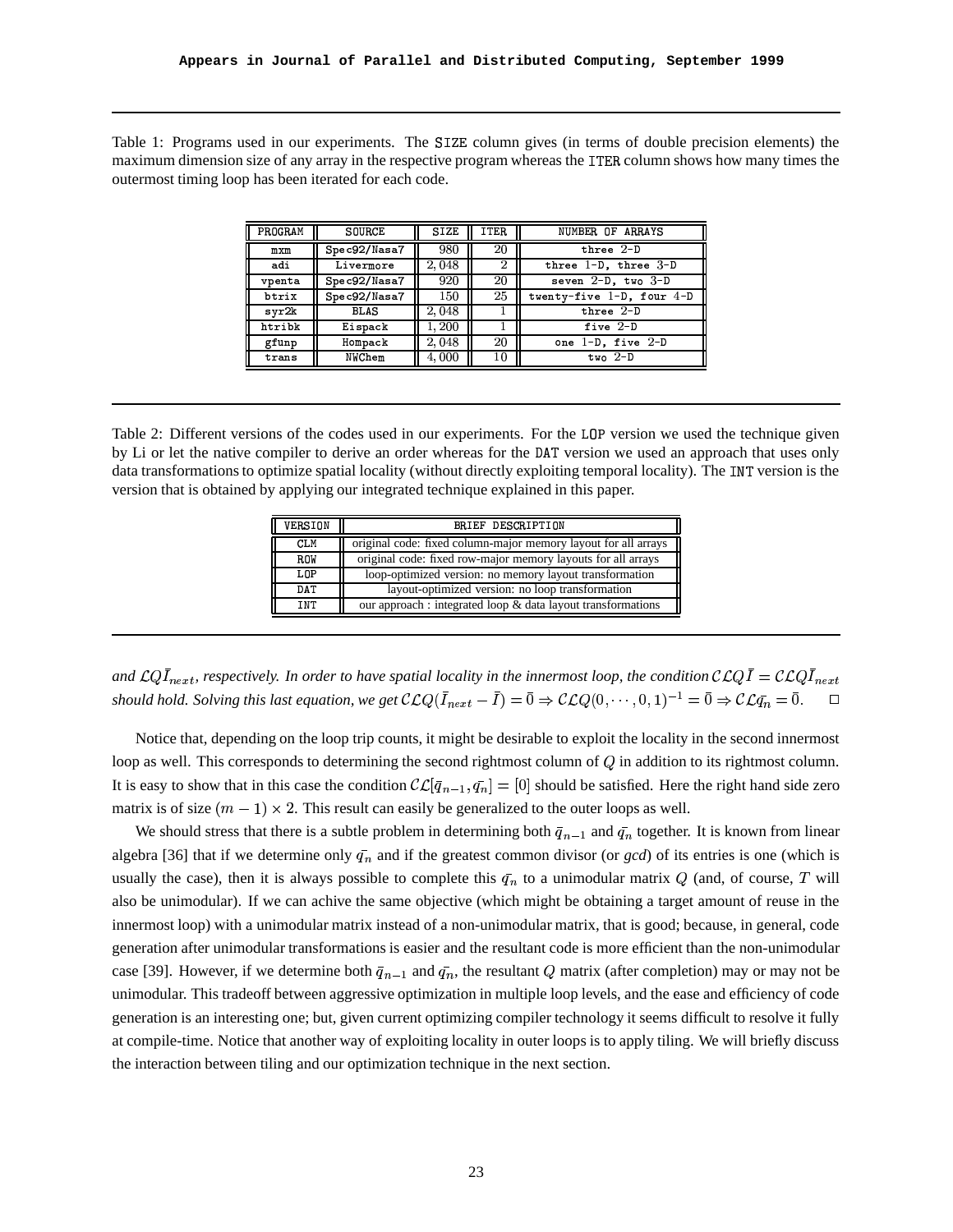Table 3: Performance summary of the CLM (original) version on *eight* processors. The CYCLES column gives the total processor cycles spent in executing the code. The L0ADS and ST0RES columns present the number of memory load and store operations. PC, SC, and TLB refer to primary cache, secondary cache, and TLB misses, respectively. The column gives the total execution times in *seconds*. All other entries are in *millions*.

| PROGRAM | <b>CYCLES</b> | LOADS      | <b>STORES</b> | PС   | SC   | TLB  | TIME  |
|---------|---------------|------------|---------------|------|------|------|-------|
| mxm     | 39, 397       | 953<br>-4. | 712           | 192  | 39.6 | 0.34 | 44.39 |
| adi     | 16,041        | 572        | 184           | 144  | 73.6 | 42.9 | 63.87 |
| vpenta  | 18,266        | 6,240      | 244           | 244  | 14.2 | 69.0 | 24.31 |
| btrix   | 13.672        | 818<br>-4, | 41.4          | 12.8 | 2.45 | 8.86 | 22.11 |
| syr2k   | 55, 131       | 246<br>8   | 310           | 865  | 244  | 211  | 69.13 |
| htribk  | 2, 257        | 639        | 140           | 175  | 1.94 | 20.9 | 16.76 |
| gfunp   | 7.330         | 800        | 162           | 267  | 26.3 | 0.15 | 19.28 |
| trans   | 16,867        | 2,188      | 663           | 207  | 17.4 | 171  | 17.20 |

# **5 Experimental results**

In this section we present performance results to demonstrate the impact of our global locality optimization approach. Our experimental platform is an eight node SGI Origin 2000 at the Center for Parallel and Distributed Computing at Northwestern University. This machine uses 195MHz R10000 processors, each with a 32KB L1 data cache and a NMB L2 unified cache. The processors can fetch and decode four instructions per cycle and can run them on five pipelined functional units. Both caches are two-way associative and non-blocking. Up to four outstanding misses from the combined two levels of cache are supported. The R10000 processor dynamically schedules instructions whose operands are available in order to hide the latency of cache misses. For the L1 cache hits, the latency is 2 cycles; and for L1 misses that hit in the L2 cache, the latency is  $8$  to  $10$  cycles. The non-local accesses take at most  $20$ cycles.

We experiment with eight programs from benchmarks and libraries whose important characteristics are listed in Table 1. The SIZE size column gives the maximum dimension size of any array used in the program. In order to fully investigate the impact of the locality optimizations the dimension sizes are increased from their default values. However, some hard-coded dimension sizes (e.g., with a fixed value of  $4$  or  $5$ ) are not modified as modifying them would require a complete understanding of what the applications perform. The ITER column, on the other hand, shows how many times the outermost timing loop is iterated for each code. Note that in order to see the impact of the additional power provided by integration of loop and data transformations on well-optimized codes we also include two programs from two libraries, Eispack and Hompack.

For each program in our experimental suite, we perform experiments with five different *versions* briefly summarized in Table 2. The first two versions, CLM and ROW are the original programs; only the layouts of the arrays are different. In the CLM version, all the arrays have column-major memory layout (as in Fortran) while in the ROW version, all the arrays have row-major memory layout (as in  $C$ ). For the LOP version we use the better of the results from the technique given by Li [39] and the *native* optimizing compiler. For the DAT version, we apply a technique proposed in [27] that is based on *pure* data transformations. In effect, for the programs in our experimental suite, other pure data transformation techniques proposed in the literature such as O'Boyle and Knijnenburg [44] and Leung and Zahorjan [38] result in the same output codes as ours. Finally, the INT version is the one that is obtained by applying our integrated technique explained in this paper.

We first hand-coded the C versions of the programs in our experimental suite. Then the programs were transformed automatically for each specific version using a compiler front-end built on top of the Omega library [32]. Then, the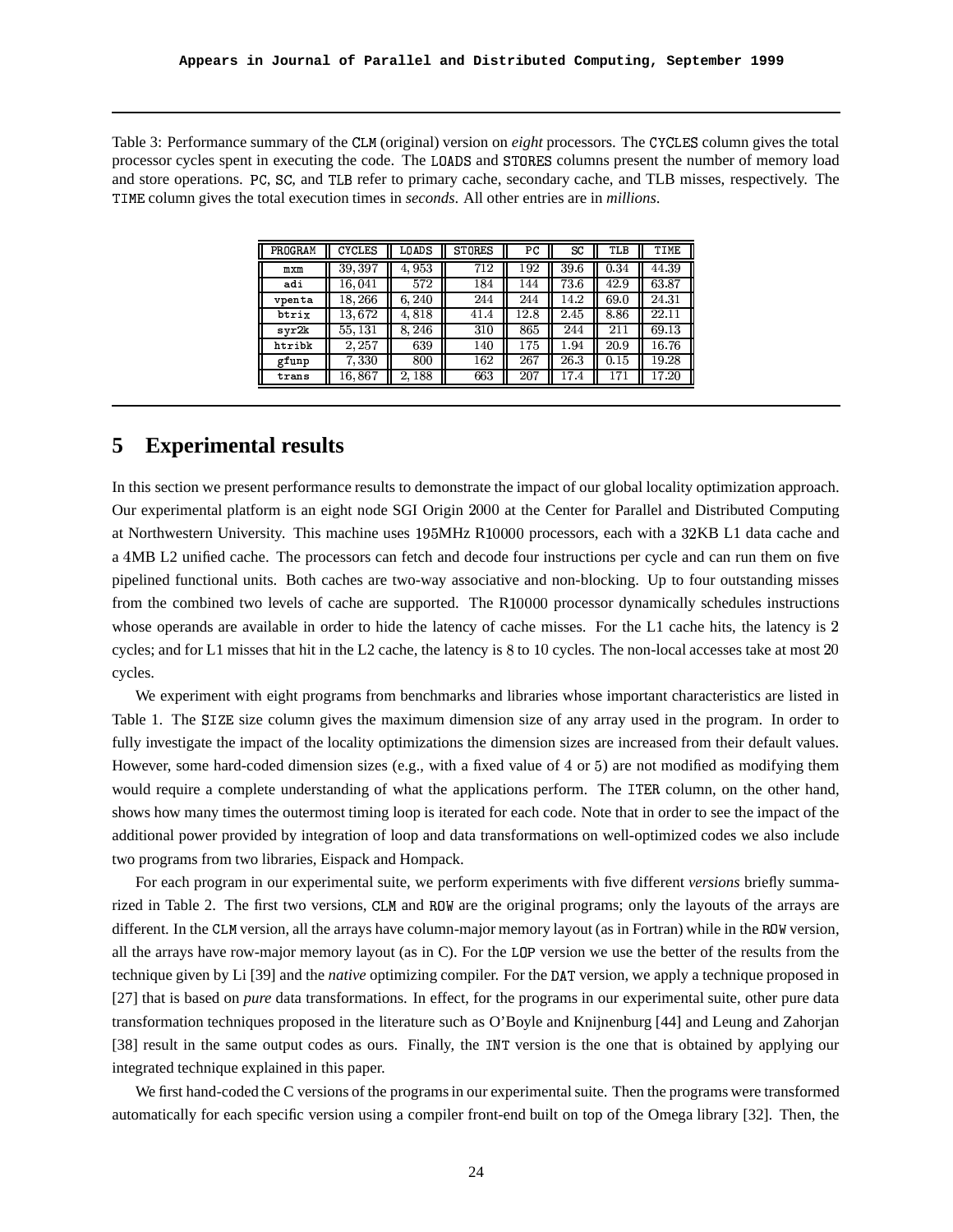#### **Appears in Journal of Parallel and Distributed Computing, September 1999**

output C codes are compiled using the native C compiler using the  $\neg$  02 option. We have noted that applying our integrated approach increased the overall compilation time by at most  $16\%$  (not including the time spent in profiling as in these codes a simple static analysis was sufficient to order the the loop nests according to their costs). For each nest in the programs, we parallelized only the outermost loop that does not carry any data dependence. Note that this is a locality-based parallelization strategy; that is, we first optimize for locality and then parallelize the outermost loop in the resultant nest. We modified this strategy only for the L0P version in the cases where the native compiler derives a better code balancing locality and parallelism. We report results showing the numbers of cycles, loads, stores as well as the primary cache, secondary cache, and the TLB misses. Unless stated otherwise, all the reported numbers are *cumulative*; that is, summed over all the processors involved. Table 3 presents the performance summary for the original version (CLM) of each code on *eight* processors. The TIME column gives the total execution time in seconds. The figures given in this table (except those under the TIME column) are in millions and form a base for comparison of the figures to be presented shortly.

We first show in Figure 10 the static improvements achieved by our approach. This figure shows for each version of each code the ratio of the locality coefficient (see Section 4.1) to the total number of references. This ratio is between 1 and 0, depending on whether the code exhibits good locality in the *innermost* loop or not. We note that in all cases (except btrix) the INT version optimizes all references in the programs for either spatial or temporal locality in the innermost loop. In btrix, conflicting access patterns to the same array prevent our technique from exploiting locality fully for all the nests. We note that the DAT version is also quite successful. These static results, however, are not very conclusive as it may be important to distinguish between spatial and temporal locality and to distinguish between sizes of the arrays with locality. Nevertheless, the results show that our approach optimizes the references successfully for better locality.

Next we present results on *eight* processors of the Origin. Except for megaflop rates (which are obtained using timing routines in the program) all the other numbers to be presented are obtained using *hardware performance counters* on the machine. Figure 11 shows the overall processor cycles for each program. The results shown in this figure and the results to be presented in the following are all *normalized* according to the *worst–performing version* (whatever version it might be) for each program. It is easy to see from Figure 11 that the INT version is quite successful, and in all cases achieves the best results. Figures 12 and 13, on the other hand, give the normalized number of load and store operations. The results reveal that as compared to the original (CLM) version in all cases our approach reduces the number of loads, and only in one program it increases the original number of stores. These results are good, because, locality optimizations in some cases can increase the number of load/store operations as most of them are oriented for optimizing spatial locality rather than temporal locality. For instance, the best performing loop order known for the classical  $i, j, k$  matrix-multiply nest increases the original number of stores substantially (see [39]). As explained earlier, our approach is able to take temporal locality into account as well.

Figures 14, 15 and 16 present results about the memory behavior of the different versions. In short, the improvement with our locality enhancing technique originates from *all* levels of memory hierarchy; that is, our approach improves cache as well as processor locality. From Figure 14 we see that in programs like vpenta,  $syr2k$ , and btrix, we achieve impressive reductions in primary cache misses. As compared to the DAT version, our approach increases the primary cache misses only in adi (in this code the benefit comes from the reduction in the secondary cache misses). We should also note that although the DAT version is successful, the INT version outperforms it with a large margin in codes like vpenta, btrix, and gfunp. As far as the secondary cache misses are concerned, our approach achieves the best result in four out of eight programs.

The impact of our approach on TLB misses is very significant. As can be seen from Figure 16, for the first four codes in our experimental suite, our approach eliminates almost all TLB misses, confirming our argument on processor locality in Section 4.4. Notice, however, that this picture of the TLB misses can be misleading; as the TLB misses are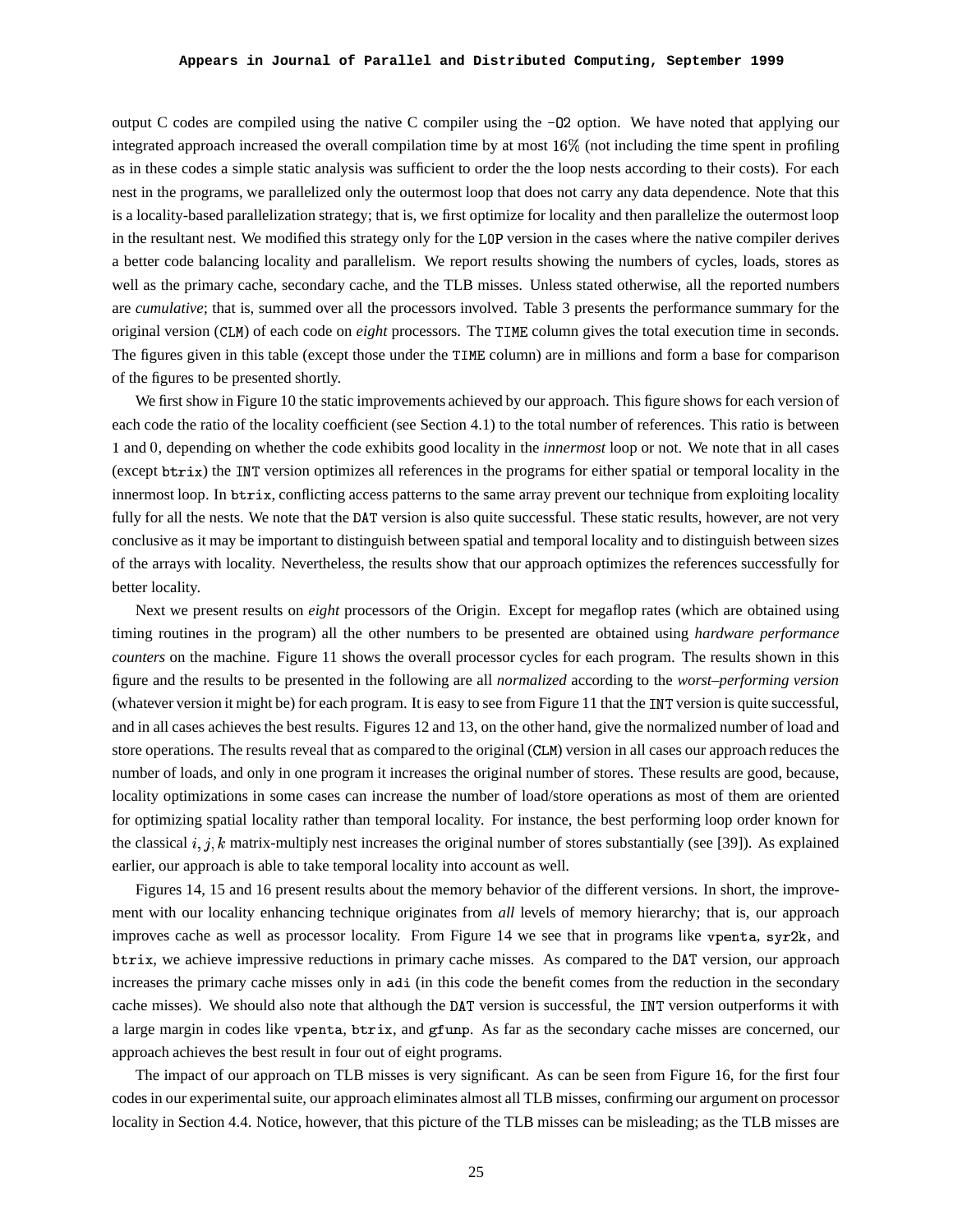

Figure 10: Summary of the static performance of different versions. This figure shows (for each version of each code) the ratio of the locality coefficient to the total number of references. This ratio is between 1 and 0, depending on whether the code exhibits good locality in the innermost loop or not. We note that in all cases (except  $\text{btr}$ ix) the INT version optimizes all references in the programs for locality in the innermost loop.



Figure 11: Processor cycles. The results shown are normalized according to the worst–performing version for each program. Note that the INT version is quite successful, and in all cases achieves the best results.

not in general as numerous as the cache misses (see Table 3) and on the Origin that we use the non-local misses can take at most twice time as the local misses. Moreover, R10000 is a very complex processor and a lot of misses can get overlapped with the ongoing computation activity within the processor. Therefore, it is important to have a look at the overall performance depicted in Figure 17.

In Figure 17 we present the absolute megaflop rates of our programs for the different versions on two processors. As compared with the original code (CLM), the performance of the L0P version degrades in two cases, and results in the same performance as the original in two others. The DAT version is more successful and degrades the performance in only one code, and results in the original code in another. It is important to see that neither LOP nor DAT dominates the other, and our approach (INT) achieves the best results for all programs. In three of the codes (vpenta, syr2k, and trans), the DAT version obtains the same performance as ours; and only in the adi code, LOP and INT generates the same output code. These results are promising and we believe that our approach is more successful than the current *linear* transformation techniques for optimizing locality.

We now study scalability using two example programs: btrix and trans. The reason that we use these two programs is that they demonstrate two distinct representative behaviors that we have observed during the experiments.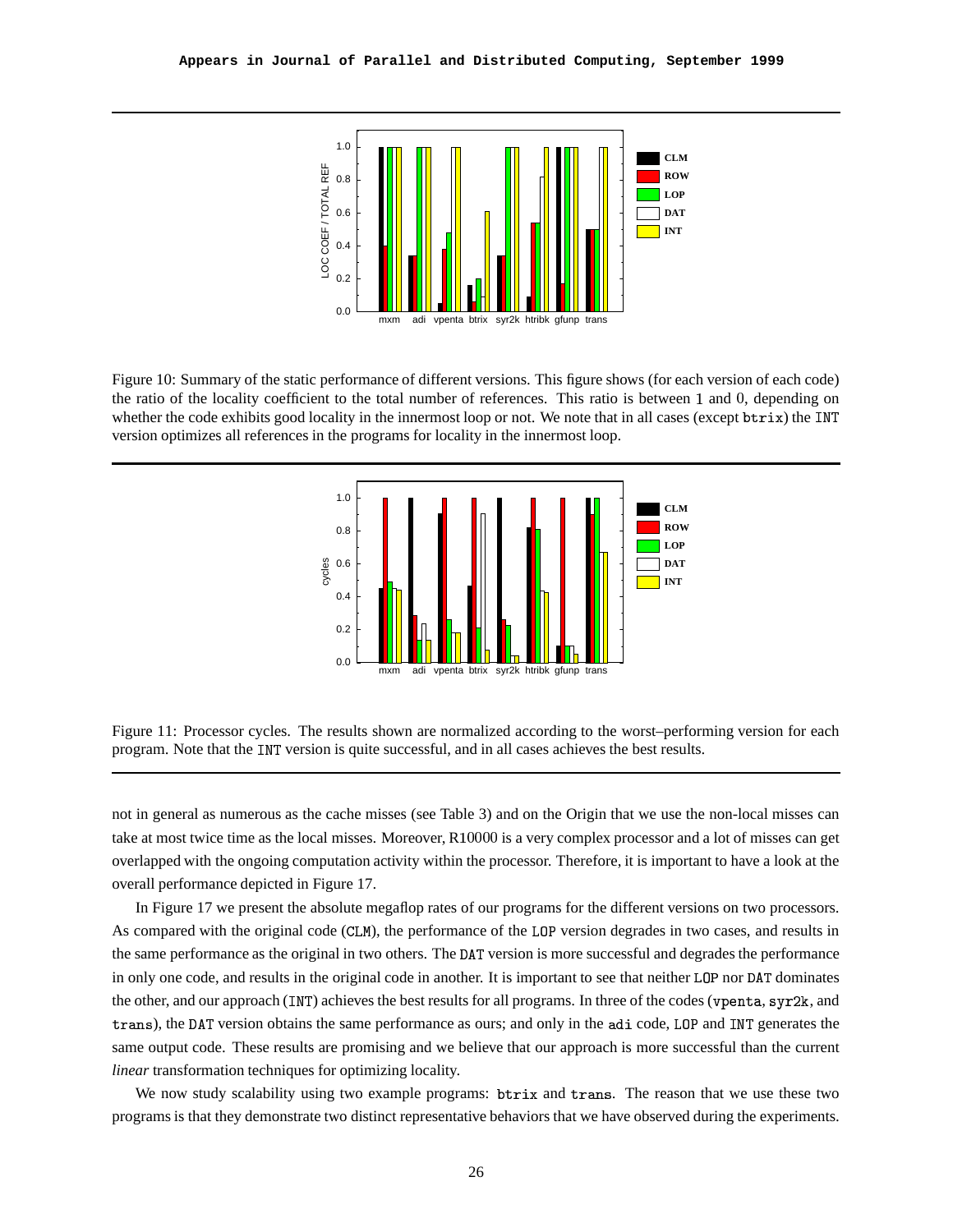

Figure 12: Memory loads. The results shown are normalized according to the worst–performing version for each program. As compared to the original (CLM) version, our approach (INT) reduces the number of loads in all programs.



Figure 13: Memory stores. The results shown are normalized according to the worst–performing version for each program. As compared to the original (CLM) version, our approach (INT) increases the number of stores in only one program.



Figure 14: Primary cache misses. The results shown are normalized according to the worst–performing version for each program. As compared to the DAT version, our approach increases the primary cache misses only in adi. Note that although the DAT version is successful, the INT version outperforms it with a large margin in codes like vpenta, btrix, and gfunp.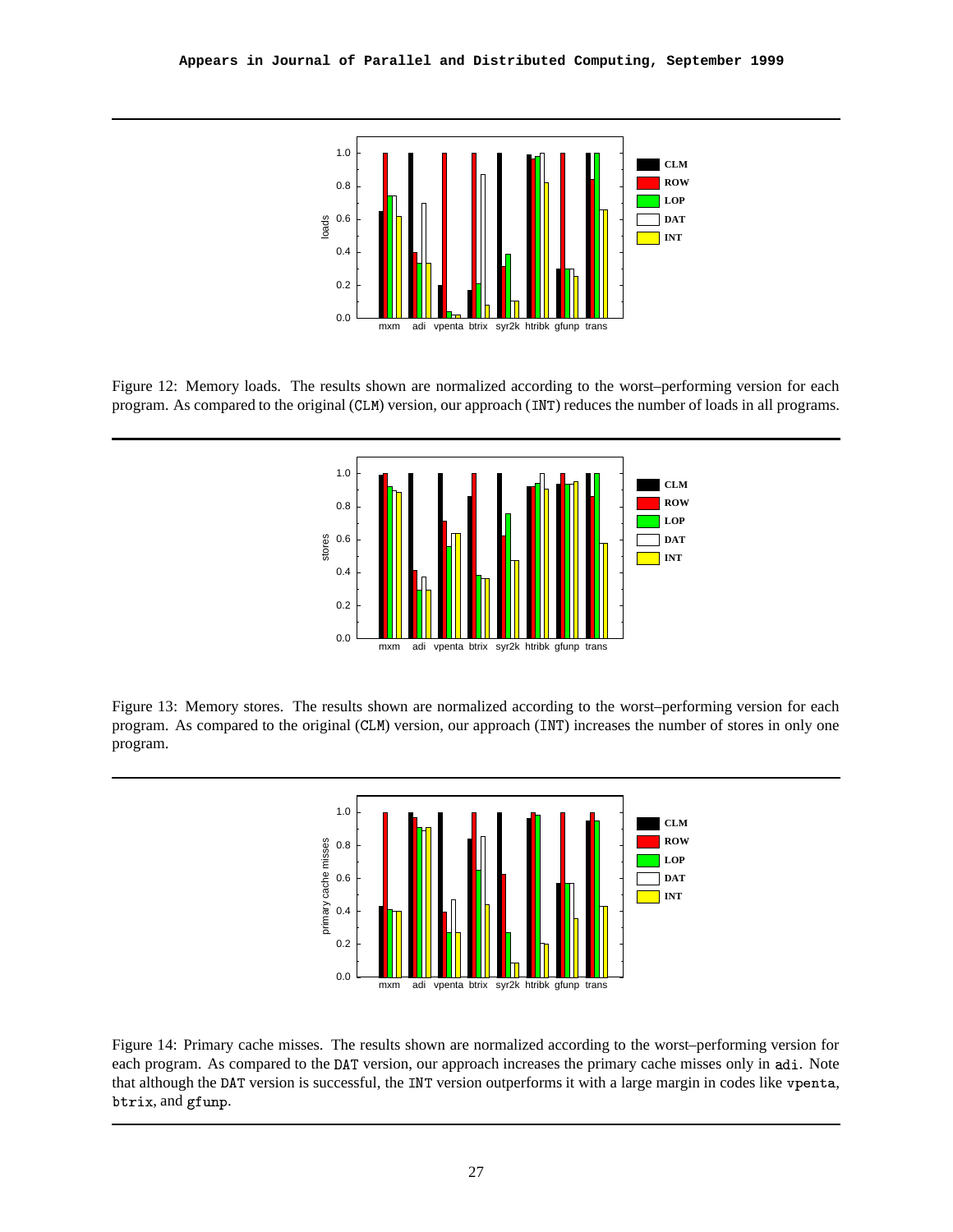

Figure 15: Secondary cache misses. The results shown are normalized according to the worst–performing version for each program. Our approach achieves the best result in four out of eight programs.



Figure 16: TLB misses. The results shown are normalized according to the worst–performing version for each program. The impact of our approach on TLB misses is very significant. For the first four codes in our experimentalsuite, our approach eliminates almost all TLB misses, confirming our argument on processor locality in Section 4.4.

In other words, the scalability of any one of the remaining codes is similar to that of one of these two programs. Figure 18(a) shows the performance of btrix on different number of processors. The y-axis shows (in millions) the cycles *per processor*. The problem size is 150 as before, but we run only a single iteration. It can be observed from the figure that the performance of the original code (CLM) is not stable. The performance of ROW and DAT is very good on a single node; but when the number of nodes is increased, their performance degrades drastically due to false sharing. In fact, this underlines an important limitation of pure data transformations: while they optimize locality on single node very well, since they can not take false sharing (or other parallelism-related factors) into account they may perform very poorly on multiple node case. The performance of the L0P version is good but starts to degrade beyond six nodes. Finally, we see that INT performs well and outperforms the rest of the versions for all processor sizes. We expect this behavior to be prevalent in larger number of nodes as well. Figure 18(b), on the other hand, shows the performance of the trans code with  $2048 \times 2048$  double precision arrays. This illustrates the second kind of behavior that we have observed in our experiments: the original program scales relatively well. In that case, all versions scale well and the optimized code (INT) outperforms the original version with almost a fixed margin for each processor size. It should also be mentioned that previous combined (loop+data) transformation techniques use a limited set of loop as well as data transformations (e.g., [31] and [15]), and cannot optimize the programs that require diagonal memory layouts as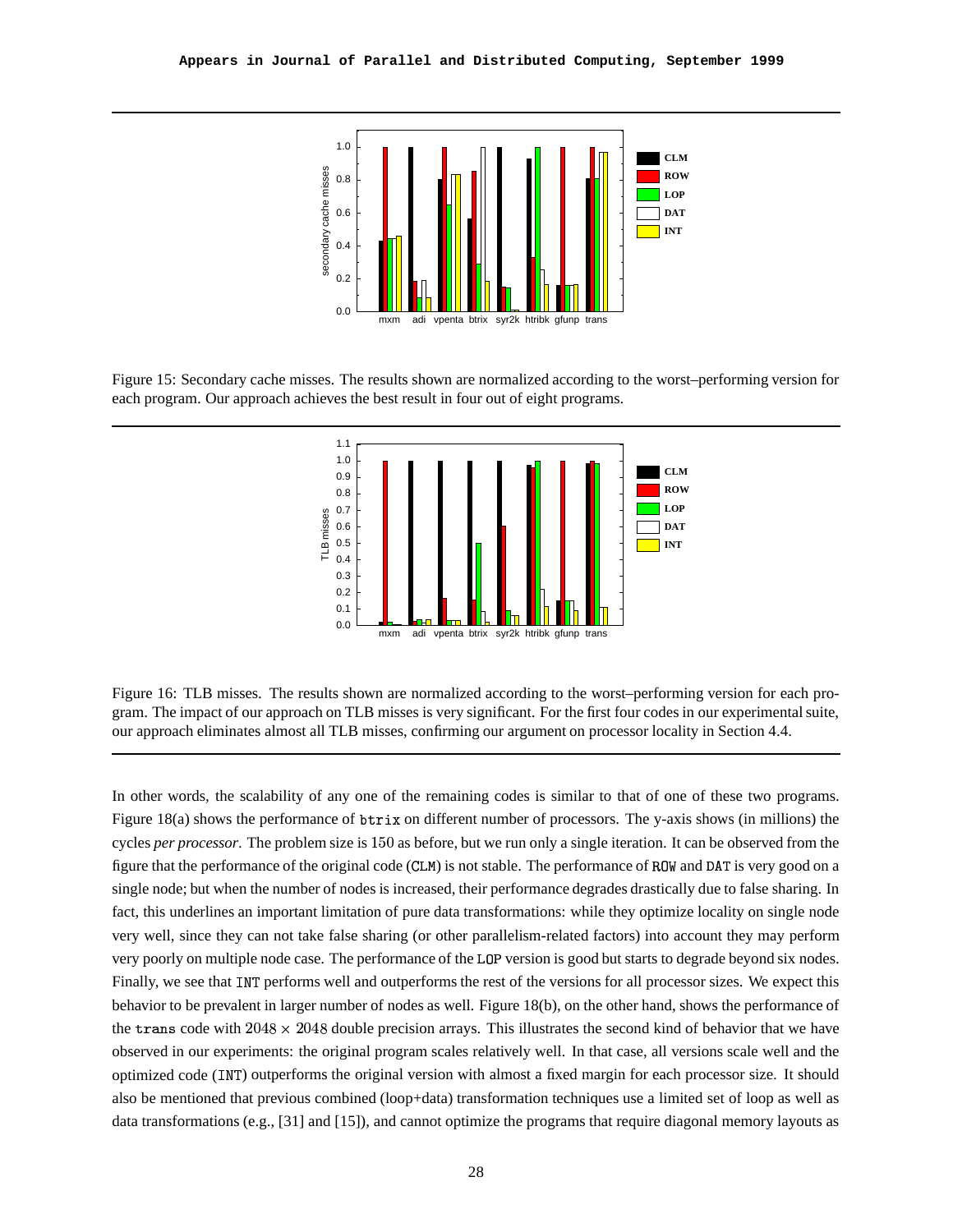

Figure 17: MFLOPS rates. Note that neither L0P nor DAT subsumes the other, and our integrated approach (INT) achieves the best results for all programs.

in syr2k and gfunp. For the remaining programs in our experimental suite, we can expect the approaches proposed in [15] and [31] to generate similar results. However, since how these approaches handle global locality optimization problem is not described fully, a complete comparison is not possible.

Finally, we discuss briefly the interaction between our locality optimization technique and tiling, which is a combination of strip-mining and loop permutation [58, 56, 43]. In its most general form tiling replaces an  $n$ -deep loop nest with a new loop nest of depth  $2n$ . The outermost n loops enumerate individual tiles whereas the innermost n loops execute the iterations of a given tile. It is well-known that tiling can improve cache locality for a given loop nest significantly by exploiting the reuse in outer loops [43]. There are, however, several problems with tiling. First, like other loop based transformation techniques, tiling is constrained by data dependences; that is, it is not always legal to tile a given loop nest. Second, it is not very easy to select a good tile size. Previous studies have shown that the performance of tiling is *very sensitive* to the tile size and a wrong tile size in fact can degrade the performance [56, 17, 37]. In that regard, we believe that our approach is a suitable step prior to tiling. This is because, as observed by Li [39], improving spatial locality before tiling improves the inter-tile locality thereby reducing the sensitivity of tiling to the tile size. Therefore, our optimization strategy helps tiling to achieve better performance by making its performance almost independent from the tile size. In this respect, we go one step further from Li, though. Because, since we use data transformations as well, our linear locality optimization approach is more aggressive than Li's. Consider now Figure 19 that shows the performances of two *tiled* programs on a single node of the Origin with different tile size selections. The codes considered are the classical  $i, j, k$  matrix-multiply routine and trans. For the matrix-multiply code we use  $1,024 \times 1,024$  double precision arrays. Note that tile size  $= 1,024$  corresponds to *no tiling*. It is easy to see from Figure 19(a) that the performance of the naive tiling (i.e., without first applying locality optimizations) is very sensitive to the tile size. While the performance is good until tile size  $= 128$ , beyond that size it degrades drastically. This observation is consistent with Li's findings [39] as well as Lam et al.'s [37] suggestion of using small tile sizes when precise performance analysis is not available. When we first optimize spatial and temporal locality and then tile the loops, however, the picture totally changes. All the tile sizes between 16 and 512 behave almost similar and equally good. Of course, the tile sizes between  $512$  and  $1,024$  are not reasonable given the fact that the arrays are  $1,024 \times 1,024$ . The moral of the story is that optimizing locality before tiling almost obviates the need for analysis to select a suitable tile size. We also stress that the analysis for tile size selection can be quite costly. For example, Wolf et al. [57] derive a cost formula as a function of the unknown tile sizes. And then they attempt to select a tile size that minimizes this function. Figure 19(b) shows the performance of the tiled versions of the original ( $CLM$ ) and optimized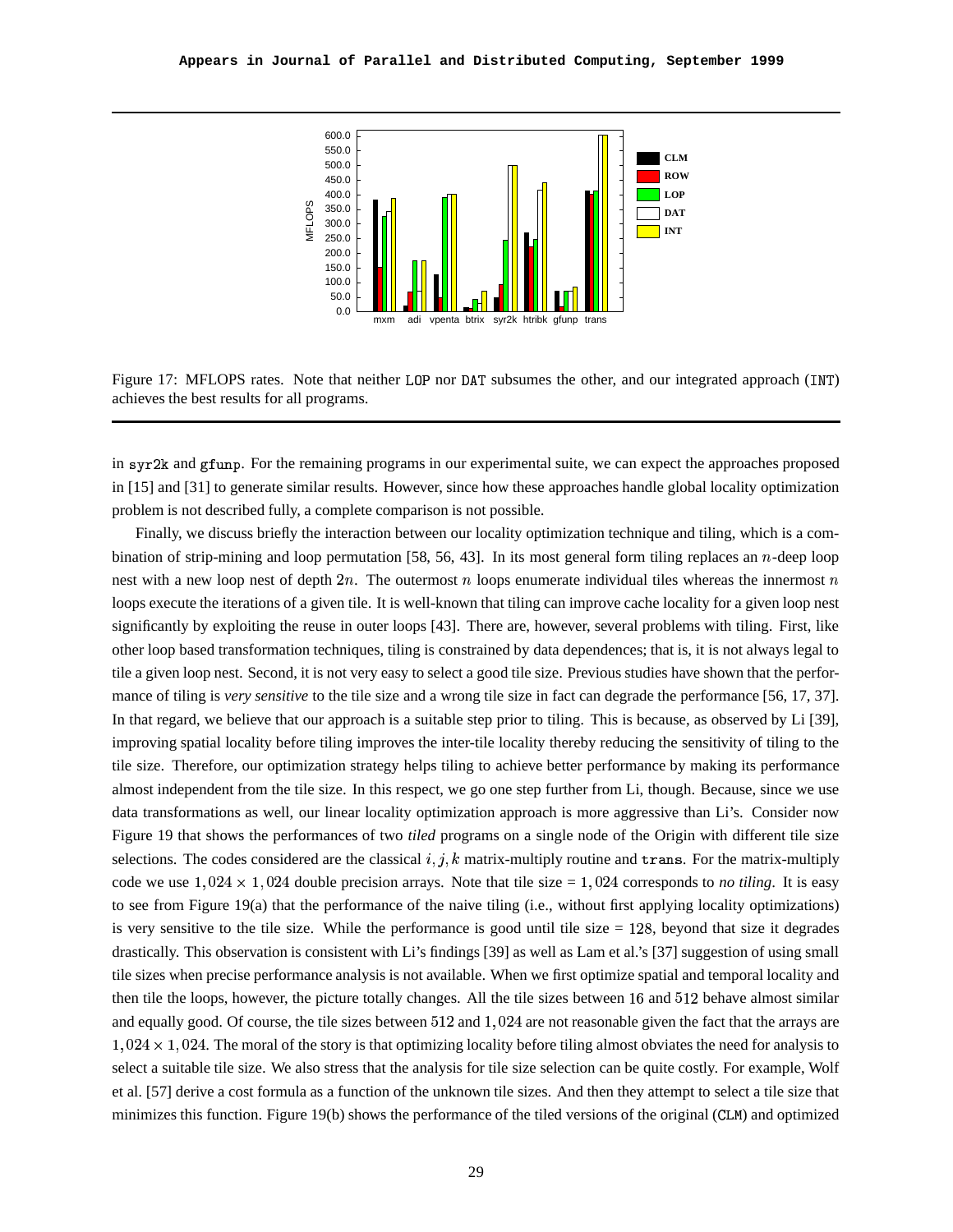#### **Appears in Journal of Parallel and Distributed Computing, September 1999**

(INT) versions of the trans code. The arrays sizes are  $4,096 \times 4,096$  double precision elements. Although for this example tiling does not seem very beneficial in general, it is important to note two points. First, for the CLM version, as in the matrix-multiply code, beyond a certain tile size (32) the performance starts to degrade (not so drastically, though) whereas the tiled INT version's performance is quite stable. Secondly, in contrast to the matrix-multiply nest, no *tiled* version of CLM achieves the same performance as the *untiled* INT (i.e., tiles size = 4,096) code. We believe that these two example underline the importance of locality optimizations before tiling. Lastly, by increasing the number of loops, tiling increases the run-time overhead of nest execution. Our approach is useful in that respect too as we try to place all the spatial locality in the innermost loops and obviate the need for tiling the outermost loops that do not carry any type of reuse (in the examples mentioned above, however, we tiled all the loops). That is, our approach helps a compiler to apply tiling more judiciously. A complete treatment of the interplay between locality enhancing (linear) techniques and tiling is considered as possible future work.

# **6 Related work**

Several researchers have focused on the problem of exploiting memory hierarchy by restructuring programs. A majority of these restructuring techniques is based on iteration space transformations.

McKellar and Coffman [42] performed one of the first studies on program transformations for locality. They showed that by using sub-matrix operations it is possible to obtain impressive speedups over the original matrix codes. Later Abu-Sufah et al. [1] focused on automating page locality improving techniques within a compilation framework, and discussed a transformation technique called *vertical distribution*, which is very similar to tiling.

In his dissertation, Porterfield [46] uses loop transformation techniques such as skewing and tiling. His main objective is to model fully-associative caches with a least recently used (LRU) policy. Like Gannon et al. [20], he focuses on estimating the cache miss rates for a given loop nest. These approaches, however, do not propose how to reach the best transformed version, and imply that a number of candidate solutions should be evaluated. The works of Ferrante et al. [19] and Sarkar et al. [49] can also be considered to belong to this category.

Wolf and Lam [56] describe *reuse vectors* and explain how they can be used for optimizing cache locality. Their approach involves first optimizing nest-locality using uni-modular loop transformations and then applying tiling to the loops that carry some type of reuse. Their method uses a sort of exhaustive search and in some cases can only work with the approximate reuse vectors. Li [39] also considers reuse vectors but determines an appropriate loop transformation matrix in one go rather than resorting to an exhaustive search. He shows that optimizing spatial locality before tiling *lessens* the sensitivity in performance of the tiling to the tile size. Neither Li [39] nor Wolf and Lam [56] consider memory layout transformations; and since a loop transformation to improve locality of a reference can sometimes adversely affect the locality of another reference in the nest, both approaches may end up with unsatisfactory solutions for a given loop nest.

The cost of the methods mentioned is partly eliminated by a simple heuristic used by McKinley et al. [43]. Arguing that the general non-singular loop transformations may not be necessary for many codes, they propose a method that employs a simple cost formulation and considers loop permutation, loop reversal, loop fusion, and loop distribution (fission). In addition to having the disadvantages of an approach that is based on loop transformations alone, since they do not consider general non-singular loop transformations they may not be able to optimize some loop nests for which loop permutation does not work (e.g., the  $syr2k$  code from Blas).

Considering the fact that linear loop transformations may be insufficient for some loop nests, some researchers have focused on loop tiling [58, 37] which in most cases can be accomplished via a combination of strip-mining and loop interchanging. There are however a number of problems with tiling as explained in the previous section. It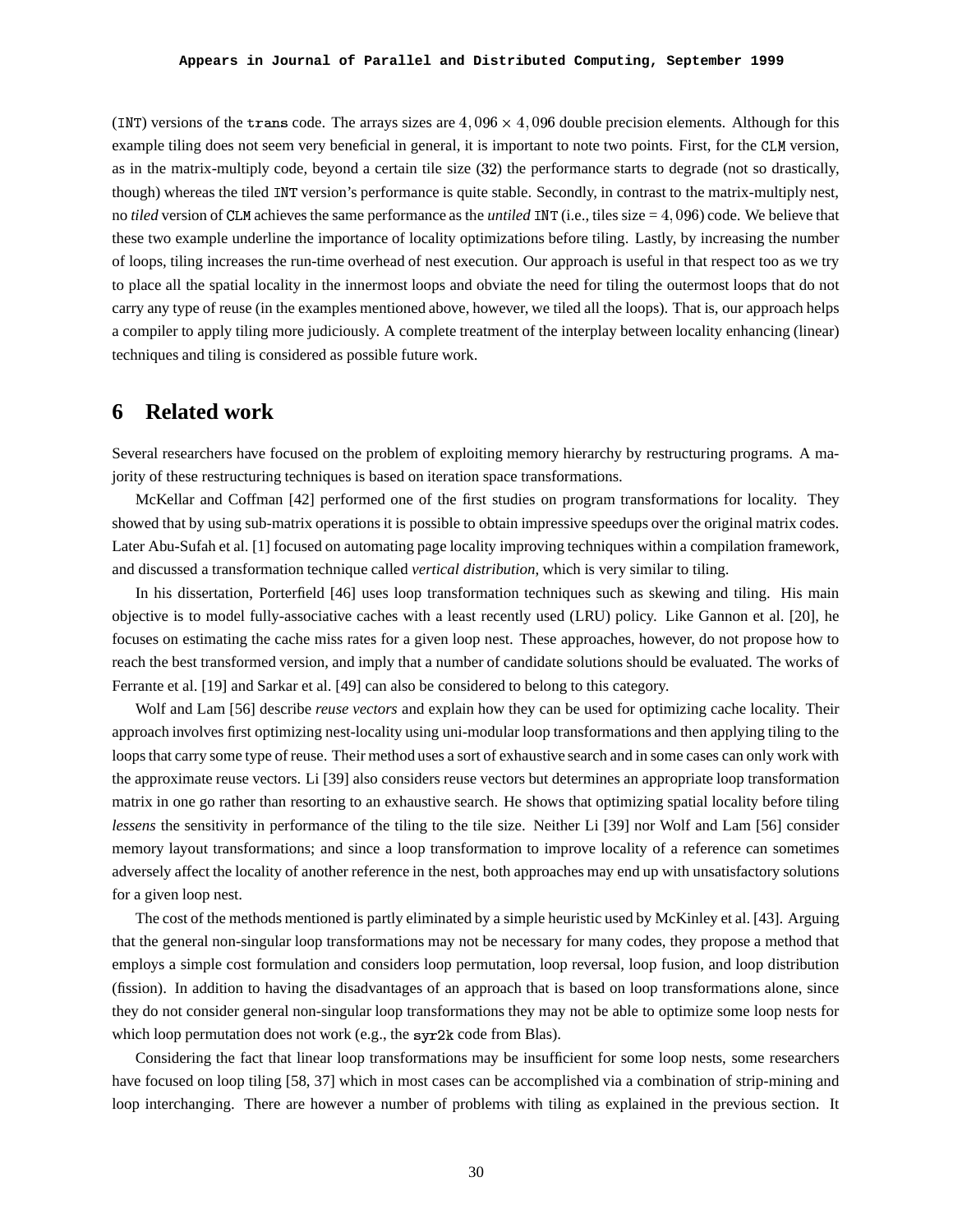#### **Appears in Journal of Parallel and Distributed Computing, September 1999**

has been observed by Li [39] that in most cases applying locality enhancing linear loop transformations before tiling improves its performance, in some cases significantly. Our own experiments reported in the previous section also confirm Li's findings and underline the importance of optimizing spatial locality before tiling.

Recently some researchers have considered data layout transformations that are simply restructuring of multidimensional arrays in memory as an alternative to the loop transformations. Jeremiassen and Eggers [25] use data transformations for eliminating the effect of false sharing, whereas Ju and Dietz [26] use them for reducing the coherence activity on shared memory multiprocessor systems.

More recent work on data transformations is on optimizing cache locality. Leung and Zahorjan [38] present a technique that is based on non-singular data transformation matrices. They show that data transformations may be successful where loop transformations fail either because of conflicting requirements between different references to different arrays or simply because data dependences prevent the desired loop transformation. They also handle the problem of minimizing the extra memory requirements induced by a given data transformation. In this paper, we have not attempted to attack the problem of minimizing the extra space; however, if necessary, we can use their techniques. In comparison, our approach uses both loop an data transformations and is more powerful than the one proposed in [38].

O'Boyle and Knijnenburg [44] also argue for data transformations. Apart from using it for optimizing spatial locality, they consider the use of data transformations for data alignment and page replication problems on parallel machines. Their main concern, however, is to handle code generation after a data layout transformation.

Kandemir et al. [27] also propose a layout optimization technique. They use layout matrices to represent the memory layouts of multi-dimensional arrays. In this paper, we show that how this explicit representation of layouts helps to combine loop and data transformations in a unified framework.

Anderson et al. [4] propose a transformation technique that makes the data elements accessed by the same processor contiguous in the shared address space. Their method is mainly for shared-memory parallel architectures. They use only permutations (of array dimensions) and strip-mining for possible data transformations. Our work is more general as we consider a much larger search space for possible layout transformations. As far as the multiprocessors are concerned, both approaches can be useful for reducing false sharing.

There are two major problems with those techniques based on *pure* data transformations. First, data transformations cannot optimize for temporal locality which in turn may lead to poor register usage. Second, the impact of a layout transformation is global meaning that it affects all the references (some perhaps adversely) to that array in all the nests (assuming that no dynamic transformation is considered). Given large number of nests, it might be very difficult to come up with a data layout that satisfies as many nests as possible. Leung and Zahorjan [38] and Kandemir et al. [27] handle this multiple-nest problem by enclosing all the loop nests with an imaginary outermost loop that iterates only once. Unfortunately, this technique may not be very successful when there are conflicting references to the *same* array. Since our approach uses iteration space transformations as well, we can handle temporal locality too. Moreover, we show how to eliminate the potential negative impact of data transformations by using loop transformations.

Yet another approach is to apply a combination of loop and data transformations for enhancing locality as we have done in this paper. Cierniak and Li [15] use this approach. Since they mainly focus on a single loop nest and the general problem exhibits non-linearity, they restrict search spaces for possible loop and data transformations, and resort to exhaustive search in this restricted search space. The data transformationsthey consider are dimension permutations only (e.g., converting from column-major to row-major); therefore, they cannot optimize banded matrix applications fully for which diagonal layouts are the most suitable. The loop transformation matrices that they consider, on the other hand, are the ones that contain only ones and zeroes.

 $4$ Because, the extra memory space required by our approach was never more than  $8\%$  of the total size of the arrays in the program.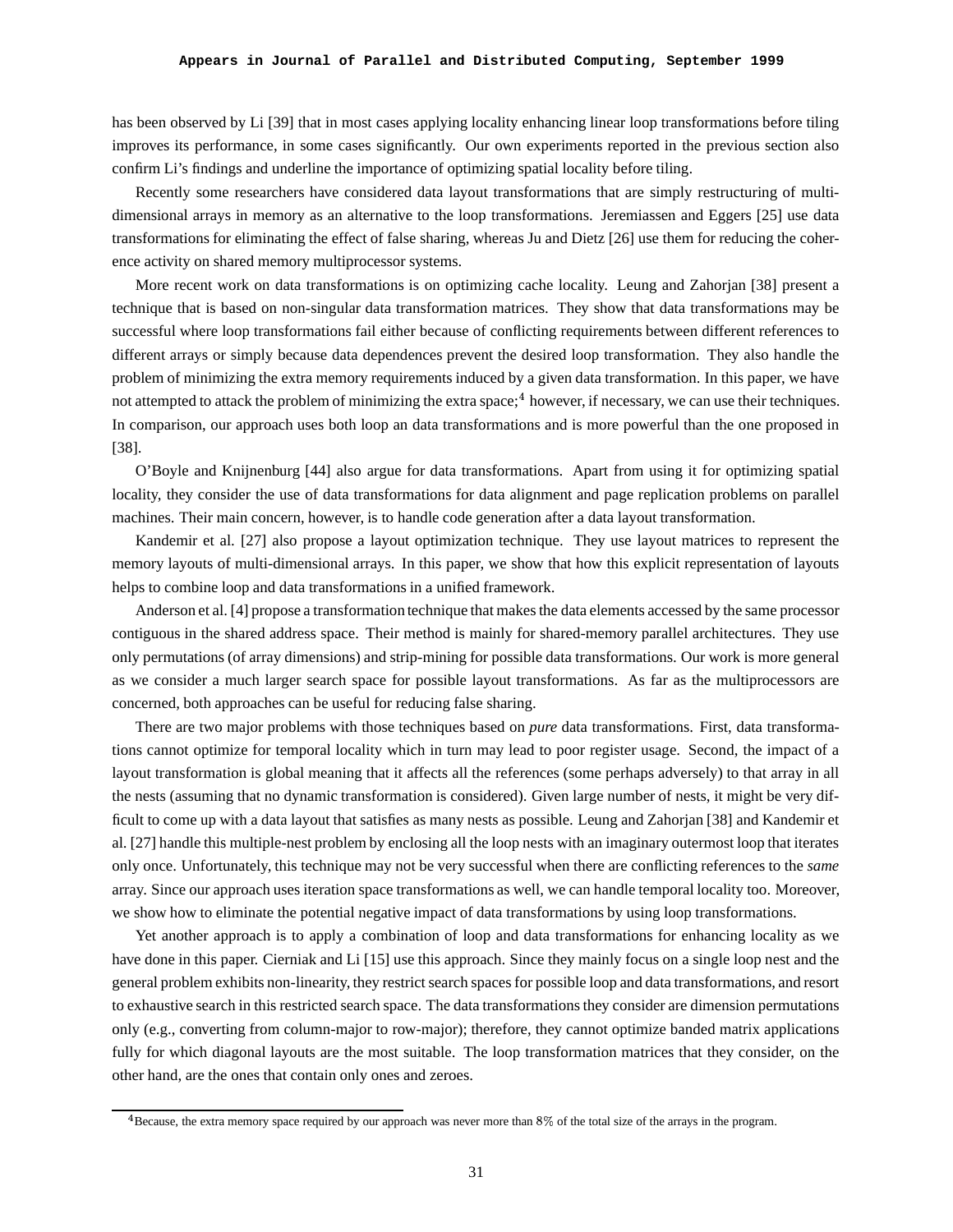

Figure 18: Scalability of (a) btrix with a single iteration of timing loops and a problem size of 150, and (b) trans with 10 iterations of the timing loop and a problem size of  $2,048$ .

In [30] and [31], the authors presented another approach to combine loop and data transformations. That approach does not restrict possible loop transformations; but, like Cierniak and Li [15], uses only dimension permutations as possible data transformations; therefore, the approach presented in [30] (for sequential machines) and [31] (for parallel machines) cannot optimize the nests whose arrays require diagonal memory layouts for the best cache locality.

An important drawback of the works in [15], [30] and [31] is that they use *exhaustive search* to find the solutions; and they cannot handle skewed (diagonal) memory layouts that are very useful for banded matrix applications. The approach presented in this paper has no restriction on layout transformations, and finds the solution without doing exhaustive search. The search spaces that we consider for loop and data transformations are very general: For loop transformations we use general non-singular linear transformation matrices, and for memory layouts we can choose any optimal layout that can be expressed by hyperplanes. Lastly, rather than limiting scope to a single loop nest we focus on a sequence of loop nests and propagate memory layouts across loop nests.

Finally, we note that the global memory layout determination problem bears similarities to the automatic data distribution problem [5, 47, 21, 52] for distributed-memory machines. Unlike data distribution which is applicable only for parallel machines, memory layouts affect the performance of uniprocessor and multiprocessor machines. In addition, good global memory layouts influence decisions on data distribution.

# **7 Conclusions**

In this paper we have described a unified global approach for optimizing locality given a series of loop nests. During the optimization process, when considering a loop nest, our approach first applies a loop transformation to it to satisfy the layout requirements for the references to those arrays whose layouts have already been determined. It then determines suitable memory layouts for the remaining arrays referenced in the nest. For the first nest to be optimized, however, we use both loop and data transformations. Although the general problem appears to be difficult, we have shown in this paper that the whole process for a single nest can be formulated in a mathematical framework which is based on explicit memory layout representations. We have also shown that our approach is more successful than existing localityenhancing (linear transformation) techniques whether they are pure loop-based, pure data-based, or a combination of the two.

A detailed study of the interaction between our solution and tiling is in progress. Along these lines, we plan to work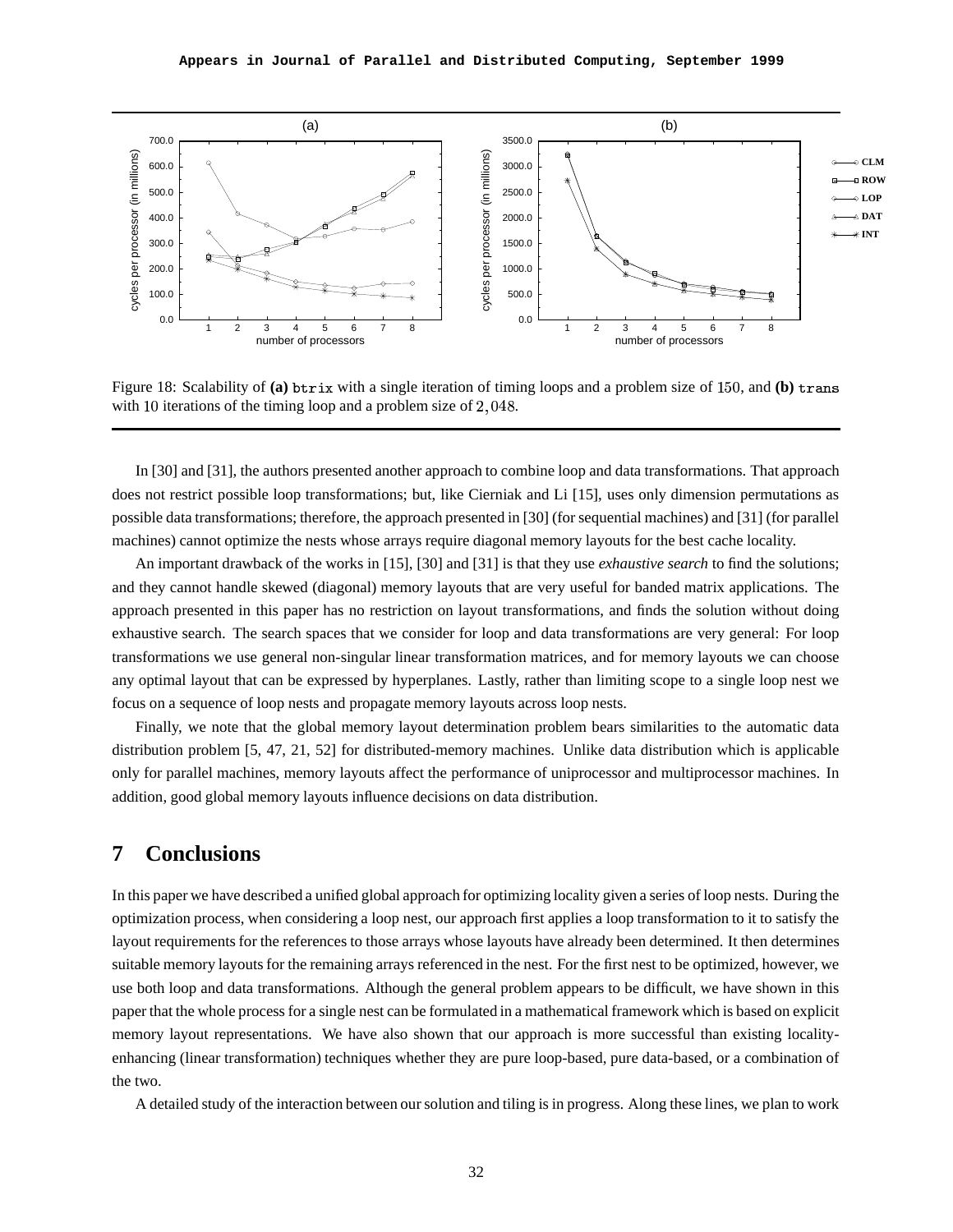

Figure 19: Impact of tile size on the performance. (a) matrix-multiply with  $1,024 \times 1,024$  double precision arrays, and **(b)** trans with  $4,096 \times 4,096$  double precision arrays.

on several related problems such as evaluating extensively the relative performances of tiled code versus the resultant code from our approach, and comparing our approach to a relatively new form of tiling, namely data-centric tiling [35]. In addition, we plan to investigate the effectiveness of *blocked* data layouts—in which the elements accessed by a tile are stored contiguously in memory—in improving the cache performance further. Work is also in progress on extending our techniques to optimize locality across program modules.

We believe that the experimental results reported in this paper are promising and an integrated approach that applies both loop and data transformations in concert will help optimizing compilers in exploiting the deep memory hierarchies found in current parallel architectures to the fullest extent possible.

# **Acknowledgments**

We wish to thank the anonymous referees for their insightful comments and suggestions.

The material presented in this paper is based on research supported in part by Alok Choudhary's NSF Young Investigator Award CCR-9357840, NSF grants CCR-9509143 and CCR-9796029, the Air Force Materials Command under contract F30602-97-C-0026, and the Department of Energy under the ASCI Academic Strategic Alliance Program Level 2, under subcontract No W-7405-ENG-48 from Lawrence Livermore Labs. The work of Prith Banerjee is supported in part by the NSF under grant CCR-9526325 and in part by the DARPA under contract F30602-98-0144. The work of J. Ramanujam is supported in part by an NSF Young Investigator Award CCR-9457768.

## **References**

- [1] A. Abu-Sufah, D. Kuck, and D. Lawrie. On the performance enhancement of paging systems through program analysis and transformations. *IEEE Trans. on Computers*, C-30(5):341–356, 1981.
- [2] A. V. Aho, R. Sethi, and J. Ullman. *Compilers: Principles, Techniques, and Tools*. Addison-Wesley, Reading, MA, second edition, 1986.
- [3] J. Anderson. *Automatic Computation and Data Decomposition for Multiprocessors.* Ph.D. dissertation, Stanford University, March 1997. Also available as Technical Report CSL-TR-97-179, Computer Systems Laboratory, Stanford University.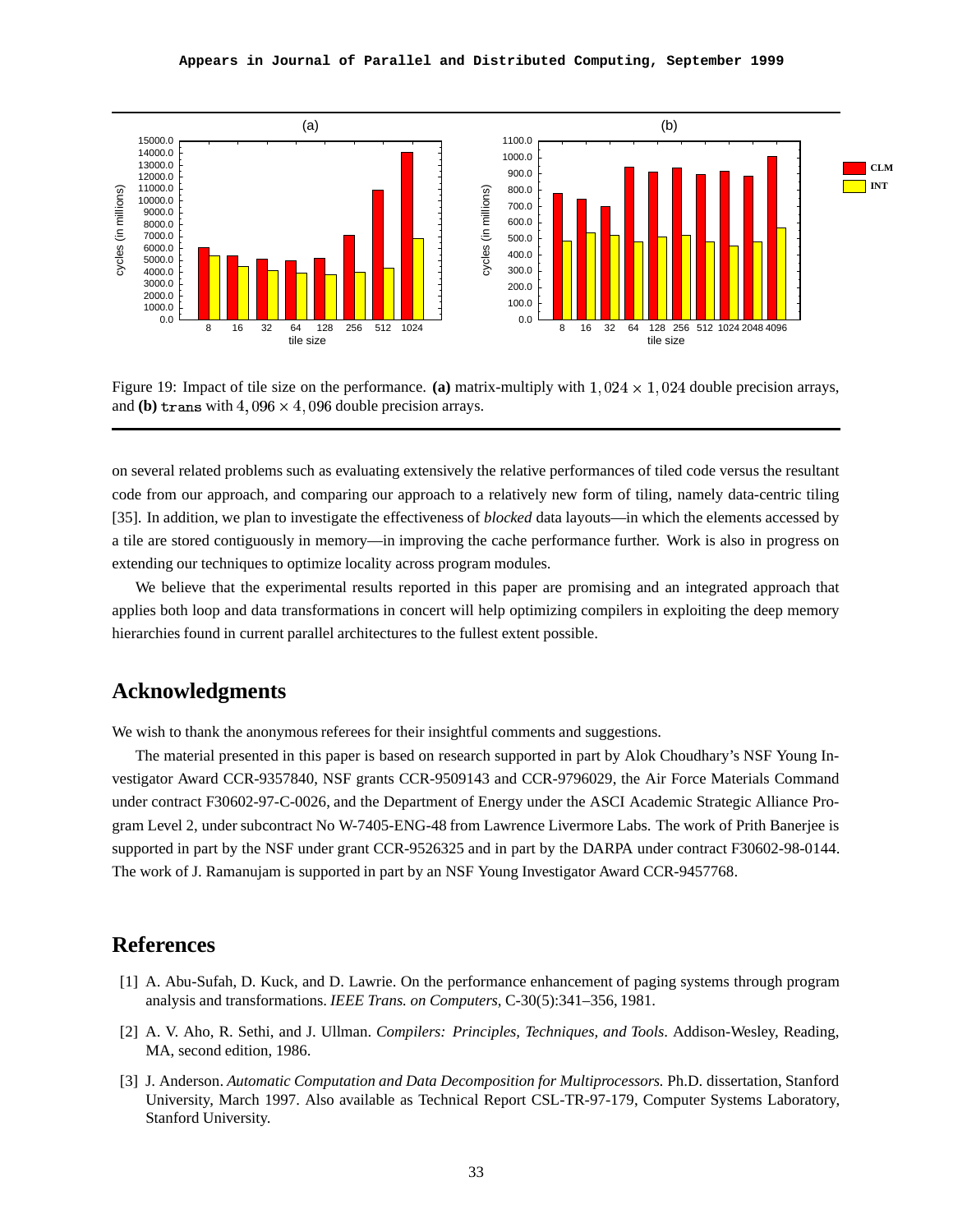- [4] J. Anderson, S. Amarasinghe, and M. Lam. Data and computation transformations for multiprocessors. In *Proc. 5th ACM SIGPLAN Symposium on Principles and Practice of Parallel Programming (PPoPP'95)*, July 1995.
- [5] J. Anderson and M. Lam. Global optimizations for parallelism and locality on scalable parallel machines. In *Proc. SIGPLAN Conference on Programming Language Design and Implementation (PLDI'93)*, pages 112–125, June 1993.
- [6] D. Bacon, J-H. Chow, D. Ching, R. Ju, K. Muthukumar, and V. Sarkar. A compiler framework for restructuring data declarations to enhance cache and TLB effectiveness. In *Proc. CASCON'94 conference*, Toronto, Canada, November 1994.
- [7] U. Banerjee. Unimodular transformations of double loops. In *Proc. Advances in Languages and Compilers for Parallel Processing*, edited by A. Nicolau et al., MIT Press, 1991.
- [8] A. Bik and H. Wijshoff. On a completion method for unimodular matrices. Technical Report 94-14, Dept. of Computer Science, Leiden University, 1994.
- [9] W. Blume, R. Doallo, R. Eigenmann,J. Grout, J. Hoeflinger, T. Lawrence,J. Lee, D. Padua, Y. Paek, B. Pottenger, L. Rauchwerger, and P. Tu. Advanced program restructuring for high-performance computers with Polaris. *IEEE Computer*, December 1996, pages 78–82.
- [10] W. Blume and R. Eigenmann. An overview of symbolic analysis techniques needed for the effective parallelization of the PERFECT benchmarks. In *Proc. 1994 International Conference on Parallel Processing (ICPP'94),* pages II.233–II.238, August, 1994.
- [11] D. Callahan, S. Carr, and K. Kennedy. Improving register allocation for subscripted variables. In *Proc. SIGPLAN Conference on Programming Language Design and Implementation (PLDI'90)*, ACM, New York.
- [12] S. Carr and K. Kennedy. Improving the ratio of memory operations to floating-point operations in loops. *ACM Trans. Program. Lang. Syst.*, 16(6):1769–1810, November 1994.
- [13] R. Chandra, D. Chen, R. Cox, D. Maydan, N. Nedeljkovic, and J. M. Anderson. Data-distribution support on distributed-shared memory multiprocessors. In *Proc. Programming Language Design and Implementation (PLDI'97)*, Las Vegas, NV, 1997.
- [14] S. Chatterjee, J. Gilbert, R. Schreiber, and S. Teng. Optimal Evaluation of Array Expressions on Massively Parallel Machines. *ACM Transactions on Programming Languages and Systems,* 17(1):123-156,January 1995.
- [15] M. Cierniak and W. Li. Unifying data and control transformations for distributed shared memory machines. *Proc. SIGPLAN '95 Conference on Programming Language Design and Implementation (PLDI'95)*, June 1995.
- [16] M. Cierniak, and W. Li. Recovering logical data and code structures. Technical Report 591. Dept. of Computer Science, University of Rochester, July 1995.
- [17] S. Coleman and K. McKinley. Tile size selection using cache organization and data layout. In *Proc. SIGPLAN '95 Conference on Programming Language Design and Implementation (PLDI'95)*, June 1995.
- [18] M. Dion, C. Randriamaro, and Y. Robert. Compiling affine nested loops: how to optimize the residual communications after the alignment phase. *Journal of Parallel and Distributed Computing (JPDC),* volume 38.2, pages 176–187, 1996.
- [19] J. Ferrante, V. Sarkar, and W. Thrash. On estimating and enhancing cache effectiveness. In *Proc. Languages and Compilers for Parallel Computing (LCPC'91)*, pages 328–343, 1991.
- [20] D. Gannon, W. Jalby, and K. Gallivan. Strategies for cache and local memory management by global program transformations. *Journal of Parallel and Distributed Computing*, 5:587–616, 1988.
- [21] J. Garcia, E. Ayguade, and J. Labarta. A novel approach towards automatic data distribution. In *Proc. Supercomputing'95*, San Diego, December 1995.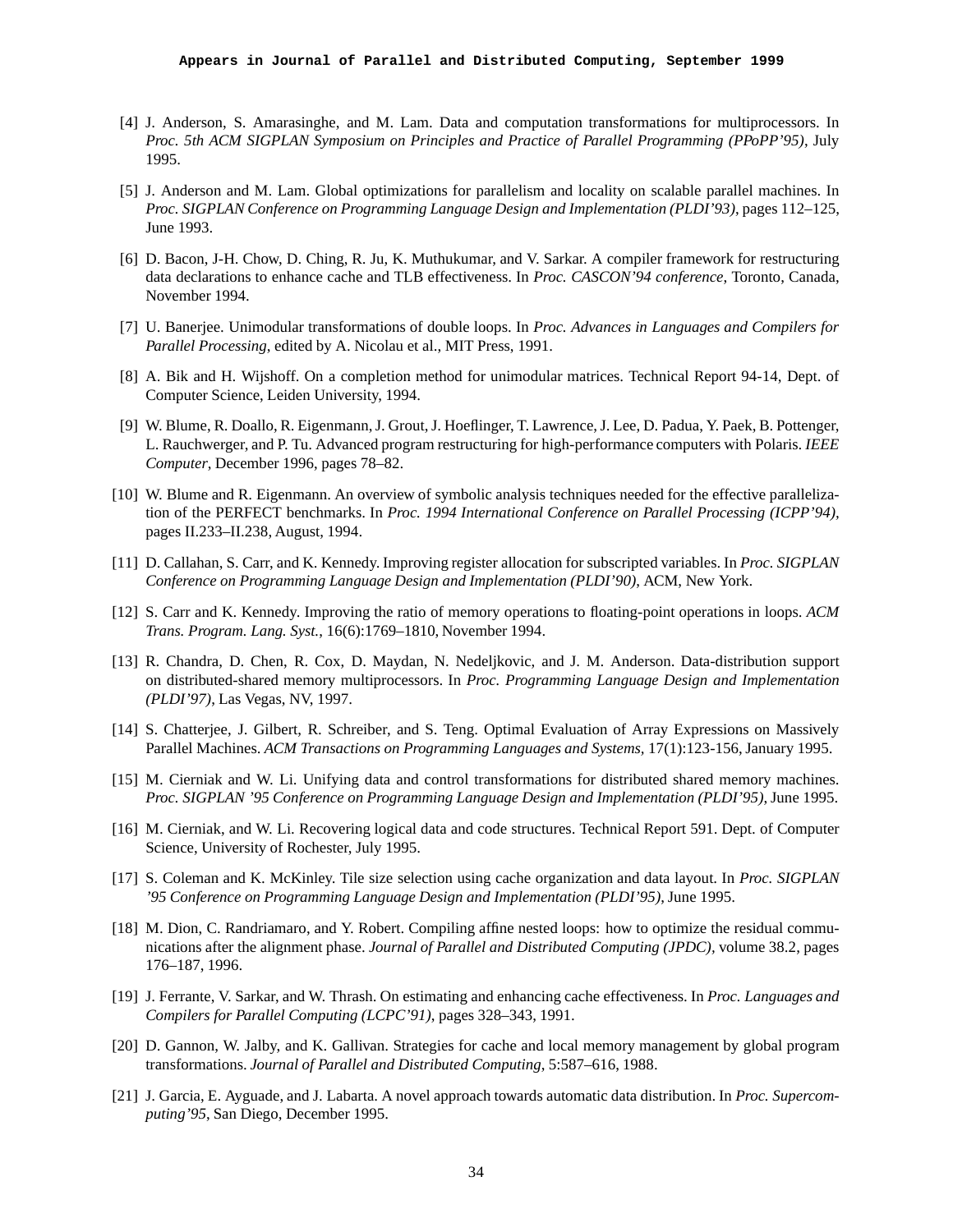- [22] M. Haghighat and C. Polychronopoulos. Symbolic analysis: a basis for parallelization, optimization, and scheduling of programs. In *Proc. 6th Annual Workshop on Languages and Compilers for Parallel Computing (LCPC'93),* Portland, OR, 1993.
- [23] J. Hennessy and D. Patterson. *Computer Architecture: A Quantitative Approach.* Second edition, Morgan Kaufmann Publishers, San Mateo, CA, 1995.
- [24] C.-H. Huang and P. Sadayappan. Communication-free partitioning of nested loops. *Journal of Parallel and Distributed Computing*, 19:90–102, 1993.
- [25] T. Jeremiassen and S. Eggers. Reducing false sharing on shared memory multiprocessors through compile time data transformations. In *Proc. 5th ACM SIGPLAN Symposium on Principles and Practice of Parallel Programming (PPoPP'95)*, July 1995.
- [26] Y. Ju and H. Dietz. Reduction of cache coherence overhead by compiler data layout and loop transformation. In *Proc. Languages and Compilers for Parallel Computing (LCPC'92),* U. Banerjee et al. (Eds.), Lecture Notes in Computer Science, pages 344–358, 1992.
- [27] M. Kandemir, A. Choudhary, N. Shenoy, P. Banerjee, and J. Ramanujam. A hyperplane based approach for optimizing spatial locality in loop nests. In *Proc. 1998 ACM International Conference on Supercomputing (ICS'98)*, July 1998.
- [28] M. Kandemir, A. Choudhary, J. Ramanujam, and P. Banerjee. A matrix-based approach to the global locality optimization problem. In *Proc. International Conference on Parallel Architectures and Compilation Techniques (PACT'98)*, October 14–17, 1998, Paris, France.
- [29] M. Kandemir, J. Ramanujam, A. Choudhary, and P. Banerjee. An iteration space transformation algorithm based on explicit data layout representation for optimizing locality. In *Proc. Languages & Compilers for Parallel Computing (LCPC'98)*, Chapel Hill, NC, August 1998.
- [30] M. Kandemir, J. Ramanujam, and A. Choudhary. A compiler algorithm for optimizing locality in loop nests. In *Proc. 11th ACM International Conference on Supercomputing (ICS'97)*, pages 269–276, Vienna, Austria, July 1997.
- [31] M. Kandemir, J. Ramanujam, and A. Choudhary. Compiler algorithms for optimizing locality and parallelism on shared and distributed memory machines. In *Proc. 1997 Int. Conf. Parallel Architectures and Compilation Techniques (PACT'97)*, pages 236–247, San Francisco, CA, November 1997.
- [32] W. Kelly, V. Maslov, W. Pugh, E. Rosser, T. Shpeisman, and David Wonnacott. The Omega Library interface guide. Technical Report CS-TR-3445, CS Dept., University of Maryland, College Park, March 1995.
- [33] K. Kennedy and U. Kremer. Automatic data layout for High Performance Fortran. In *Proc. Supercomputing'95*, San Diego, CA, December 1995.
- [34] I. Kodukula and K. Pingali. Transformations of imperfectly nested loops. In *Proc. Supercomputing*, November 1996.
- [35] I. Kodukula, N. Ahmed, and K. Pingali. Data-centric multi-level blocking. In *Proc. Programming Language Design and Implementation (PLDI'97)*, June 1997.
- [36] B. Kolman. *Introductory Linear Algebra with Applications*, Prentice-Hall, 1997.
- [37] M. Lam, E. Rothberg, and M. Wolf. The cache performance of blocked algorithms. In *Proc. 4th Int. Conf. Architectural Support for Programming Languages and Operating Systems (ASPLOS'91)*, April 1991.
- [38] S.-T. Leung, and J. Zahorjan. Optimizing data locality by array restructuring. Technical Report TR 95-09-01, Dept. Computer Science and Engineering, University of Washington, Sept 1995.
- [39] W. Li. *Compiling for NUMA Parallel Machines*. Ph.D. Thesis, Cornell University, Ithaca, NY, 1993.